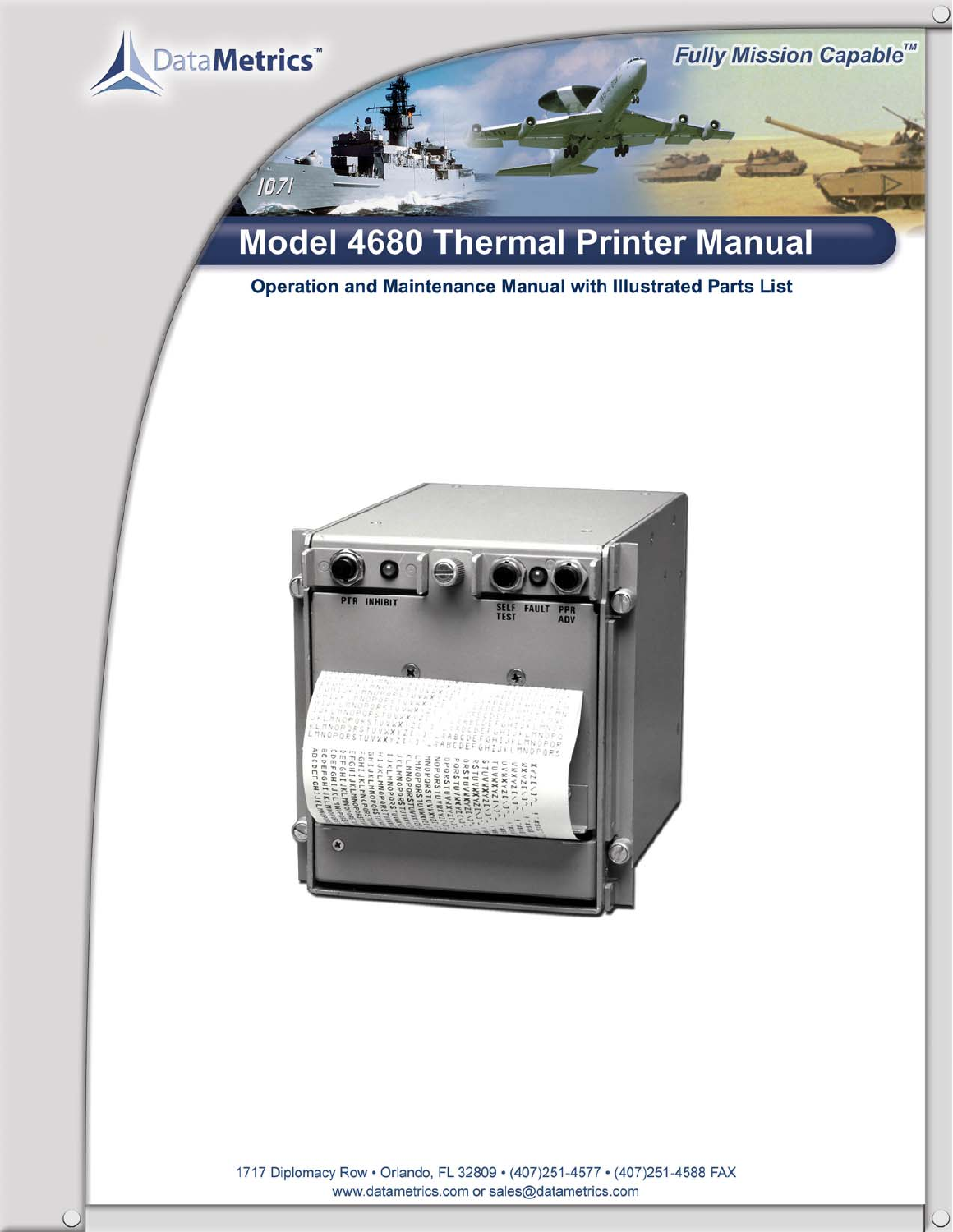

# **LIST OF EFFECTIVE PAGES**

| <b>SECTION</b>           | <b>PAGE</b>    | <b>DATE</b> | <b>SECTION</b>     | <b>PAGE</b> | <b>DATE</b>          |
|--------------------------|----------------|-------------|--------------------|-------------|----------------------|
| <b>Title Page</b>        | $T-1$          | Mar23/03    |                    | 107         | Mar23/03             |
|                          | T-2 (Blank)    |             |                    | 108         | Mar23/03             |
| <b>List of Effective</b> |                | Mar23/03    |                    | 109<br>110  | Mar23/03<br>Mar23/03 |
| Pages                    | İ.<br>ii       | Mar23/03    |                    | 111         | Mar23/03             |
|                          |                |             |                    | 112         | Mar23/03             |
| Record of                | Ϊij            | Mar23/03    |                    | 113         | Mar23/03             |
| <b>Revisions</b>         |                |             |                    | 114         | Mar23/03             |
|                          |                |             |                    | 115         | Mar23/03             |
| Record of                | iv             | Mar23/03    |                    | 116         | Mar23/03             |
| <b>Temporary</b>         |                |             |                    | 117         | Mar23/03             |
| <b>Revisions</b>         |                |             |                    | 118         | Mar23/03             |
|                          |                |             |                    | 119         | Mar23/03             |
| Record of                | v              | Mar23/03    |                    | 120         | Mar23/03             |
| <b>Service</b>           |                |             |                    | 121         | Mar23/03             |
| <b>Bulletins</b>         |                |             |                    | 122         | Mar23/03             |
|                          |                |             |                    | 123         | Mar23/03             |
| Table of                 | vi             | Mar23/03    |                    |             |                      |
| <b>Contents</b>          |                |             | <b>Disassembly</b> | 301         | Mar23/03             |
| Introduction             | <b>INTRO-1</b> | Mar23/03    |                    | 302<br>303  | Mar23/03<br>Mar23/03 |
|                          |                |             |                    | 304         | Mar23/03             |
| Description and          | 1              | Mar23/03    |                    | 305         | Mar23/03             |
| Operation                | $\overline{2}$ | Mar23/03    |                    | 306         | Mar23/03             |
|                          | 3              | Mar23/03    |                    | 307         | Mar23/03             |
|                          | 4              | Mar23/03    |                    |             |                      |
|                          | 5              | Mar23/03    | Cleaning           | 401         | Mar23/03             |
|                          | 6              | Mar23/03    |                    | 402         | Mar23/03             |
|                          | $\overline{7}$ | Mar23/03    |                    |             |                      |
|                          | 8              | Mar23/03    | Inspection and     | 501         | Mar23/03             |
|                          | 9              | Mar23/03    | <b>Check</b>       |             |                      |
|                          | 10             | Mar23/03    |                    |             |                      |
|                          | 11             | Mar23/03    | Repair             | 601         | Mar23/03             |
|                          | 12             | Mar23/03    |                    | 602         | Mar23/03             |
|                          | 13             | Mar23/03    |                    | 603         | Mar23/03             |
|                          | 14             | Mar23/03    |                    | 604         | Mar23/03             |
|                          | 15             | Mar23/03    |                    |             |                      |
| <b>Testing and</b>       | 101            | Mar23/03    | Assembly           | 701<br>702  | Mar23/03<br>Mar23/03 |
| <b>Fault Isolation</b>   | 102            | Mar23/03    |                    | 703         | Mar23/03             |
|                          | 103            | Mar23/03    |                    | 704         | Mar23/03             |
|                          | 104            | Mar23/03    |                    | 705         | Mar23/03             |
|                          | 105            | Mar23/03    |                    |             |                      |
|                          | 106            | Mar23/03    |                    |             |                      |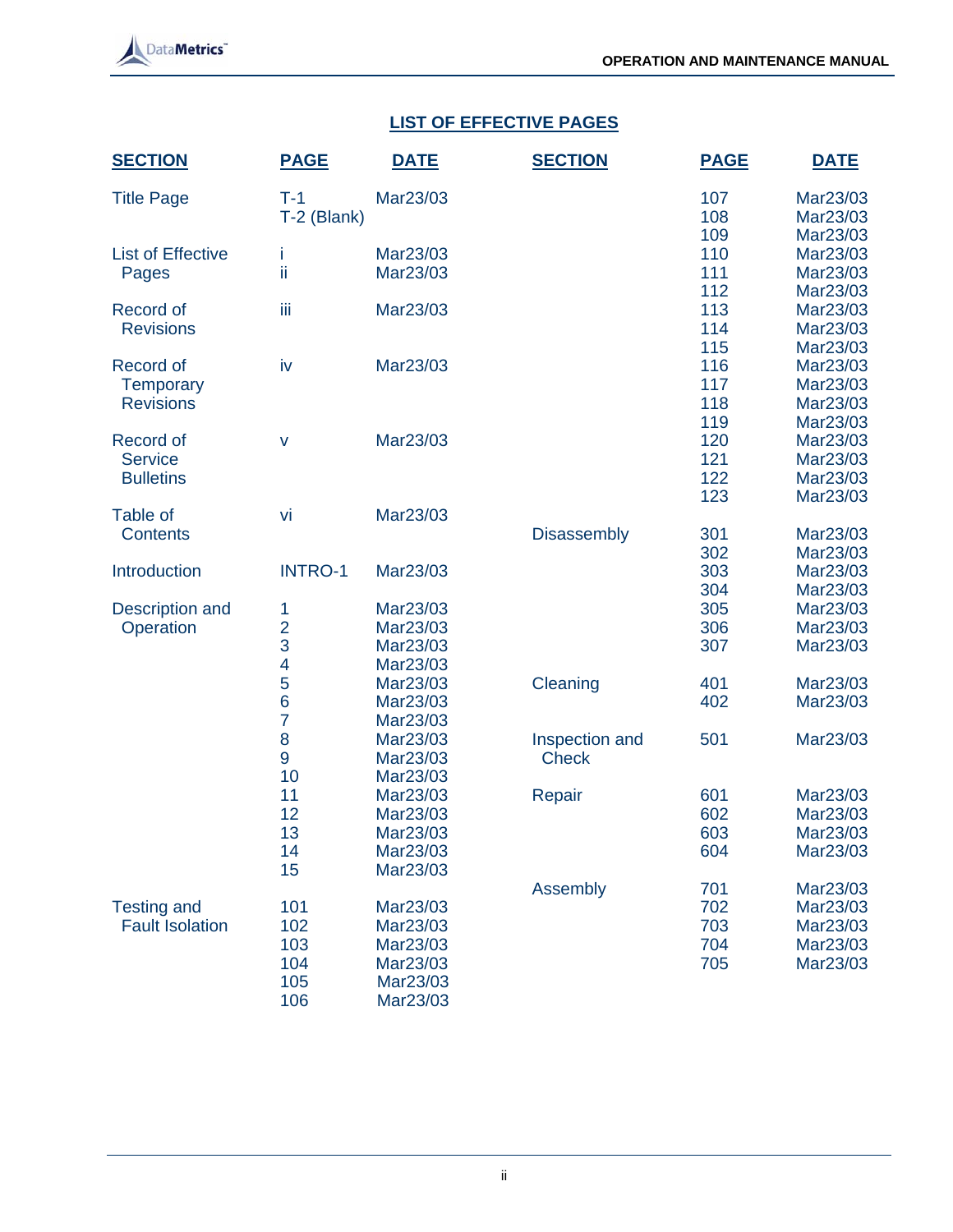

| <b>SECTION</b>                   | <b>PAGE</b>                                                                                                                  | <b>DATE</b>                                                                                                                                                                                  | <b>SECTION</b> | <b>PAGE</b>                                                                                          | <b>DATE</b>                                                                                                                                              |
|----------------------------------|------------------------------------------------------------------------------------------------------------------------------|----------------------------------------------------------------------------------------------------------------------------------------------------------------------------------------------|----------------|------------------------------------------------------------------------------------------------------|----------------------------------------------------------------------------------------------------------------------------------------------------------|
| Fits and<br><b>Clearances</b>    | 801                                                                                                                          | Mar23/03                                                                                                                                                                                     |                | 1025<br>1026                                                                                         | Mar23/03<br>Mar23/03                                                                                                                                     |
| <b>Illustrated Parts</b><br>List | 1001<br>1002<br>1003<br>1004<br>1005<br>1006<br>1007<br>1008<br>1009<br>1010<br>1011<br>1012<br>1013<br>1014<br>1015<br>1016 | Mar23/03<br>Mar23/03<br>Mar23/03<br>Mar23/03<br>Mar23/03<br>Mar23/03<br>Mar23/03<br>Mar23/03<br>Mar23/03<br>Mar23/03<br>Mar23/03<br>Mar23/03<br>Mar23/03<br>Mar23/03<br>Mar23/03<br>Mar23/03 |                | 1027<br>1028<br>1029<br>1030<br>1031<br>1032<br>1033<br>1034<br>1035<br>1036<br>1037<br>1038<br>1039 | Mar23/03<br>Mar23/03<br>Mar23/03<br>Mar23/03<br>Mar23/03<br>Mar23/03<br>Mar23/03<br>Mar23/03<br>Mar23/03<br>Mar23/03<br>Mar23/03<br>Mar23/03<br>Mar23/03 |
|                                  | 1017<br>1018<br>1019<br>1020<br>1021<br>1022<br>1023<br>1024                                                                 | Mar23/03<br>Mar23/03<br>Mar23/03<br>Mar23/03<br>Mar23/03<br>Mar23/03<br>Mar23/03<br>Mar23/03                                                                                                 |                |                                                                                                      |                                                                                                                                                          |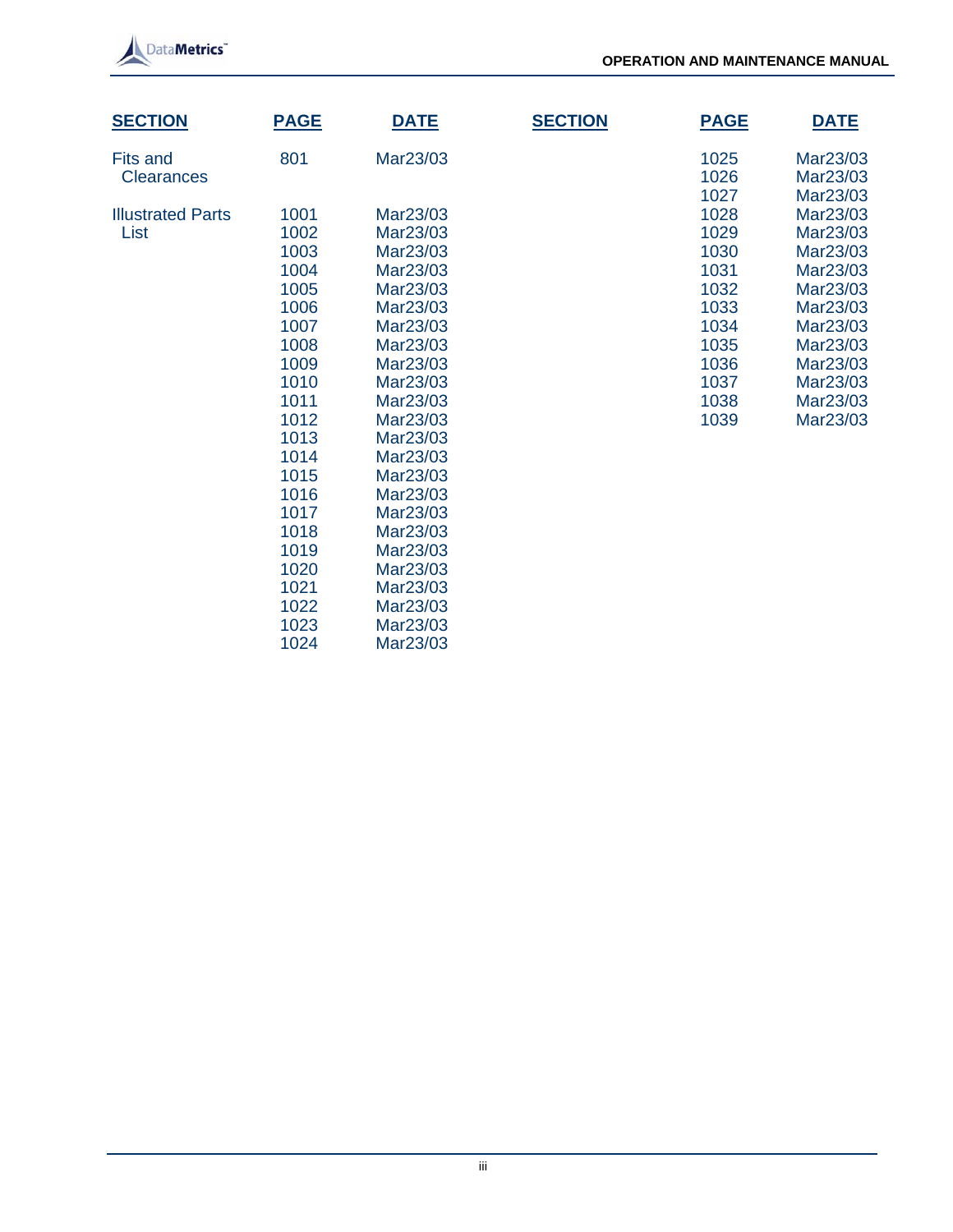

# **RECORD OF REVISIONS**

Retain this record in front of manual. On receipt of revision, insert revision pages in the manual, and enter revision number, date inserted and initial.

| REV.<br>NO. | <b>INSERTION</b><br><b>DATE</b> | <b>BY</b> | REV.<br>NO. | <b>INSERTION</b><br><b>DATE</b> | <b>BY</b> | REV.<br>NO. | <b>INSERTION</b><br><b>DATE</b> | <b>BY</b> |
|-------------|---------------------------------|-----------|-------------|---------------------------------|-----------|-------------|---------------------------------|-----------|
|             |                                 |           |             |                                 |           |             |                                 |           |
|             |                                 |           |             |                                 |           |             |                                 |           |
|             |                                 |           |             |                                 |           |             |                                 |           |
|             |                                 |           |             |                                 |           |             |                                 |           |
|             |                                 |           |             |                                 |           |             |                                 |           |
|             |                                 |           |             |                                 |           |             |                                 |           |
|             |                                 |           |             |                                 |           |             |                                 |           |
|             |                                 |           |             |                                 |           |             |                                 |           |
|             |                                 |           |             |                                 |           |             |                                 |           |
|             |                                 |           |             |                                 |           |             |                                 |           |
|             |                                 |           |             |                                 |           |             |                                 |           |
|             |                                 |           |             |                                 |           |             |                                 |           |
|             |                                 |           |             |                                 |           |             |                                 |           |
|             |                                 |           |             |                                 |           |             |                                 |           |
|             |                                 |           |             |                                 |           |             |                                 |           |
|             |                                 |           |             |                                 |           |             |                                 |           |
|             |                                 |           |             |                                 |           |             |                                 |           |
|             |                                 |           |             |                                 |           |             |                                 |           |
|             |                                 |           |             |                                 |           |             |                                 |           |
|             |                                 |           |             |                                 |           |             |                                 |           |
|             |                                 |           |             |                                 |           |             |                                 |           |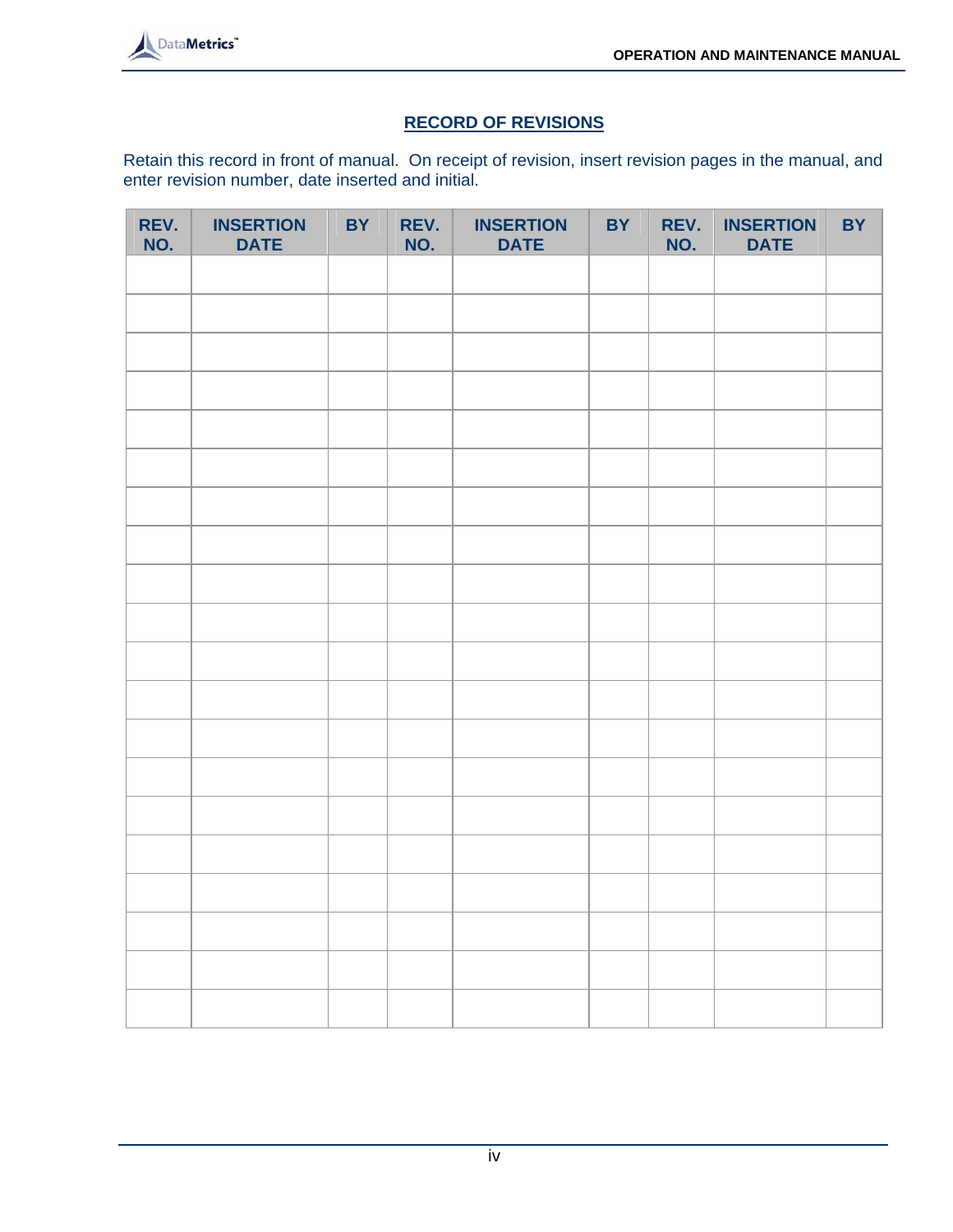

# **RECORD OF TEMPORARY REVISIONS**

Retain this record in front of manual. On receipt of temporary revision, insert revised pages in the manual, and enter revision number, date inserted and initial.

| REV.<br>NO. | <b>INSERTION</b><br><b>DATE</b> | <b>DATE</b><br><b>REMOVED</b> | <b>PAGE</b><br><b>NUMBER</b> | REV.<br>NO. | <b>INSERTION</b><br><b>DATE</b> | <b>DATE</b><br><b>REMOVED</b> | <b>PAGE</b><br><b>NUMBER</b> |
|-------------|---------------------------------|-------------------------------|------------------------------|-------------|---------------------------------|-------------------------------|------------------------------|
|             |                                 |                               |                              |             |                                 |                               |                              |
|             |                                 |                               |                              |             |                                 |                               |                              |
|             |                                 |                               |                              |             |                                 |                               |                              |
|             |                                 |                               |                              |             |                                 |                               |                              |
|             |                                 |                               |                              |             |                                 |                               |                              |
|             |                                 |                               |                              |             |                                 |                               |                              |
|             |                                 |                               |                              |             |                                 |                               |                              |
|             |                                 |                               |                              |             |                                 |                               |                              |
|             |                                 |                               |                              |             |                                 |                               |                              |
|             |                                 |                               |                              |             |                                 |                               |                              |
|             |                                 |                               |                              |             |                                 |                               |                              |
|             |                                 |                               |                              |             |                                 |                               |                              |
|             |                                 |                               |                              |             |                                 |                               |                              |
|             |                                 |                               |                              |             |                                 |                               |                              |
|             |                                 |                               |                              |             |                                 |                               |                              |
|             |                                 |                               |                              |             |                                 |                               |                              |
|             |                                 |                               |                              |             |                                 |                               |                              |
|             |                                 |                               |                              |             |                                 |                               |                              |
|             |                                 |                               |                              |             |                                 |                               |                              |
|             |                                 |                               |                              |             |                                 |                               |                              |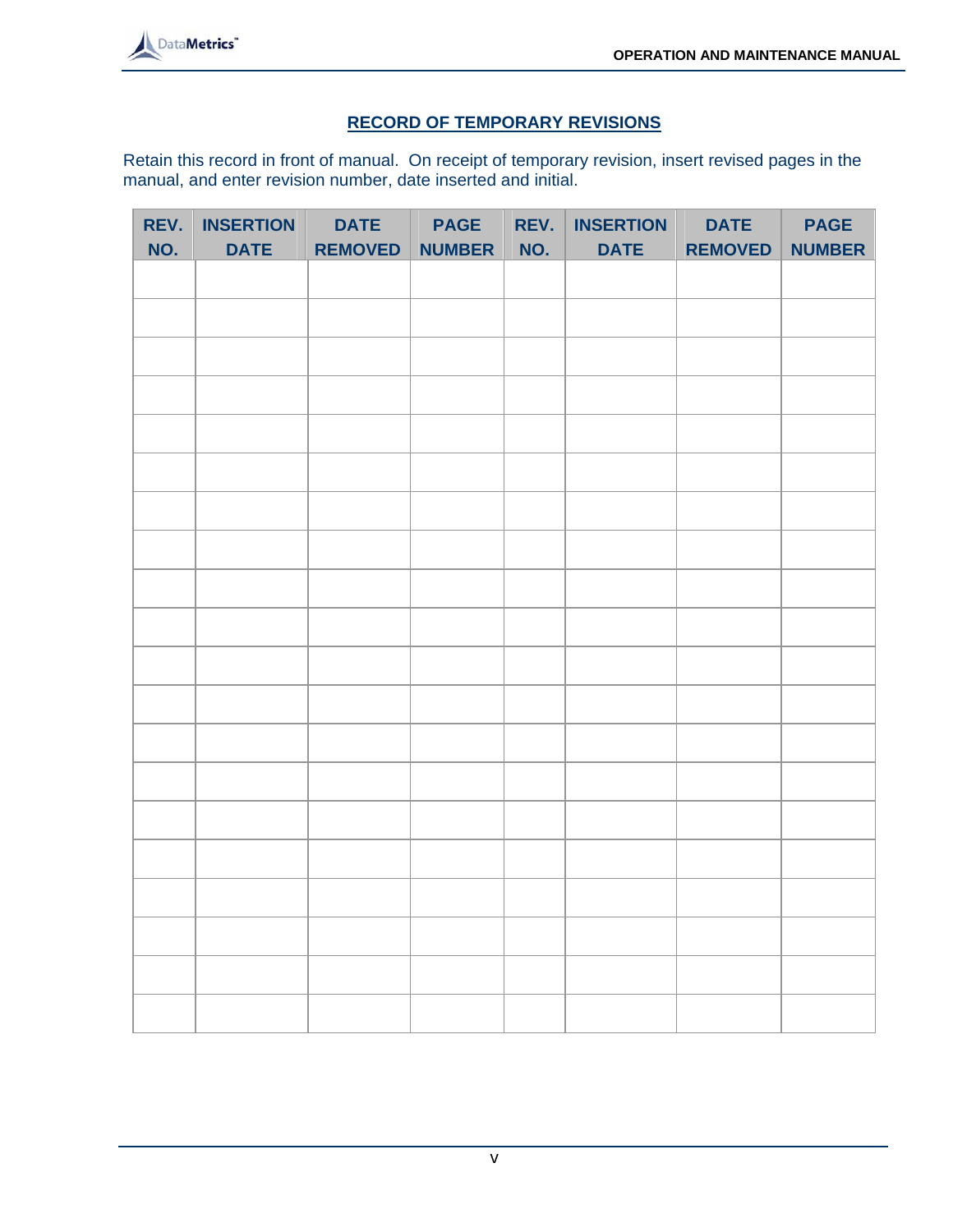

# **RECORD OF SERVICE BULLETINS**

Retain this record in front of manual. On receipt of service bulletin, enter service bulletin number, revision number, issue date, and date incorporated.

| <b>BULLETIN</b> | REV. | <b>ISSUE</b> | <b>DATE</b> | <b>BULLETIN</b> | REV. | <b>ISSUE</b> | <b>DATE</b> |
|-----------------|------|--------------|-------------|-----------------|------|--------------|-------------|
| NO.             | NO.  | <b>DATE</b>  | INC.        | NO.             | NO.  | <b>DATE</b>  | INC.        |
|                 |      |              |             |                 |      |              |             |
|                 |      |              |             |                 |      |              |             |
|                 |      |              |             |                 |      |              |             |
|                 |      |              |             |                 |      |              |             |
|                 |      |              |             |                 |      |              |             |
|                 |      |              |             |                 |      |              |             |
|                 |      |              |             |                 |      |              |             |
|                 |      |              |             |                 |      |              |             |
|                 |      |              |             |                 |      |              |             |
|                 |      |              |             |                 |      |              |             |
|                 |      |              |             |                 |      |              |             |
|                 |      |              |             |                 |      |              |             |
|                 |      |              |             |                 |      |              |             |
|                 |      |              |             |                 |      |              |             |
|                 |      |              |             |                 |      |              |             |
|                 |      |              |             |                 |      |              |             |
|                 |      |              |             |                 |      |              |             |
|                 |      |              |             |                 |      |              |             |
|                 |      |              |             |                 |      |              |             |
|                 |      |              |             |                 |      |              |             |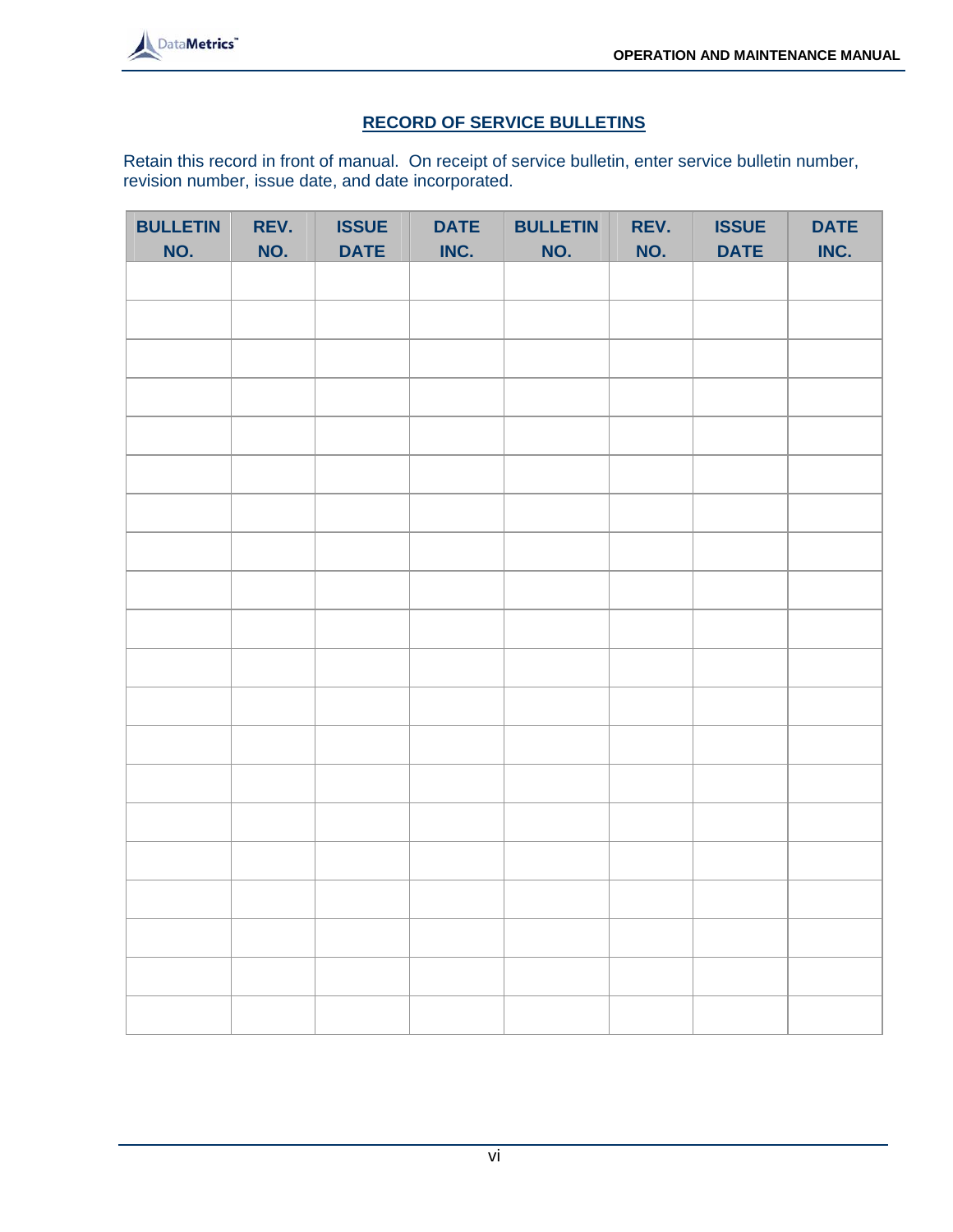

# **TABLE OF CONTENTS**

| <b>Subject</b> | Page           |
|----------------|----------------|
|                | $\overline{1}$ |
|                | 101            |
|                | 301            |
|                | 401            |
|                | 501            |
|                | 601            |
|                | 701            |
|                | 801            |
|                | 1001           |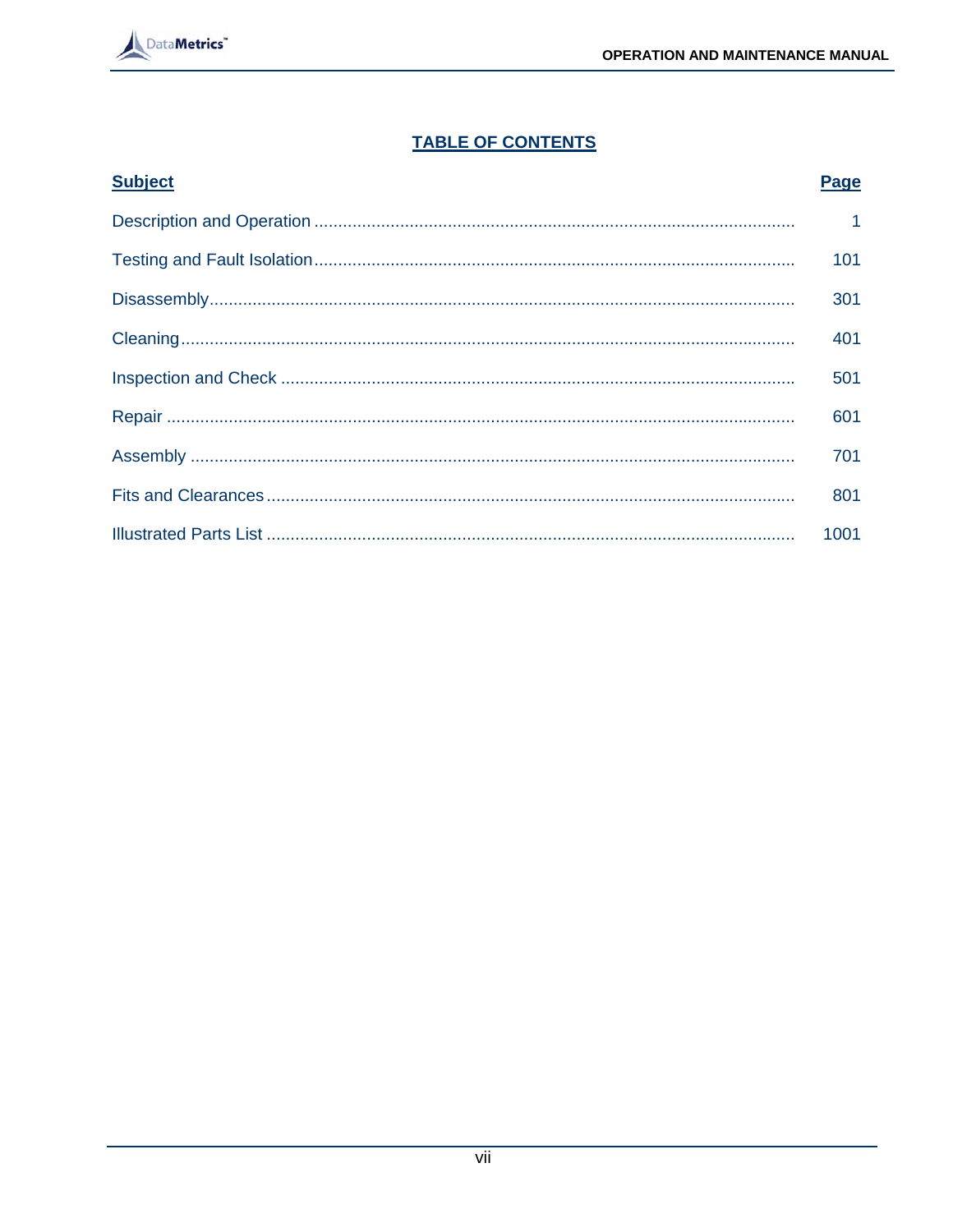# **INTRODUCTION**

The instructions in this manual provide the information necessary to perform maintenance functions ranging from simple checks and replacement to complete shop-type repair on DataMetrics 4680 Thermal Printer, PN 109500-118.

The manual is divided into separate sections:

 Description and Operation Testing and Fault Isolation **Disassembly**  Cleaning Inspection and Check Repair Assembly Fits and Clearances Illustrated Parts List

Each section is divided into numbered operations. When appropriate, operations are in turn divided into paragraphs, which are identified with upper case alphabetical characters. Detailed procedures then are divided into steps, which are identified with Roman numerals enclosed in parenthesis. In a few instances, steps are further broken down into sub steps, which are identified with lower case alphabetical characters enclosed in parenthesis.

Refer to the Table of Contents for the page location of applicable sections. An explanation of the use of the Illustrated Parts List is provided in the Introduction to that section.

All weights and measurements in the manual are in English units, unless otherwise stated. Metric torque conversions are located in table 801.

This manual has not been verified at time of Basic issue. The manual will be revised after verification (when production hardware becomes available), and at various other times as necessary, to reflect current information.

|                           | <b>MANUFACTURER:</b> DataMetrics Corporation<br>1717 Diplomacy Row<br>Orlando, FL 32809 |
|---------------------------|-----------------------------------------------------------------------------------------|
|                           | <b>FAX:</b> 407-251-4588                                                                |
|                           | <b>PHONE:</b> 407-251-4577                                                              |
| VENDOR (CAGE) CODE: 19059 |                                                                                         |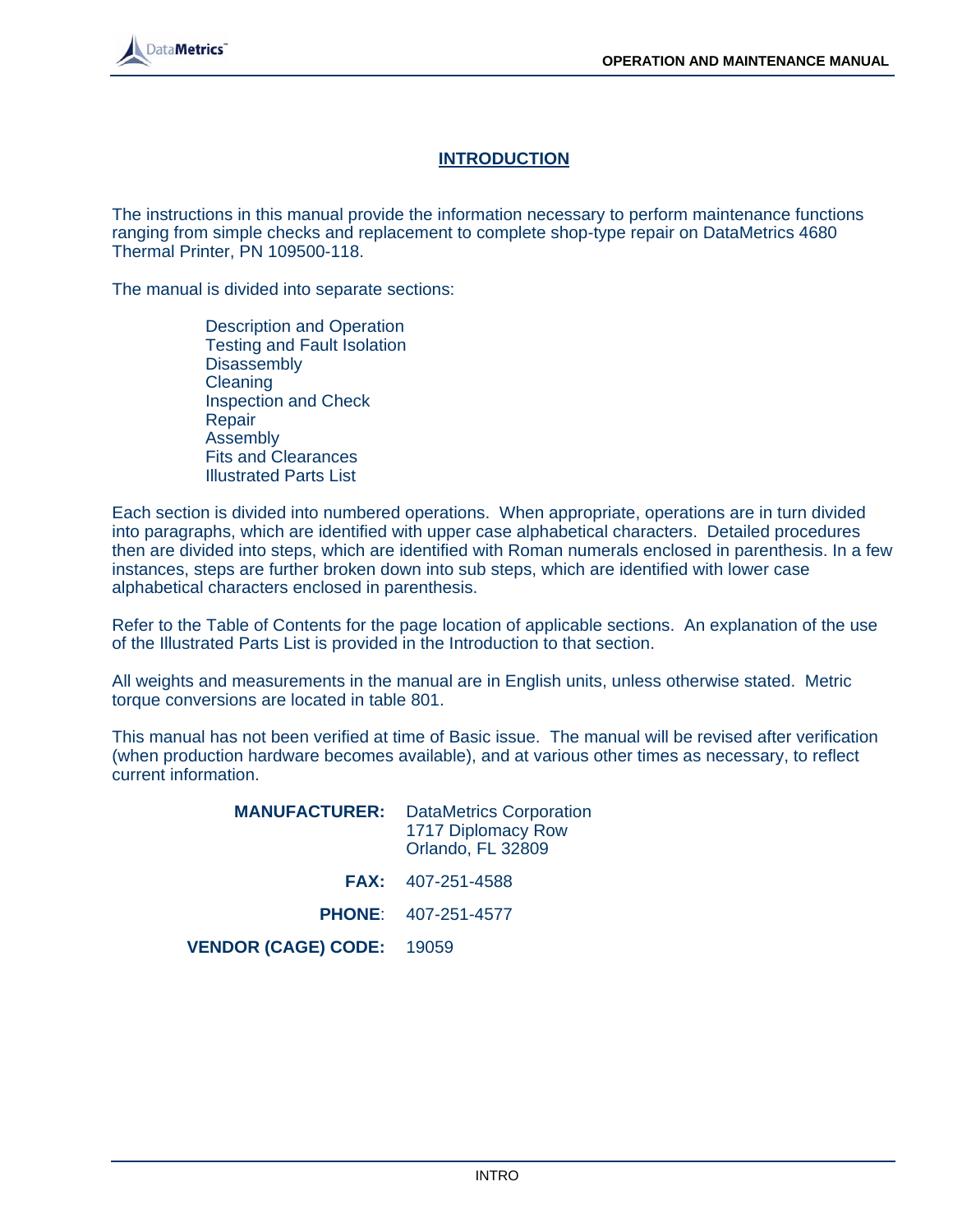# **DESCRIPTION AND OPERATION**

# 1. **General**

#### A. Purpose and Scope of Manual

This manual provides information to familiarize shop personnel with the physical and functional characteristics of the DataMetrics Corporation's Model 4680 High Resolution, Half-Page, Airborne, Thermal Printer (Part No. 109500-118). It is intended for use by the technician involved in the maintenance of electronic equipment. Unit and subassembly descriptions re provided to familiarize personnel with the operation of the equipment to the extent necessary to aid them in performing troubleshooting and fault isolation on a shop replaceable assembly. Information pertaining to maintenance practices concerning testing, disassembly, cleaning, inspection and check, repair and assembly also are provided to assist in any way possible.

#### B. Related Publications

Related publications that deal with the thermal printer will be supplied when available and as applicable based on using agency input.

#### **2. Leading Particulars**

Various specifications of the thermal printer are provided in Table 1.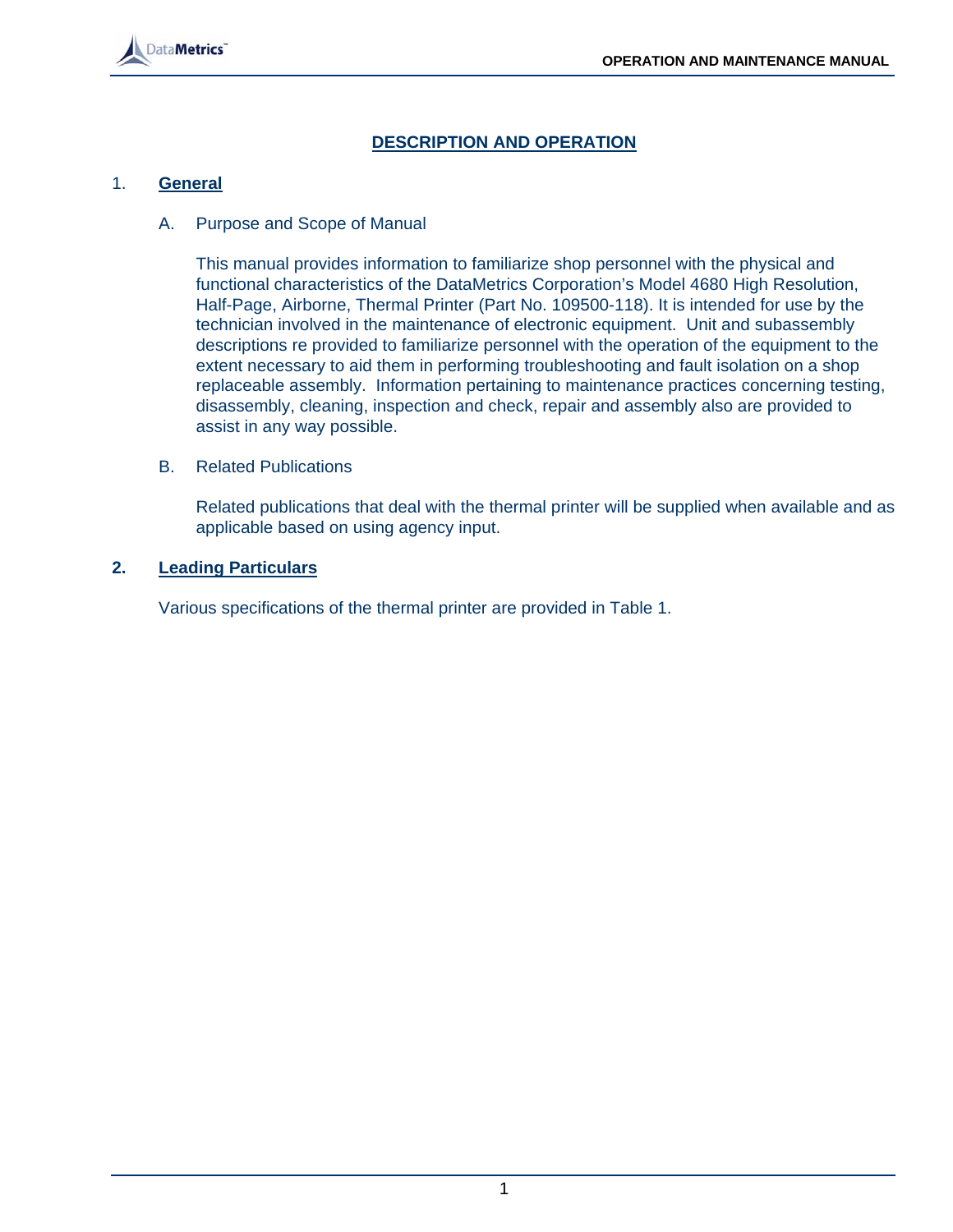

# Table 1. Printer Specifications

| <b>DIMENSIONS</b>                   |      |                                                      |  |  |
|-------------------------------------|------|------------------------------------------------------|--|--|
| Height                              |      | 6.00 inches                                          |  |  |
| <b>Width</b>                        |      | 5.00 Inches                                          |  |  |
| <b>Depth</b>                        |      | 7.56 inches                                          |  |  |
|                                     |      |                                                      |  |  |
| <b>WEIGHT</b>                       |      | 8.9 lbs. max. (with roll of paper)                   |  |  |
|                                     |      |                                                      |  |  |
| <b>INPUT POWER REQUIREMENTS</b>     |      | 115 VAC 400 Hz $\pm$ 10%, standard aircraft power    |  |  |
|                                     |      |                                                      |  |  |
| <b>POWER CONSUMPTION</b>            |      |                                                      |  |  |
| <b>Idle Mode</b>                    | 20 W |                                                      |  |  |
| <b>Print Mode</b>                   |      | 80 W (avg.)                                          |  |  |
|                                     |      |                                                      |  |  |
| <b>PRINTING SPECIFICATIONS</b>      |      |                                                      |  |  |
| <b>Print Technique</b>              |      | Nonimpact thermal                                    |  |  |
| <b>Print Rate</b>                   |      | 0 to 160 lines per minute                            |  |  |
| <b>Print Density</b>                |      | Variable 7 lines per inch                            |  |  |
| <b>Character Pitch</b>              |      | Variable                                             |  |  |
| <b>Character Type</b>               |      | 10 x 16 dot matrix (40/80 col. only)                 |  |  |
| <b>Character Set</b>                |      | ASCII, 64 character subset standard                  |  |  |
| <b>Plot Resolution</b>              |      | 152 dots per inch horiz. and vert.                   |  |  |
| Paper Type                          |      | <b>Thermal</b>                                       |  |  |
| <b>Paper Capacity</b>               |      | 100 ft. continuous roll, 4-3/8 in. wide              |  |  |
|                                     |      |                                                      |  |  |
| <b>ENVIRONMENTAL SPECIFICATIONS</b> |      |                                                      |  |  |
| <b>Operating Temperature</b>        |      | -15 $^{\circ}$ C to +55 $^{\circ}$ C                 |  |  |
| <b>Storage Temperature</b>          |      | -55 $\mathrm{^{\circ}C}$ to +71 $\mathrm{^{\circ}C}$ |  |  |
| <b>Vibration</b>                    |      | MIL-STD-810B, 2g                                     |  |  |
| <b>Shock</b>                        |      | MIL-STD-810B, 10g each axis                          |  |  |
| <b>Acoustic Noise</b>               |      | MIL-STD-1472, less than NC-40                        |  |  |
| <b>Relative Humidity</b>            |      | 0 to 95%                                             |  |  |
| <b>Fungus Resistance</b>            |      | Incorporates no Fungus nutrient                      |  |  |
|                                     |      |                                                      |  |  |
| <b>ELECTRICAL CONNECTOR</b>         |      | MS3112E14-19P                                        |  |  |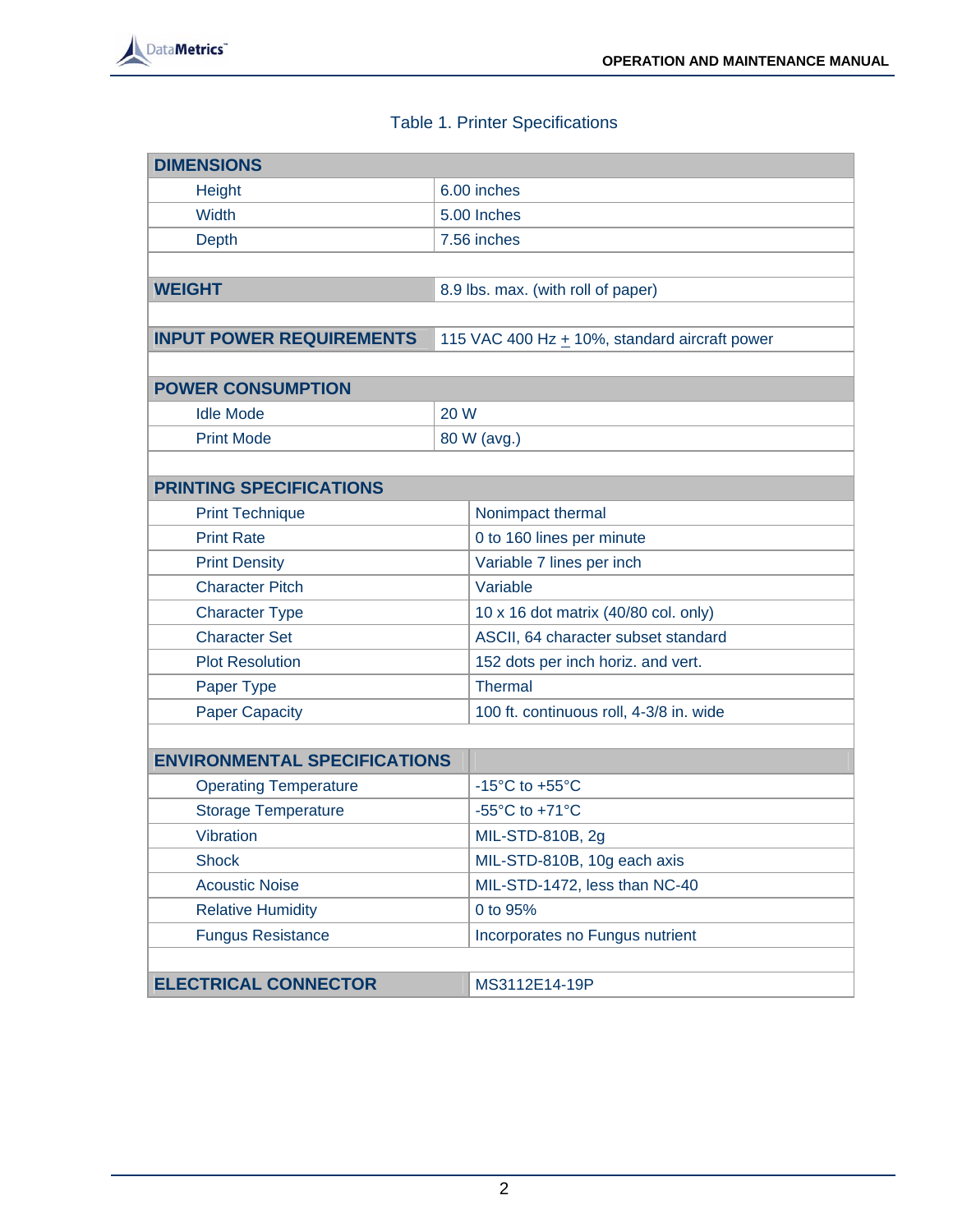

# 3. **Physical Description**

 The thermal printer, as shown in Figure 2, is contained within a 6.00 inch by 5.00 inch by 7.56 inch metal housing. It can be mounted in a standard electronic console panel with the Four Dzus Fasteners located on the printer front panel. Electrical connection to the system is achieved through a 19-pin connector (MS3112E14-19P) located at the rear of the unit.



Figure 1. Thermal Printer Model 4680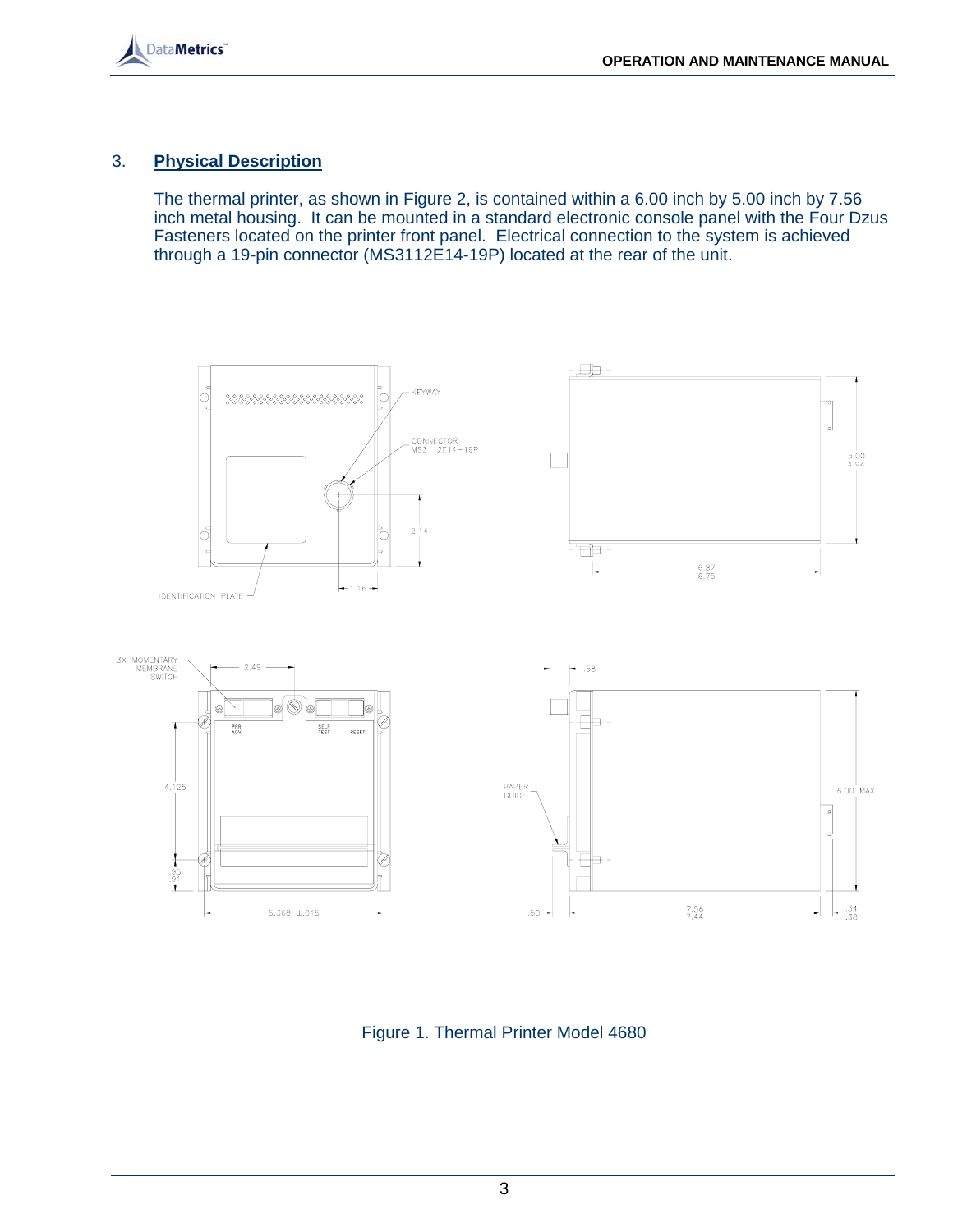

User interaction with the unit is achieved through three pushbutton switches. The physical locations of the switches are shown in Figure 2 with their corresponding functions detailed in Table 2.



Figure 2. Control Switch Locations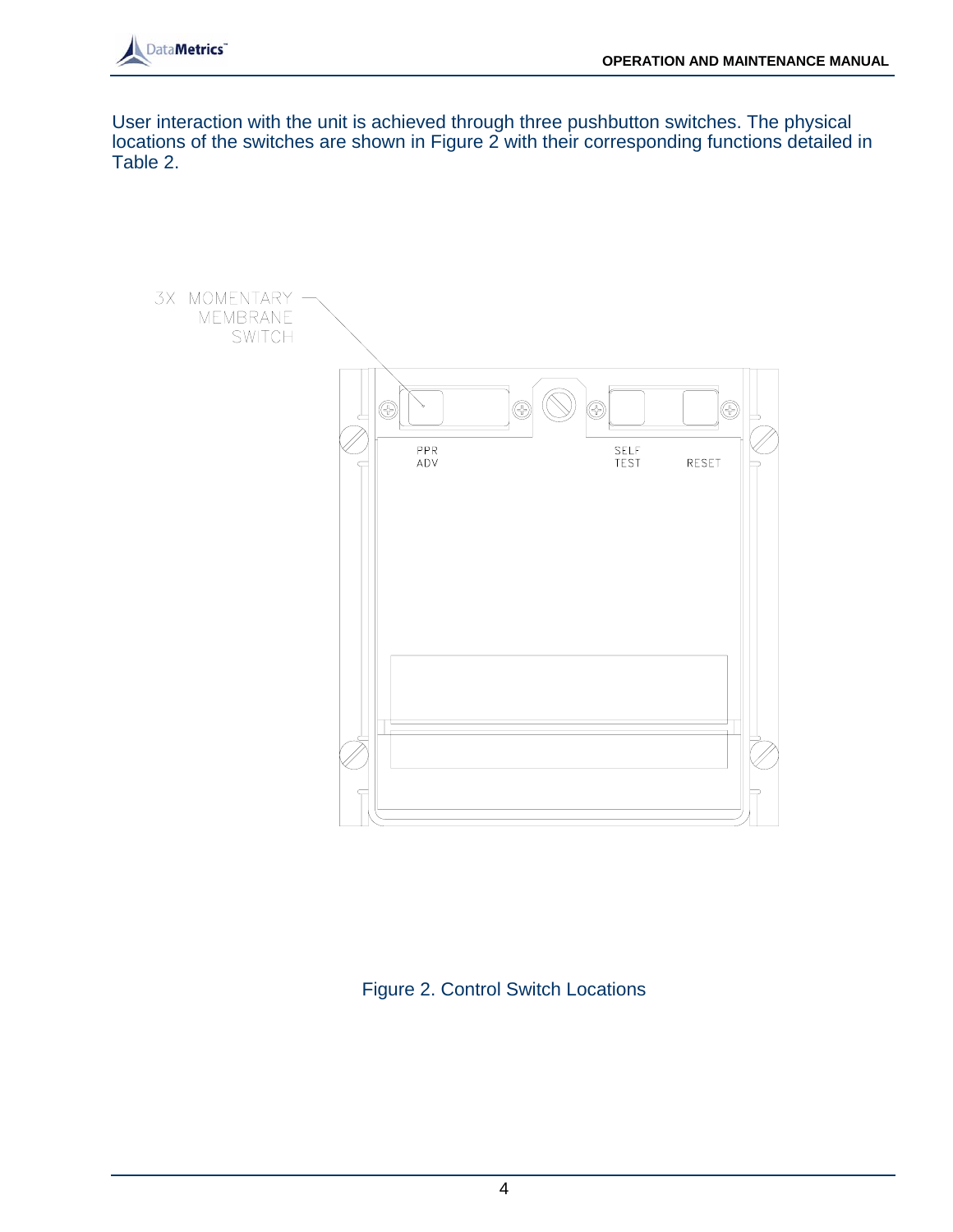# Table 2. Front Panel Functions

| <b>PPR ADV (Paper Advance)</b><br>pushbutton switch | Permits paper advancement when not<br>printing message |
|-----------------------------------------------------|--------------------------------------------------------|
|                                                     |                                                        |
| <b>SELF TEST-pushbutton switch</b>                  | Used to print a character set test pattern             |
|                                                     |                                                        |
| <b>RESET-pushbutton switch</b>                      | <b>Resets printer</b>                                  |

 The major assemblies that comprise the thermal printer are listed in Table 3 with brief descriptions and relevant functions included. For a detailed parts list, consult the IPL at page 1001 of this manual.

# Table 3. Main Assemblies

| <b>ASSEMBLY</b>          | <b>DESCRIPTION</b>                                  | <b>FUNCTION</b>                                                       |
|--------------------------|-----------------------------------------------------|-----------------------------------------------------------------------|
| Logic PCB                | Microprocessor controlled circuitry                 | Provide and receive control<br>signals for proper printer<br>function |
| <b>Power Supply PCB</b>  | Voltage conversion circuitry                        | Provide required voltages                                             |
| <b>Stepper Motor</b>     | Four-phase digitally controlled motor               | Advance paper                                                         |
| <b>Thermal Printhead</b> | Array of electrically activated heating<br>elements | <b>Print characters</b>                                               |
| Door                     | <b>Hinged plate</b>                                 | Dust preventive                                                       |
| Control                  | Interactive switches                                | Provide user interaction                                              |
| Chassis                  | <b>Framework</b>                                    | Containment                                                           |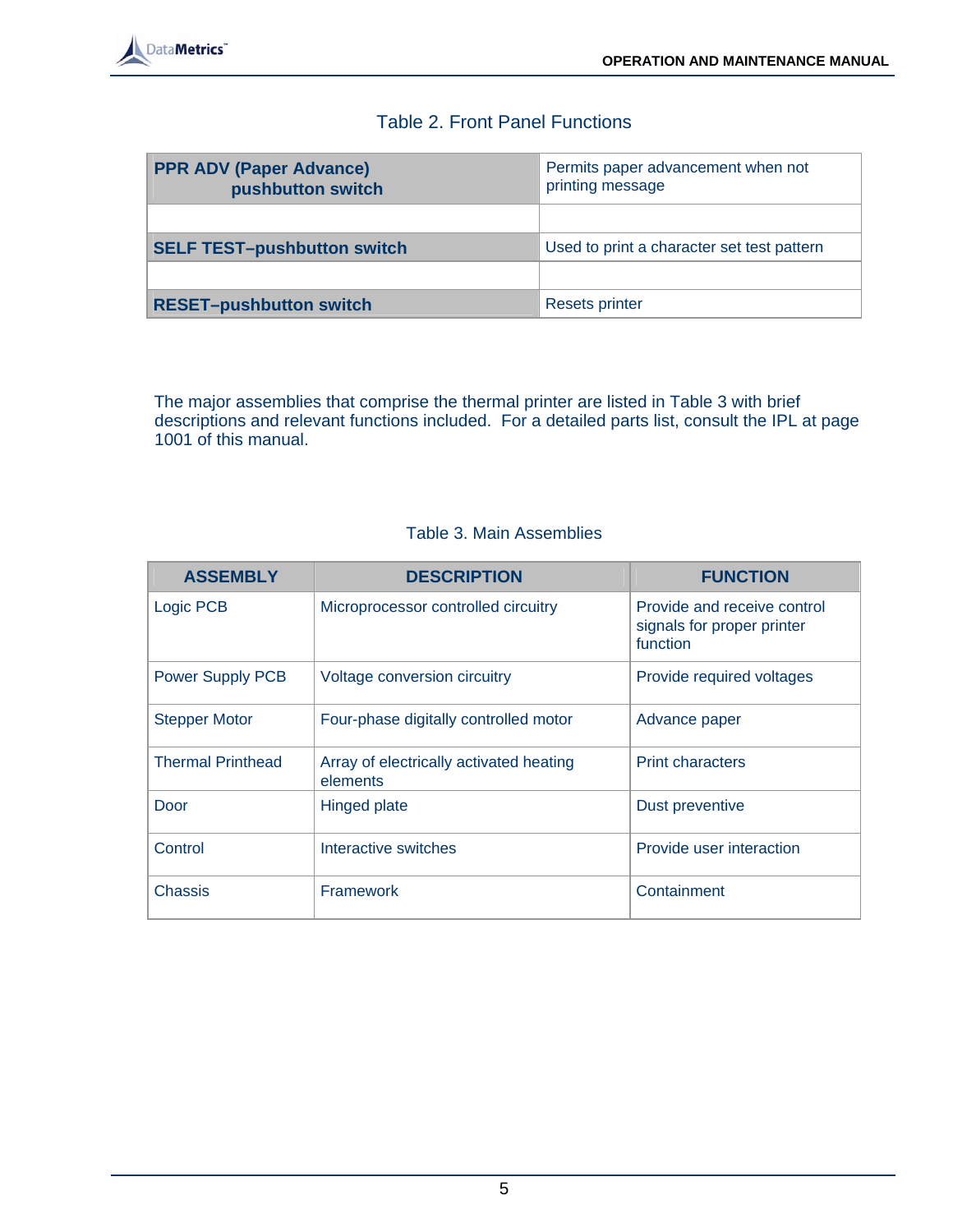

#### 4. **Functional Operation**

#### A. General System Operation (Reference Figure 3)

 The 4680 Thermal Printer can be broken down into five basic modules. The input section receives serial data from the host computer and converts it to parallel data for processing by the CPU. The input section also monitors the status of the front panel switches.

 The processor section stores incoming data in the RAM memory until a print command is received, at which time it interprets the stored data and retrieves pre-formatted characters from the ROM memory for output-to-output ports. The processing section also controls and monitors the print pulse and motor phases.

 The output section contains a latch and driver for the printhead data and the clock lines. Also contained in the output section are the motor phase latches, print pulse, and strobe lines for the printhead.

 The driver section contains the high power drivers for the motor phases and power regulators for the printhead.

The power supply section supplies all operating power for the printer.



Figure 3. General System Operation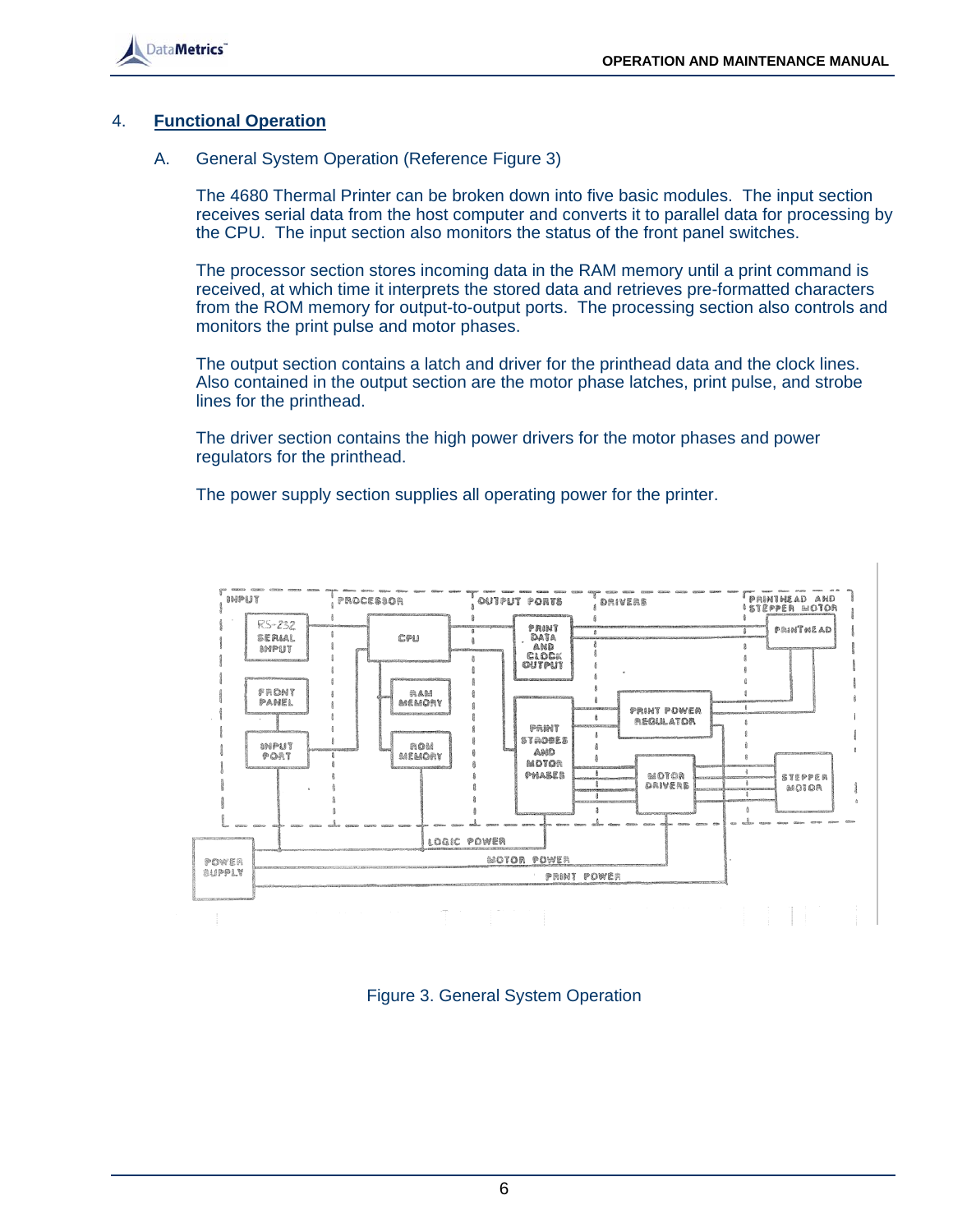

#### B. Detail System Operations

 The 4680 Thermal Printer is divided into three sections: logic, power supply, and print mechanics. The following provides detailed information for the three sections.

(1) Logic (Reference IPL, Figure 3)

 The Logic Section is contained on the logic PCB. It accepts an RS-232 serial data stream from the host computer, buffers and decodes those signals for the stepper motor and printhead, monitors printhead performance, generates status signals and status conditions, and performs bite checks on power-up as follows:

- 1. Walking one test through RAM
- 2. Sum check of each ROM
- 3. Printhead maximum pulse (10 msec) test

 The logic PCB assembly consists of four functional sections: microprocessor control, memory, input/output, and interface. Two connectors interface the assembly to the rest of the printer.

(a) Microprocessor control section

 The Microprocessor control section consists of the microprocessor, an address latch, and a memory and I/O decoder. The microprocessor's internal clock is controlled by an 8.00 MHz crystal, which runs the processor at 4 MHz. The processor generates six major control signals that synchronize all operations of the printer. A brief description of each signal is provided in Table 4.

 The processor also generates an 8-bit data bus, used for the transfer of all data between system components and a 16-bit address bus. The low order 8 bits of the address bus are generated from address latch U3, while the high order 8 bits of the address bus are generated directly from the processor. Upon power-up, the microprocessor is initialized by reset circuitry. Execution of the control program residing in U11 begins immediately at location 0000H. Detection of a power fault in the POK signal will cause the generation of a Printer Fault Status (Status #6) to the host computer.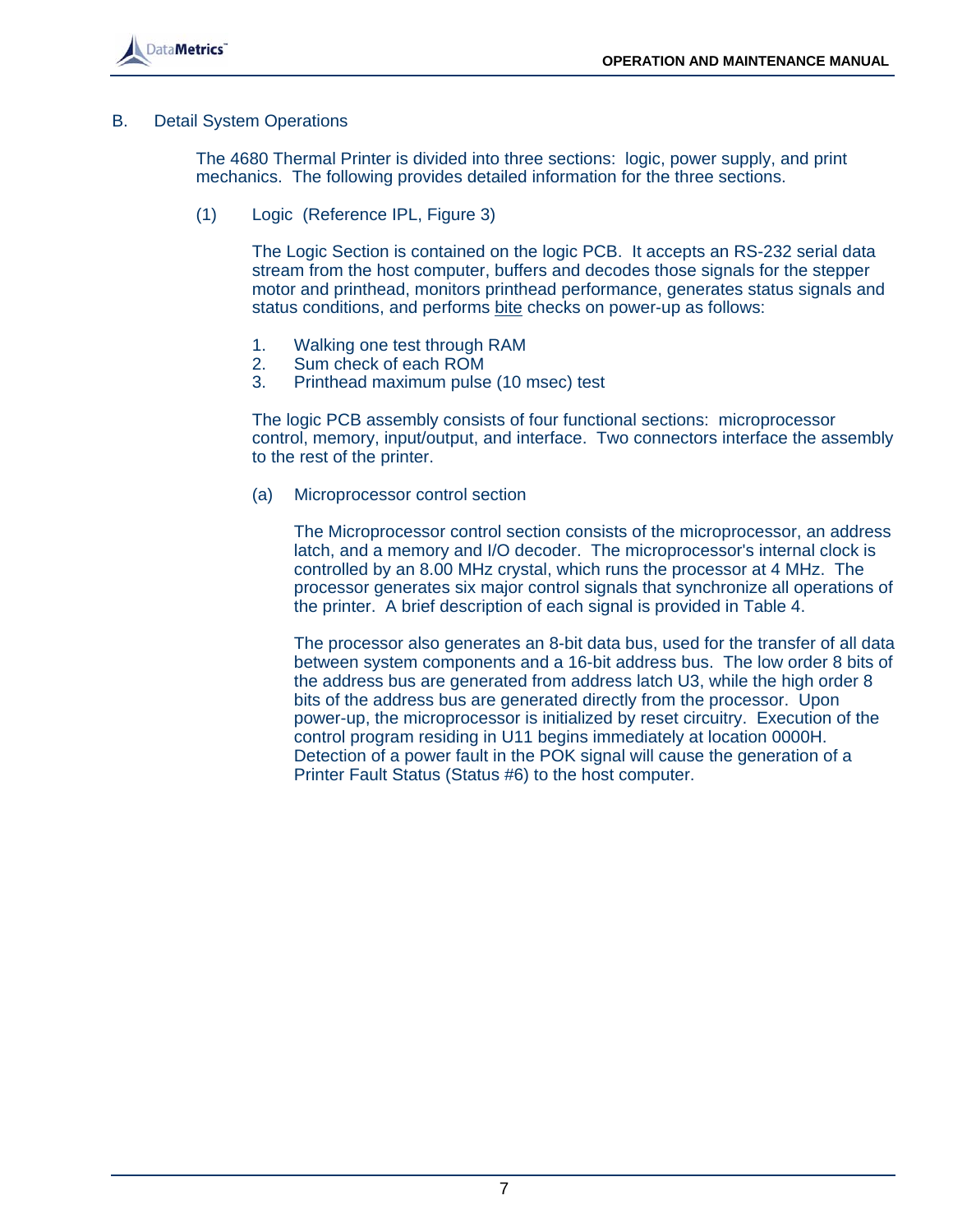

| <b>Table 4. Operational Control Settings</b> |  |  |
|----------------------------------------------|--|--|
|----------------------------------------------|--|--|

| <b>READ (RD)</b>                            | Read Control - A low level on RD indicates the selected<br>memory location or I/O device is to be read and that the data<br>bus is available for the data transfer. The rising edge of the<br>RD is used to latch selected memory or I/O data into a<br>processor from the location. |
|---------------------------------------------|--------------------------------------------------------------------------------------------------------------------------------------------------------------------------------------------------------------------------------------------------------------------------------------|
| <b>WRITE (WR)</b>                           | Write Control - A low level on the WR indicates the data on<br>the data bus is to be written into the selected memory or I/O<br>location. The rising edge of this line is used to latch the data<br>from the bus into the selected memory or I/O location.                           |
| <b>ADDRESS LATCH</b><br><b>ENABLE (ALE)</b> | It occurs during the first clock state of a machine cycle and<br>enables the data bus to be latched into U3 as the lower 8 bits<br>of address bus. The falling edge of ALE is set to guarantee<br>setup and holdup times for the address information.                                |
| <b>IO/M</b>                                 | Input/Output/Memory Control - A machine cycle status line<br>that indicates the status of the current machine cycle. A low<br>level indicates a memory operation, while a high level<br>indicates an I/O operation.                                                                  |
| <b>CLOCK (CLK)</b>                          | Clock output used as system clock. The period of CLK is<br>twice the period of crystal Y1.                                                                                                                                                                                           |
| RESET                                       | Reset output used to initialize all system components. The<br>signal is synchronized to the processor clock and lasts an<br>integral number of clock periods.                                                                                                                        |

(b) Memory section

section interface directly to the microprocessor control section via the 8-bit data bus and the 16-bit address bus. The address partitioning of the memory components is shown in Table 5.

Character PROM's U9 and U10 store all of the dot information for the selected print format. The character dots are stored in a 10 x 16 matrix.

Program PROM U11 stores the control program that determines the operation of microprocessor U13. This program controls every operation of the printer.

The page buffer RAM temporarily stores the incoming data to be printed. It has a capacity of 1920 characters.

The line buffer RAM temporarily stores the data for the current print line.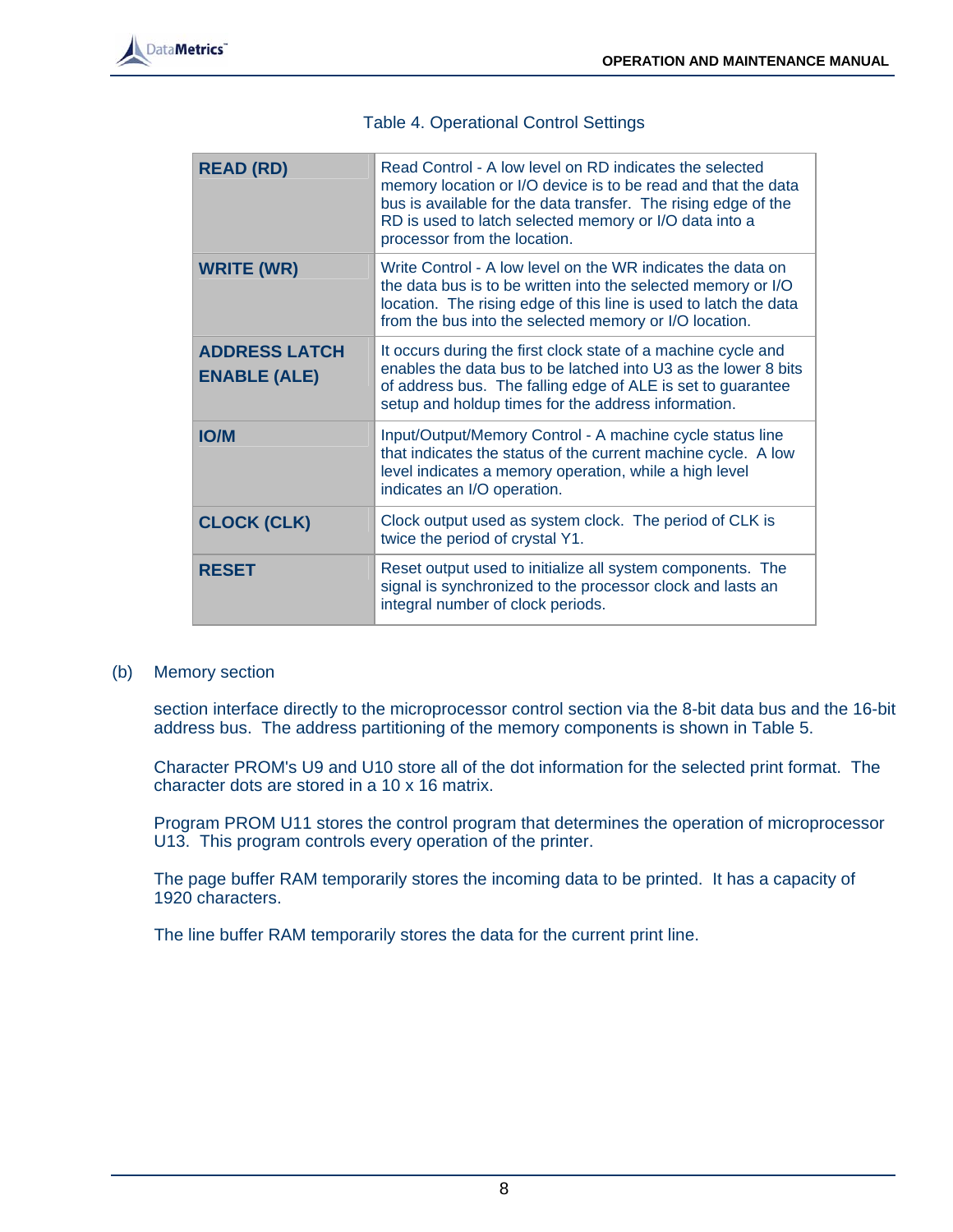

#### (c) Input/output section

The input/output section of the logic assembly consists of six ports. Three of these are located within the 8155 RAM (Chip U14) and correspond to ports 41H, 42H, and 43H. The other three are composed of latches U1, U2 and U3 with respective ports of 10H (output), 00H (output) and 00H (input). Further details of each port are provided on the following pages.

| <b>REF DES</b>  | <b>COMPONENT</b> | <b>DESCRIPTION</b>                      | <b>MEMORY RANGE</b><br>(Hexadecimal) |
|-----------------|------------------|-----------------------------------------|--------------------------------------|
| U <sub>9</sub>  | 110756-0115      | 66/80 column character<br><b>PROM</b>   | 1000H - 1FFFH                        |
| U <sub>10</sub> | 110755-0115      | 40 column character<br><b>PROM</b>      | 3000H - 3FFFH                        |
| U <sub>11</sub> | 109528-0106      | <b>Program PROM</b>                     | 0000H - 0FFFH                        |
| U12             | SRM2018C-12      | <b>CMOS Page And Line</b><br>buffer RAM | 2000H - 27FFH                        |
| U14             | <b>ID8155J</b>   | Scratch Values and<br><b>Stack</b>      | 4000H - 40FFH                        |

# Table 5. Address Partitioning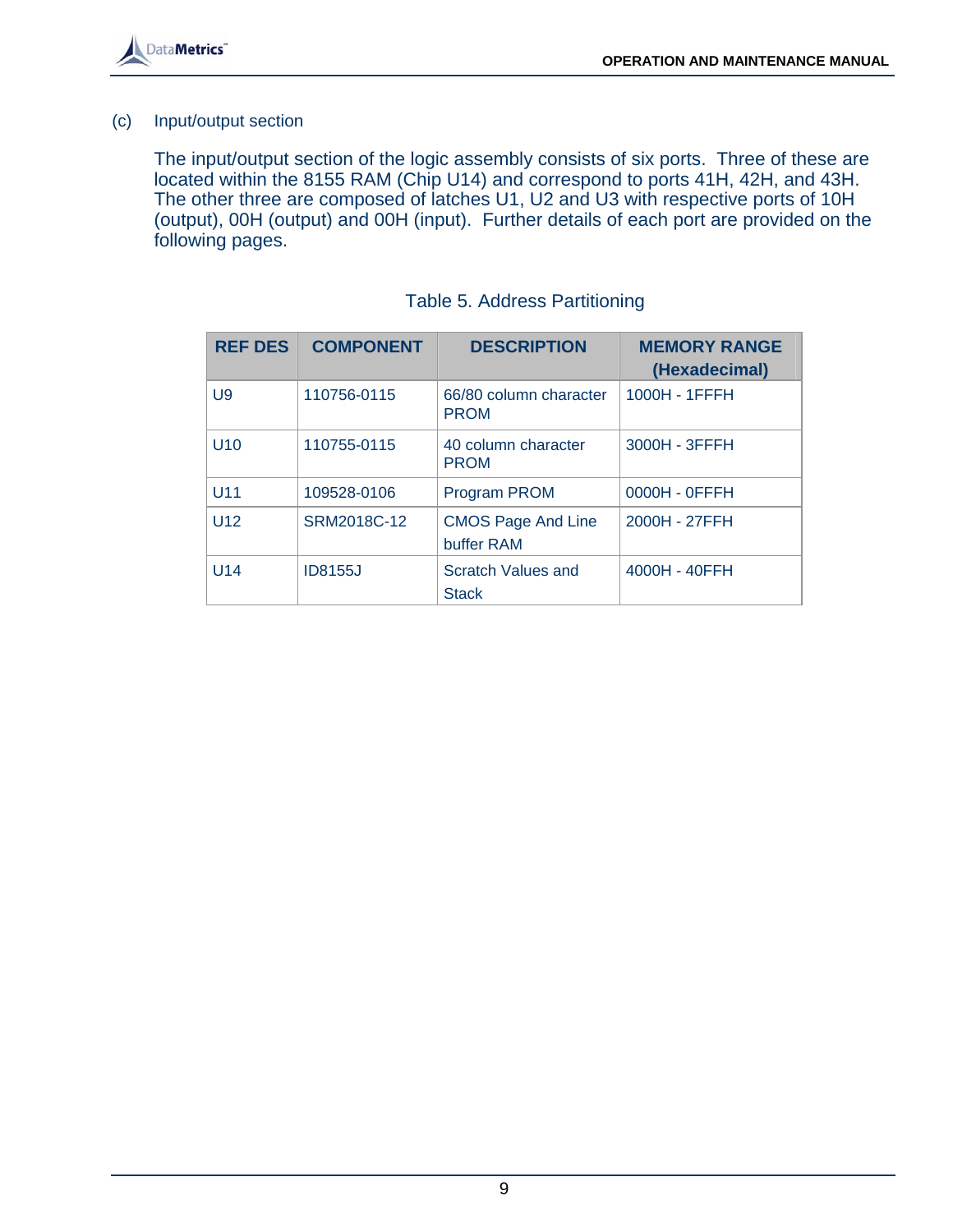

1 Port 41H

Input port 41H accepts 8 bits of ASCII data from the interface section for eventual storage in the page buffer. This port is read by the microprocessor on an interrupt basis. The interrupt handling software stores the data in the page buffer until an ETX, ETB, or buffer full condition is detected which causes the buffer to be printed. The interface section generates the interruption

2 Port 42H

Port 42H is an output port that generates five status signals to the interface section. These are Status A, Status B, Status C, Printer Status, and Ready/Busy. These five status signals and the status conditions they represent are detailed in Figure 9.

When a Status #4 or #7 condition exists, the printer will continuously provide the status line signals as shown. When a Status #0 condition exists, a message transfer can begin. No message begins to be printed until ETX or ETB is received and the appropriate error checks are made. In the event of a Status #6 or #2 occurring in the block of data which follows a previous block ending in ETB, the printer should begin a 1.7 minute time out and if exceeded, print the following message: MESSAGE **INCOMPLETE** 

| <b>STATUS LINE</b>    |                                                                  | <b>STATUS CONDITION</b> |                                |                                                     |
|-----------------------|------------------------------------------------------------------|-------------------------|--------------------------------|-----------------------------------------------------|
| <b>Printer Status</b> | <b>Status</b><br>$\underline{A}$ $\underline{B}$ $\underline{C}$ | Ready/<br><b>Busy</b>   | <b>Status</b><br><b>Number</b> | <b>Description</b>                                  |
| 1                     | 111                                                              |                         | #7                             | Printer power OFF, not installed,<br>or inoperative |
| 1                     | $1 1 0$                                                          | 1                       | #6                             | Error in printer                                    |
|                       | 101                                                              |                         | #5                             | Printer busy acknowledging<br>characters            |
| 1                     | $100$                                                            | 1                       | #4                             | Local/test mode                                     |
| 1                     | 010                                                              | 1                       | #2                             | Printer buffer overrun                              |
|                       | 001                                                              |                         | #1                             | <b>Printer initialized</b>                          |
| 1                     | 000                                                              | $\Omega$                | #0                             | <b>Printer ready</b>                                |

#### Table 6. Status Signals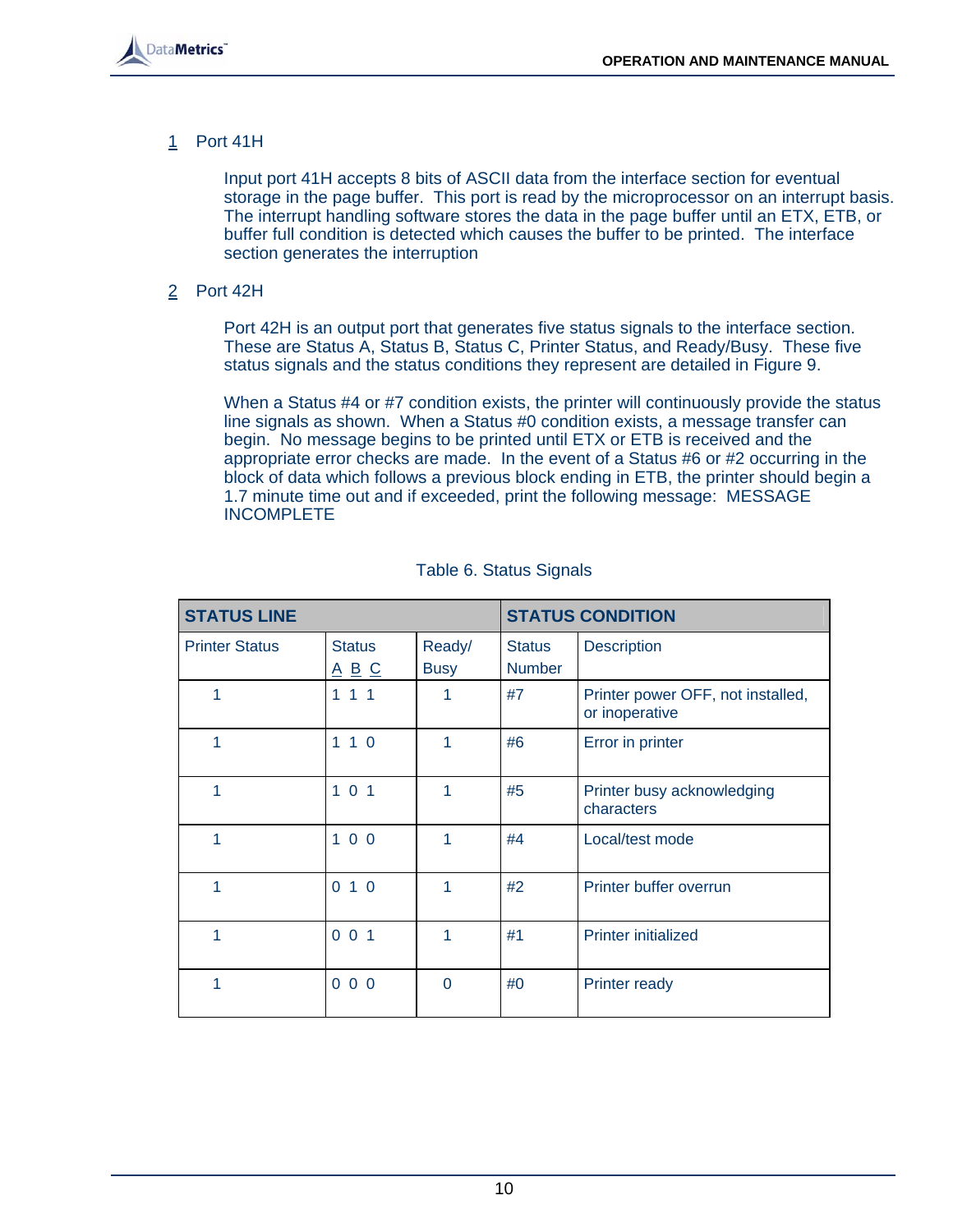

After a message transfer is completed, Status #6, #5, #2, or #0 will remain until no longer applicable, unless overwritten by another status. However, Status #6 and #2 will be presented for approx. 100 msec and any message causing these conditions will be cleared without printing. When the first character of text is not SOH or STX, then Status #6 should be activated for approx. 100 msec.

#### 3 Port 43H

Port 43H is utilized in a handshaking mode with Port 41H. Additionally, bits 3 and 4 of Port 43H are utilized as output ports for controlling the set-reset latch that drives alert relays #1 and #2 (K1 and K2 on the power supply assembly). At the time of receipt of an STX character, the printer will close the circuit between two pins of the service connector so that a current of 1 AMP (resistive load) may flow through an external device fed from a 28 VDC source. The switching component in the printer is capable of hard-line current flow in either direction. The contact closure is electrically isolated from the printer.

# 4 Input port 00H

Input port 00H monitors the front panel SELF TEST and PPR ADV (paper advance) switches.

#### 5 Output port 00H

Output port 00H generates control signals for the stepper motor and printhead. Bits 0 to 3 generate 4-phase, 90° overlapping control steps. Bits 4 and 5 generate the control signals for enabling the two drive halves of the printhead. Bits 6 and 7 generate the control signals that enable the print pulse generator.

The print pulse generator consists of a temperature controlled, one-shot multi-ibrator (U8) with gating provided by chips U5 and U7. Temperature information is supplied to U8 from an NTC thermistor physically located on the printhead. The print pulse supplied to the printhead is actively controlled over a range of 700 microseconds to 2 milliseconds. This keeps the printhead operating temperature within safe operating limits.

# 6 Output port 10H

Output port 10H supplies the clock and serial data (dot) information to the printhead.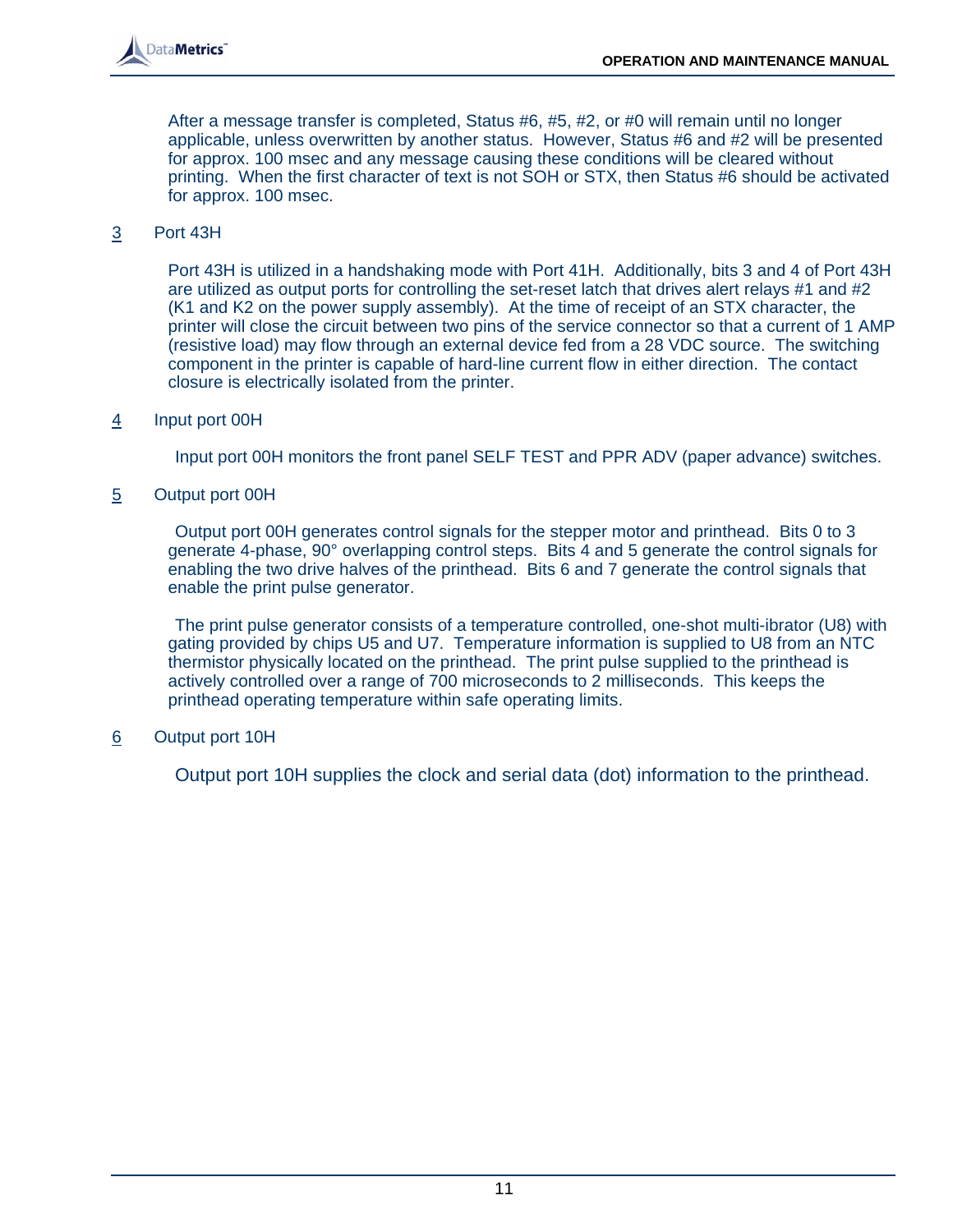

- (d) Interface Section
	- 1 Input

The interface input section consists of a single line receiver section of a MAX232 integrated circuit. It receives standard RS-232 data signal and converts it to a TTL signal. The embedded software is designed to process an odd parity, 7-bit data word with 1 stop bit at 2400-baud rate. The converted signal is inverted in U18 and sent to RES 5.5 of the microprocessor, U13, and U4. The microprocessor accepts the serial data directly.

2 Output

The interface output section provides drive capability for the status signals and the CTS signal for the RS-232 interface. A hex open-collector buffer, U22, is used to supply the status output. The MAX232, A1U1, converts the Ready/busy signal to an RS-232 compatible CTS signal.

# (2) Power Supply

 The 4680 Thermal Printer Power Supply is a custom power conversion unit operating in the linear mode. The power supply accepts primary aircraft power, 115 VAC 400Hz +10%, and converts it to the following voltages within the printer (listed here with primary function):

| $+5$ VDC   | Logic circuitry, $1.5$ Amp $+2\%$                                                               |
|------------|-------------------------------------------------------------------------------------------------|
| $+4.9$ VDC | <b>CMOS RAM page buffer</b>                                                                     |
| $+6$ VDC   | Stepper motor, 3.0 Amp unregulated motor drive voltage with 4-phase<br>stepper motor circuit    |
| $+20$ VDC  | Print voltage, 16 Amp peak for printhead C1 and C2 with TTL compatible<br><b>ON/OFF control</b> |

The power supply also includes the pre-driver and drive transistors for the 4-phase stepper motor, the regulated bank switches for the printhead, a power supply internal voltage monitor, and the two alert relays.

The power supply unit is constructed as a modular assembly with two major subassemblies. Each major subassembly consists of a right angle shaped heat sink with a printed circuit board attached to it. The two major subassemblies are fastened to each other back-to-back to make up the overall power supply.

Both the high line and the return line of the 115 VAC input are routed through the input connector J1 to the RFI inductor/filter input. The power input return line ACN connects from the RFI inductor/filter output to wire T1-2 of the power transformer T1. The power input high line ACL is routed from the RF1 inductor/filter output and connected over fuse F1 to wire T1-1 of the power transformer primary.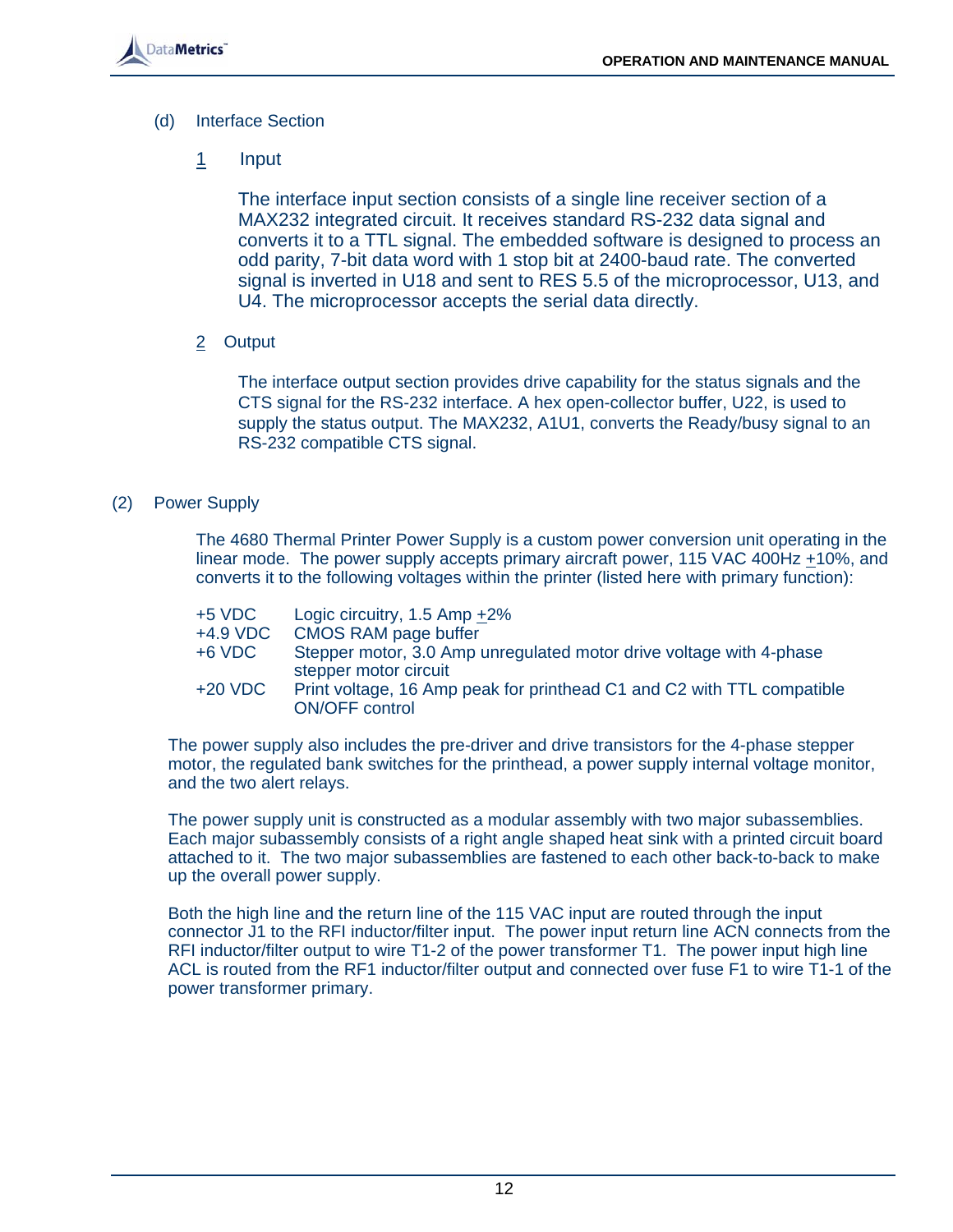

Three transformer secondaries feed full wave rectifier circuits with charge capacitors to generate raw DC-voltage as required.

(a) Logic circuit voltage

 The raw AC-voltage from transformer secondary T1-6, 7, and 8 is stabilized using a 3-terminal, adjustable IC regulator U1 (LM217). This regulator, housed in a TO-3 can, is mounted on the heat sink of the input assembly. The stabilized logic voltage is also used as source for a separate RAM holdover supply that allows retention of data in RAM during voltage outages. The RAM holdover voltage uses capacitor C6 (680 microfarads), which is decoupled from the +5 VDC power source to inhibit rapid discharge, as an energy storage element. The RAM memory, which is put into the stand by mode during power outages, uses only a few microamperes of current and the 680 microfarad capacitor is capable of supplying this current without dropping below minimum voltage requirements for the RAM memory for a considerable length of time (10 seconds or more).

(b) Stepper motor voltage

 The stepper motor drive circuit consists of a 6 VDC unregulated voltage source derived from transformer secondary T1-3, 4, 5, and a conventional 4-phase stepper motor drive circuit. The 6 VDC voltage source is located on the input assembly and employs diodes CR2 and CR3, charge capacitor C1, and bleeder resistor R28. The 4-phase motor driver has four type 7406 input buffers driving a set of 2N6300 Darlington drive transistors.

(c) Printhead voltage

The AC voltage from transformer secondary T1-9, 10, and 11 is rectified and filtered to make a 20 VDC raw DC power source available. Two IC voltage regulator modules (LM723) equipped with external Darlington pass transistor assemblies (Q6 and Q7, 2N6285) are used to regulate and control the voltages supplied to printhead C1 and C2. Each may use current up to 16 Amperes at a duty factor of 25% or less. This amounts to a total maximum average current consumption of 8.0 Amperes for both print voltages. The compensation inputs of the LM723 integrated circuit regulator are employed to enable the print voltage for the duration of the print pulse only (1 millisecond). Open collector inverters of chip U2 and U2 (7406), which are in turn controlled by external logic circuitry, are used as drive circuits for the ON/OFF control of the print voltage regulators.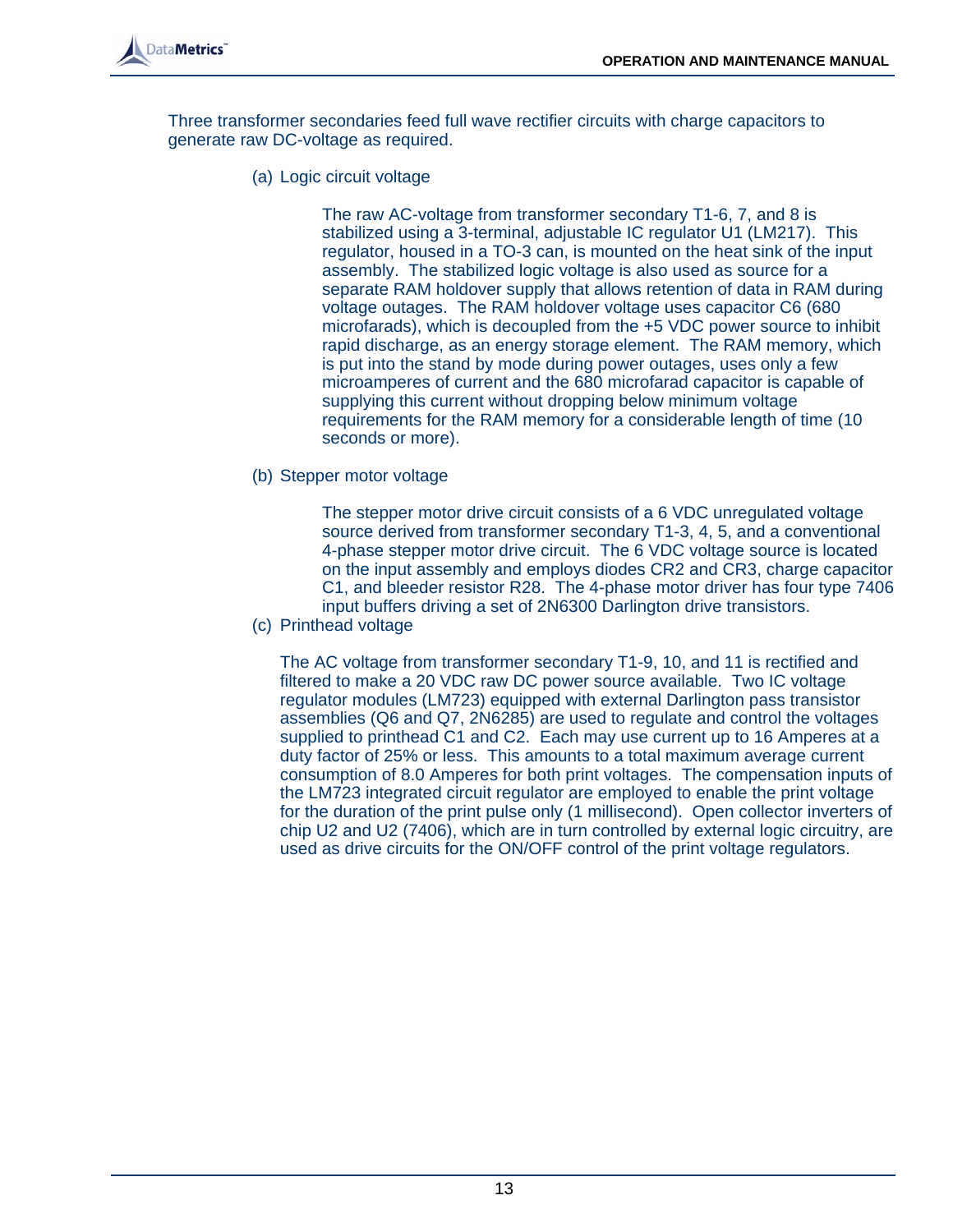(d) Voltage monitor

The Voltage monitoring function, which applies a signal to the logic board if any one of the three voltages falls below a predetermined value, consists of a reference circuit and a type LM139 quad-comparator. The voltages monitored are (1) the raw print voltage that is about +20 VDC, (2) the +5 VDC logic voltage, and (3) the +6 VDC motor drive voltage.

The 6.2-volt reference voltage uses a constant current (CR15, CR16, R17, and Q8) to feed zener diode VR1. The voltage limits that generate a POK signal are as follows:

| Critical value for 5V is  | 4.3V |
|---------------------------|------|
| Critical value for 6V is  | 2.9V |
| Critical value for 15V is | 9V   |

The printer status generated from the POK signal is a Status #6. To reset, turn the power OFF, then turn the power back ON. Voltage divider R18, R19, and R20 steps the 6.2V reference down to about a 2.5 level. This level is then connected to the negative inputs of the comparators. The monitored voltages, stepped down as required with resistive voltage dividers, are applied to the positive inputs of the comparators. If any one of these voltages drop below the reference the respective open-collector comparator output forces the POK signal low.

The comparator outputs are combined in wire or gate manner with signal pull-up resistor R27. A low level of the POK signal informs the printer logic that the printer power supply is not ready because one of the required voltages is below its normal operational value.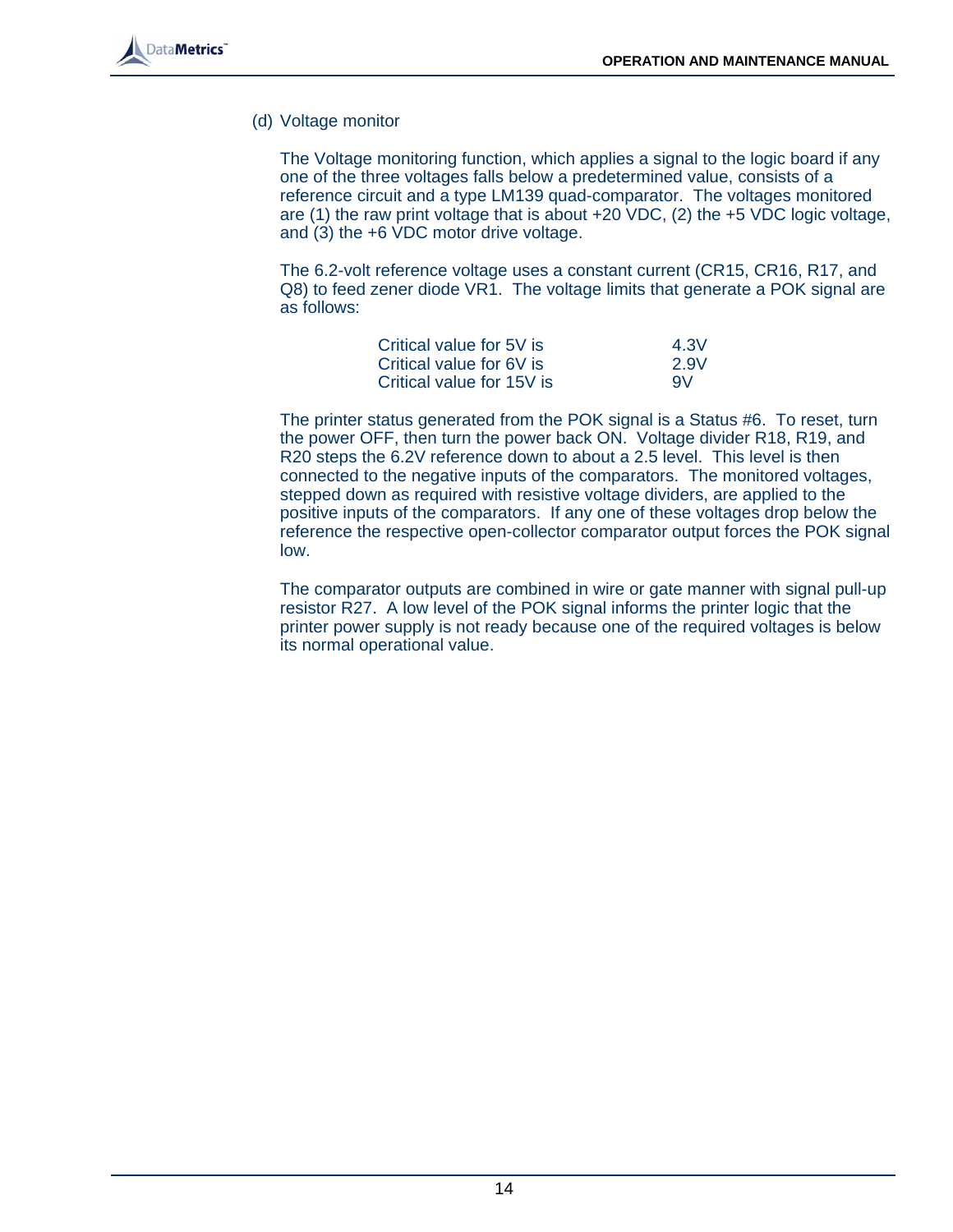

- (3) Print mechanics
	- (a) Paper transport system

 The Paper Transport System is part of the front access door and consists of a stepper motor, a drive belt and a drive roller. These components of the system are responsible for proper movement of the paper from the paper spool to the printer exit. A single thumbscrew latch permits the door to be pivoted outward and down allowing access to the paper spool. This configuration facilitates easy paper replacement and procedures of inspection and cleaning.

(b) Printing mechanism

The printing mechanism is a thermal printhead that utilizes heat generation to produce characters on thermal paper. It consists of no moving parts but is spring loaded against the drive roller by a cantilevered pivot mounting bracket. The schematic in Figure 4 shows the circuitry responsible for providing proper print signals.

Figure 4. Thermal Schematic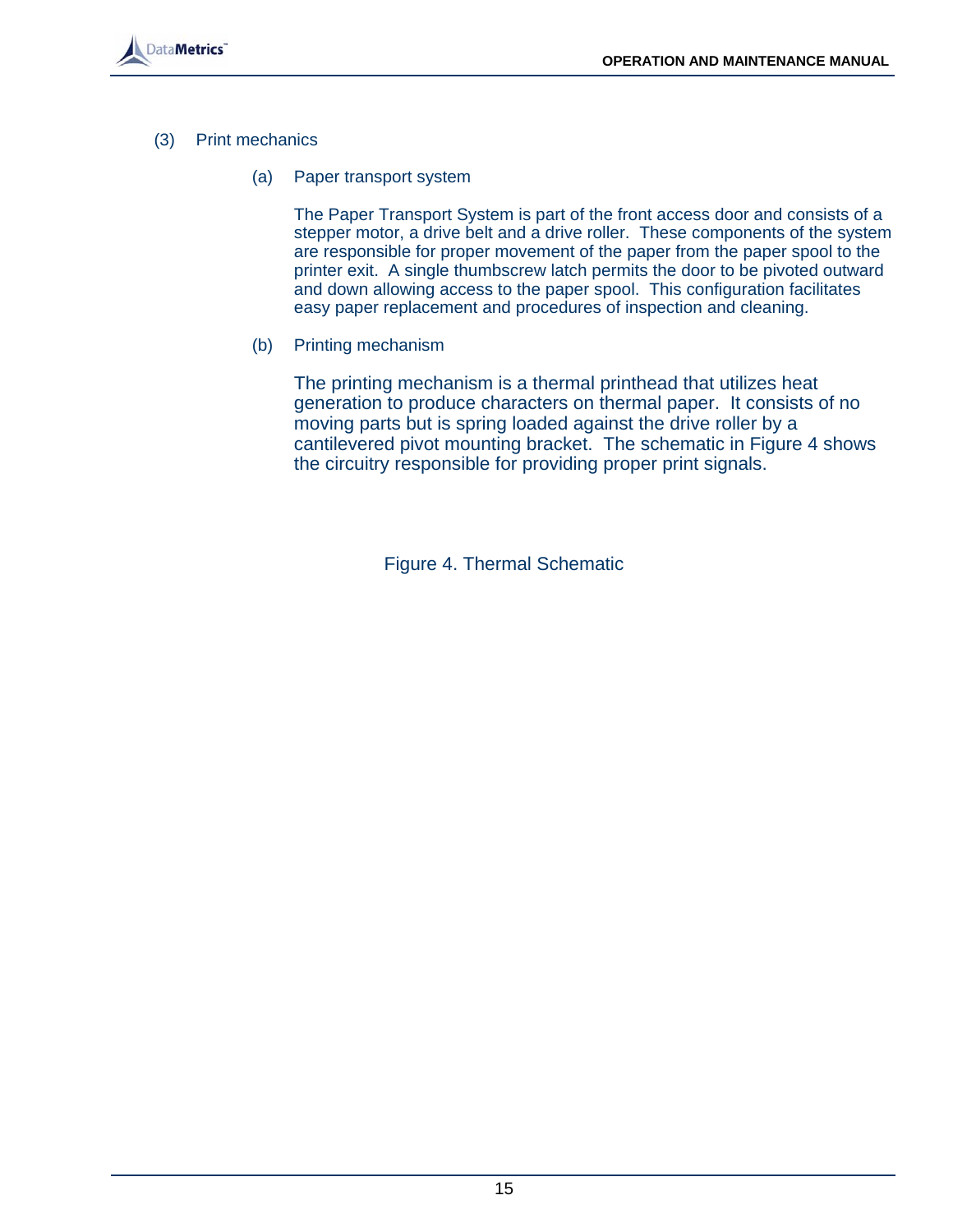# **TEST AND FAULT ISOLATION**

#### 1. **General**

 This section utilizes procedures to verify the thermal printer's capability of functioning efficiently and to identify problems that may exist with corresponding solutions. If printer is verified as functioning properly, it is cleaned and returned to service. If problems exist, consultation of the fault isolation section should provide the means of isolating and repairing the problem.

#### 2. **Test Equipment**

 The Test Equipment required to perform the following test procedures and fault isolation are listed in Table 101. If equivalents exist which will perform the same function, they may be used as replacements.

| <b>DESCRIPTION</b>        | <b>PART NUMBER</b> | <b>MANUFACTURER</b> |
|---------------------------|--------------------|---------------------|
| Test PC with Win NT 4.0   |                    |                     |
| Variable Auto Transformer | 115VAC 400Hz       |                     |
| <b>Digital Voltmeter</b>  |                    | <b>Fluke</b>        |
| Oscilloscope              |                    | <b>Tektronix</b>    |

#### Table 101. REQUIRED TEST EQUIPMENT

#### 3. **Test Conditions**

 Unless otherwise specified in the individual test procedure, all tests shall be conducted at ambient laboratory conditions.

#### 4. **Test Procedures**

- A. Fundamental Test Procedure
	- (1) Open door and check that sufficient paper exits for testing.
	- (2) Connect 115 VAC, 400 Hz, to printer via rear connector.
	- (3) Press PPR ADV switch. Verify that paper exits through front slot of door without any printing or unfamiliar noise occurring.
	- (4) Press SELF TEST switch. Verify that a 40-column test pattern similar to Figure 101 is printed. Inspect printout for legible characters and existence of additional paper to ease message separation.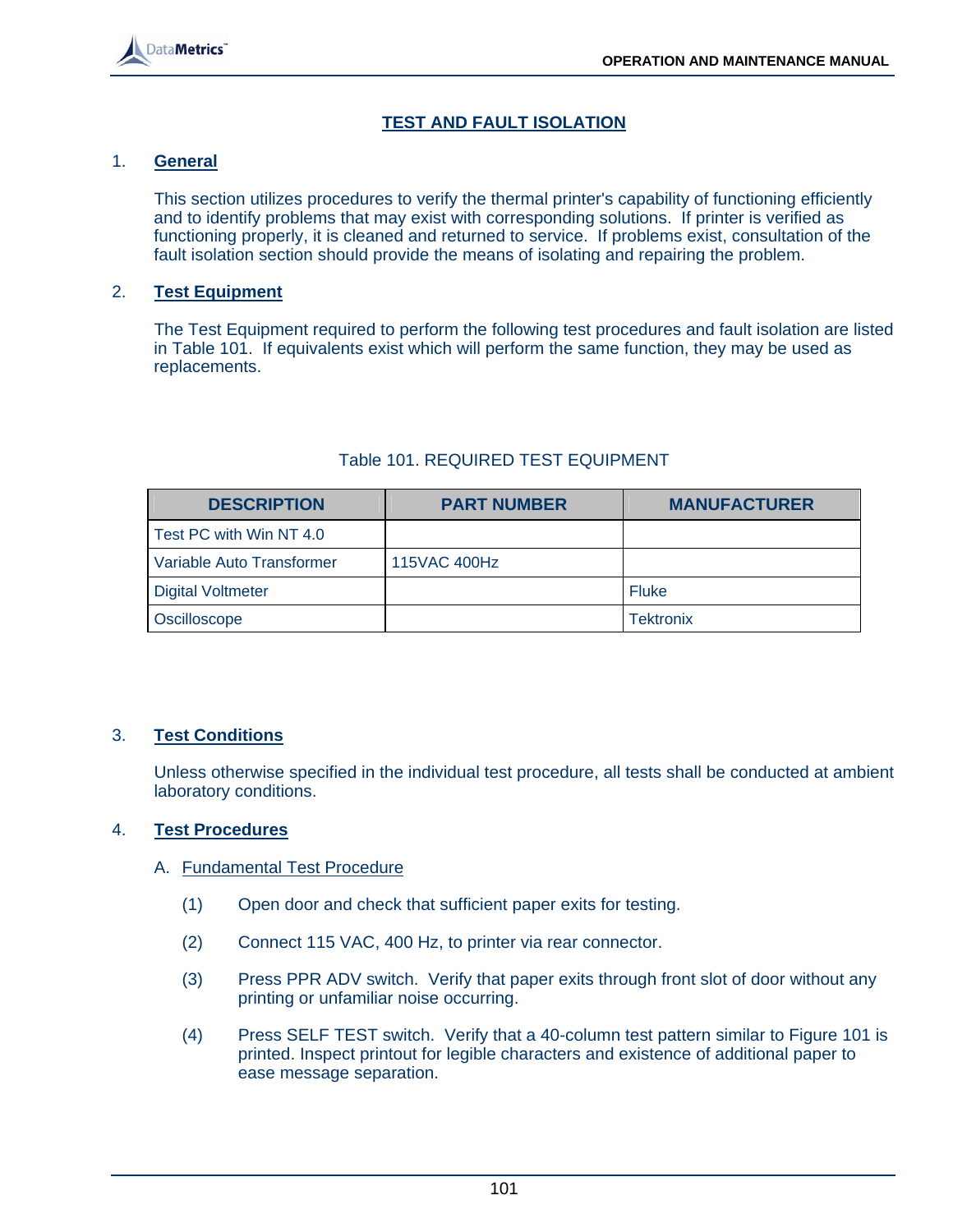

- (5) Press SELF TEST switch again and verify that a 66-column test pattern is printed similar to Figure 102. Inspect printout for legible characters and existence of additional paper to ease message separation.
- (6) Press SELF TEST switch again and verify that an 80-Column Test Pattern is printed similar to Figure 103. Inspect printout for legible characters and existence of additional paper to ease message separation.



Figure 101. 40 Column Test Pattern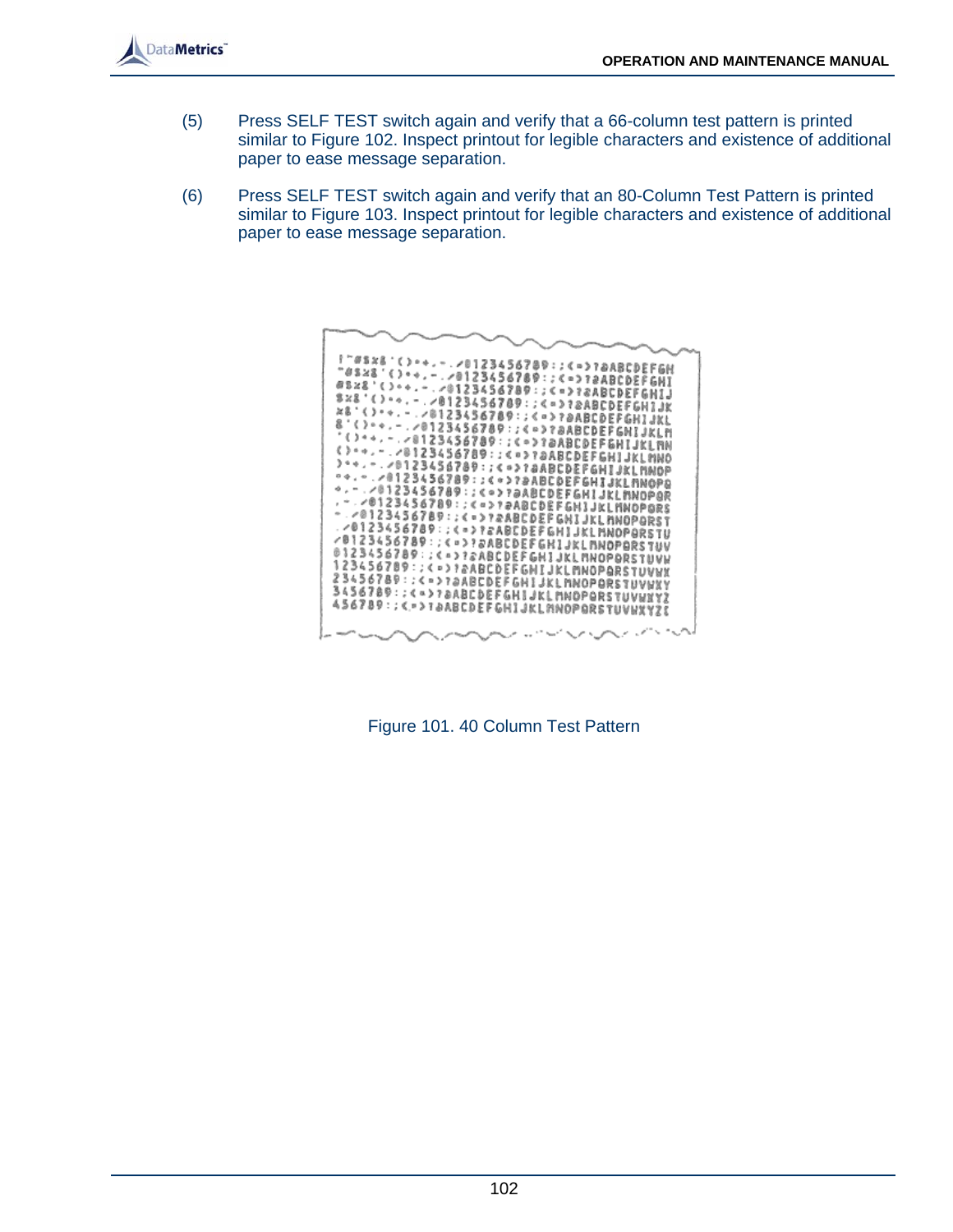

56789:: (+) TRABCOET GHI JOLIBIOP (KSTUWANYZI \)" RABCOET GHI JOLIBIOP (KSTUW w A 78911 (+) 7898COD GHI JALINGO BASTUANAYZI \ F \_GHEGULY GHI JALINGO BASTUA TO THE CONTRACT CHILD ALL PROPERTY DEVELOPED A LINE AND MOSTRAY 01: 4 > 7GRECOET GHI JALPHOP GESTUANNYZI \ Y-LINBODET GHI JALPHOP (ESTUANNY FOR A SPARED OF GHILAL PROPERTY AND A CONDITION TO ALTHOLOGY WAS TUANING :: (+) TanBCDET CHILICI/INCP (IRSTUMATEZ) \ P\_GHBCDET CHILICI/INCP (IRSTUMATEZ) : (-) TOPSCOLE GHI JALIHAR (ASTUARATZI \ )" SHBACKI GHI JALIHAR (KSTUARATZI) (\*) TRABCOLT GALLACING PRETURBATION (\*) ZRECOLT GALLACING WESTUMMAYZE \ >> PapeODI GHI JALMOP (ASTAMATZI ) P\_ROBODI GHI JALMOP (ASTAMATZI ) P FOR COLLEGE THE STATE OF THE CONDUCT AND ACTIVITION OF THE COLLEGE TO A THE COLLEGE THAT THE STATE OF THE THROUGH THE COLLEGE THAT THE THROUGH THE COLLEGE THAT THE THROUGH THE COLLEGE THAT THE COLLEGE THAT THE COLLEGE THAT TRABCOLT GHI JALFHAP (FSTAMARTZ), Y. 2000 GALLALFHAP (FSTAMARTZ), Y.<br>REPORT GHI JALFHAP (FSTAMARTZ), Y. 2000 GET GHI JALFHAP (FSTAMARTZ), Y. SPECIEF CHI JALIBEDP ORSTUMANTES AT ARRESOCI CHI JALIBED ORSTUMANTES A P. **BECKET CHILICLE ROOM AND THE COMMUNISTION CONTRACT AS A POST CHILICLE CHILICLE CONTRACT AND AND SET CHARGE OF A POST CHILICLE CONTRACT AND AND SET CONTRACT AND A POST CHARGE OF A POST CHILIC CONTRACT OF A POST CONTRACT OF BODFGHI-BLISKEY WISTIANATES AT SERIEGED WILLIAM PRESTRANCES (P. 1798) COLLEGION CONTRACTED AND COLLEGION CONTRACTED AT A THE COLLEGION CONTRACTED** ET GHI JALIBKOP (KSTLANATZEL V PLANATZEL GHI JALIBKOP (KSTLANATZEL V PLANATZEL V PLANATZEL V PLANATZEL V PLANATZEL V PLANATZEL V PLANATZEL V PLANATZEL V PLANATZEL V PLANATZEL V PLANATZEL V PLANATZEL V PLANATZEL V PLANATZEL FSHIJQJEXDP NG TUWAYZ \ P.SPSCOT GHIJALPHOP NG TUWAYZ \ P. | FBXS GHLAQ HADP (ASTUMARYZEN)" APBODET GHLAQ HAD (ASTUMARYZEN)" \_ | "BEAR" : #LRLPHOP OSTRARYZ \T'\_MBCODTHI RLPHOP OSTRARYZ \T'\_ 179%2'O





Figure 103. 80 Column Test Pattern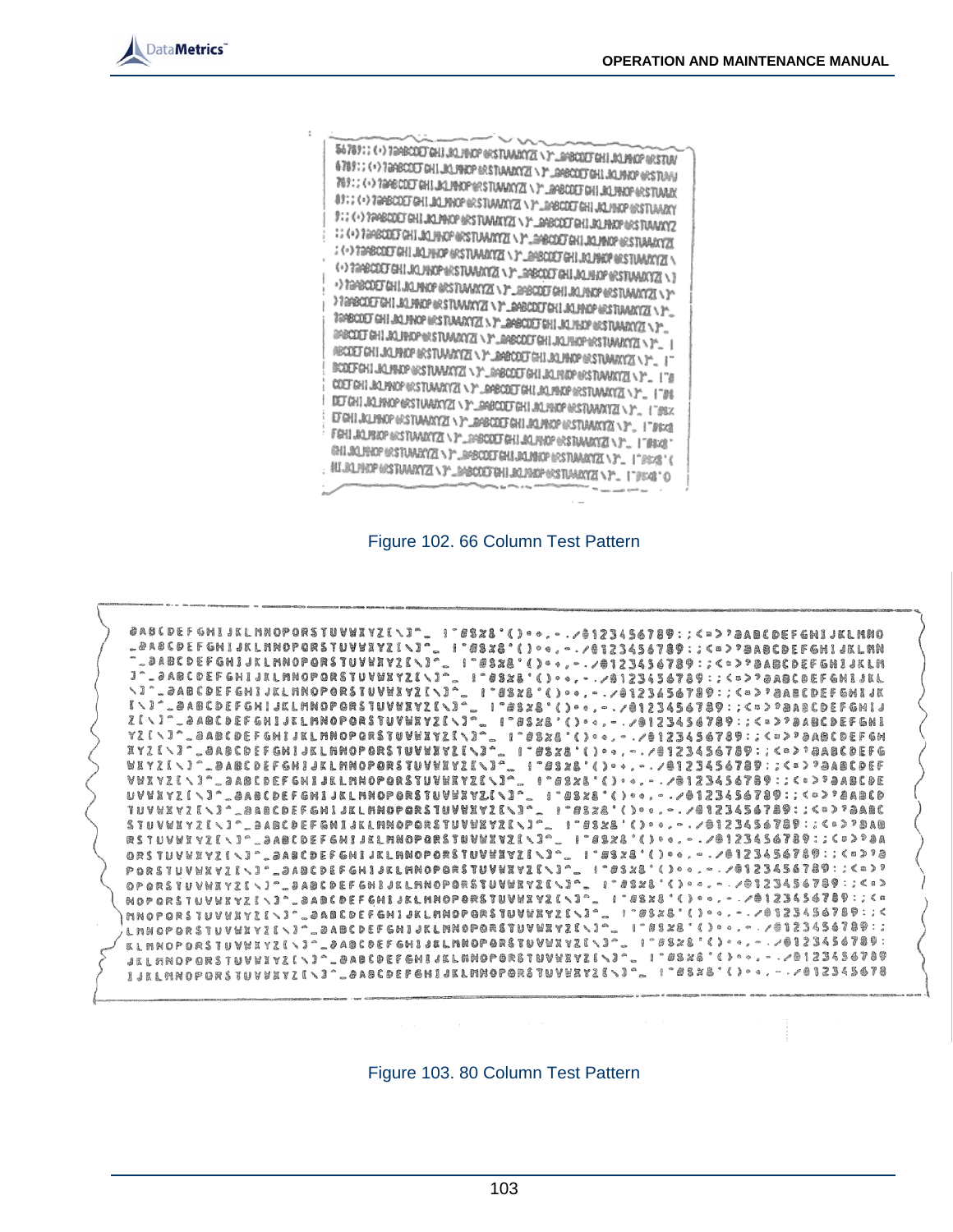

# B. Test Configuration

(1) Connect test equipment in configuration shown in Figure 104.



FIGURE 104. TEST CONFIGURATION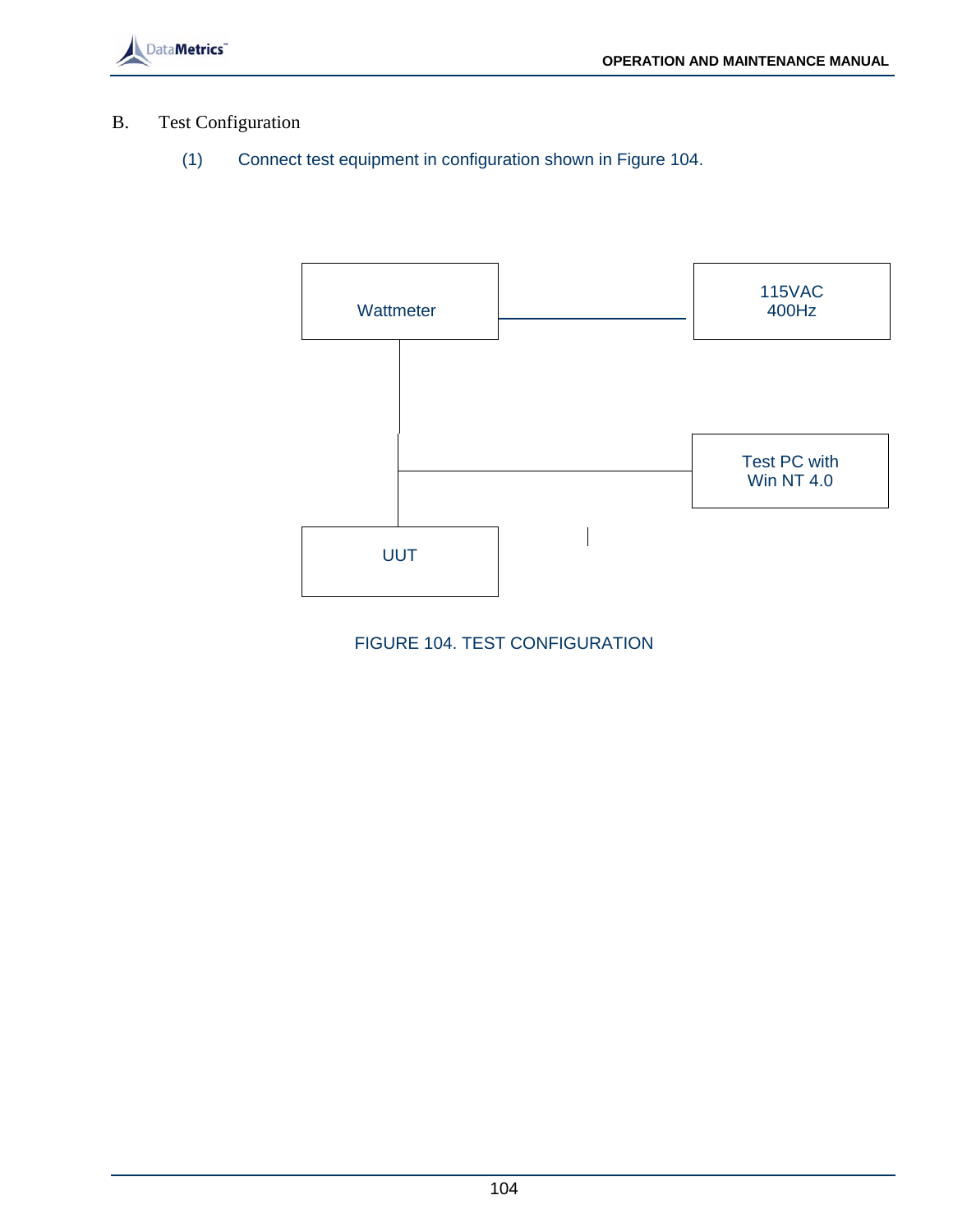

# 5. **Fault Isolation**

 CAUTION: CIRCUIT BOARDS CONTAIN ESD AND SHOULD BE WORKED ON AT APPROPRIATE BENCH LOCATION.

- A. Use the problem description at the beginning of Figures 105-112 to locate the proper fault isolation diagram for corrective action implementation.
- B. Utilize schematics in Figures 113-115 and circuit board assemblies in IPL Figures 4, 9 and 10 to locate components mentioned in fault isolation diagrams.

 The prefix abbreviations L, PSI, and PSO correspond to logic PCB, power supply input PCB and power supply output PCB. They also respectively correlate to the IPL Figures previously mentioned.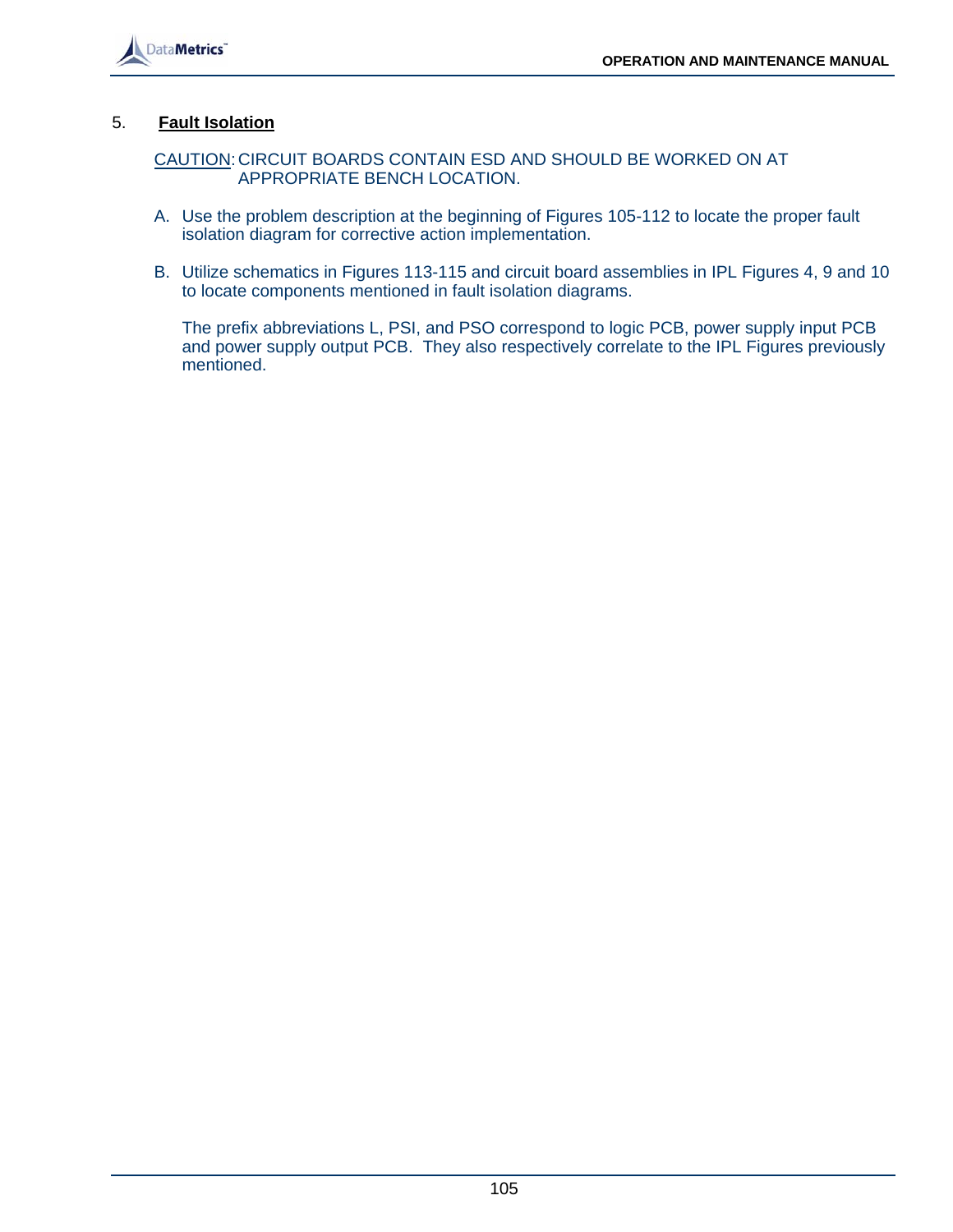

#### **PROBLEM:** Printer is not operating in any mode.



Figure 105. Fault #1 Diagram (1 of 4)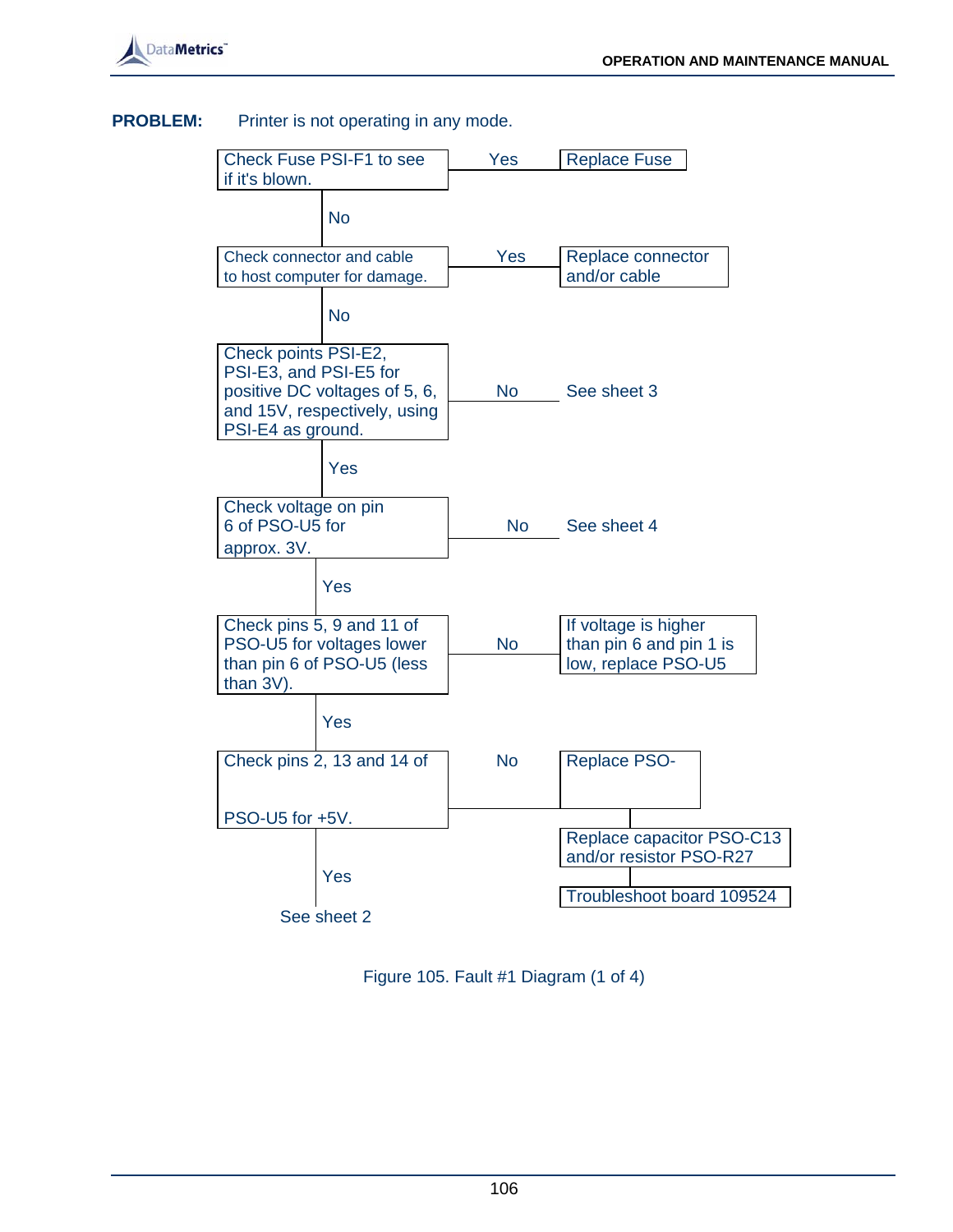



Figure 105. Fault #1 Diagram (2 of 4)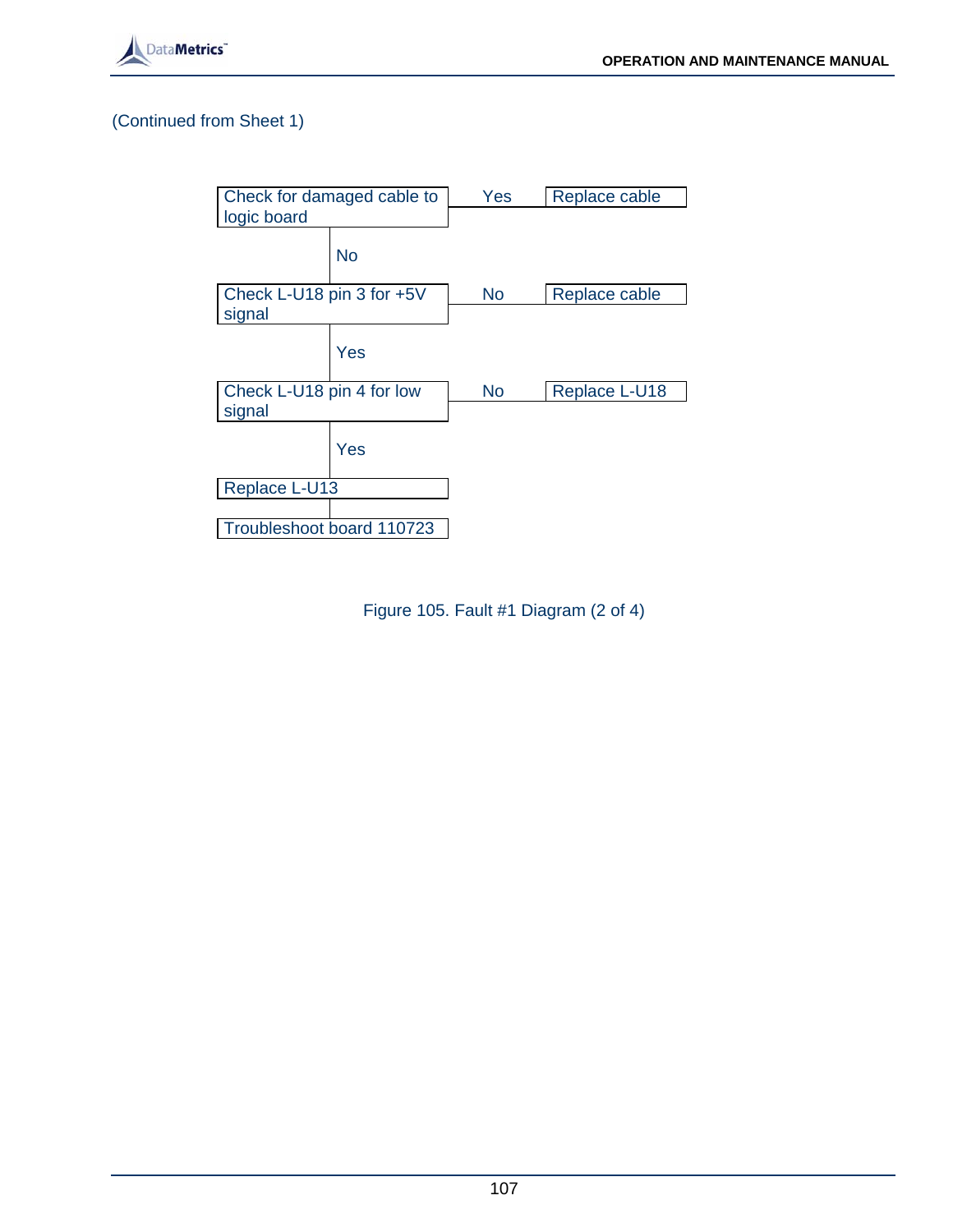



Figure 105. Fault #1 Diagram (3 of 4)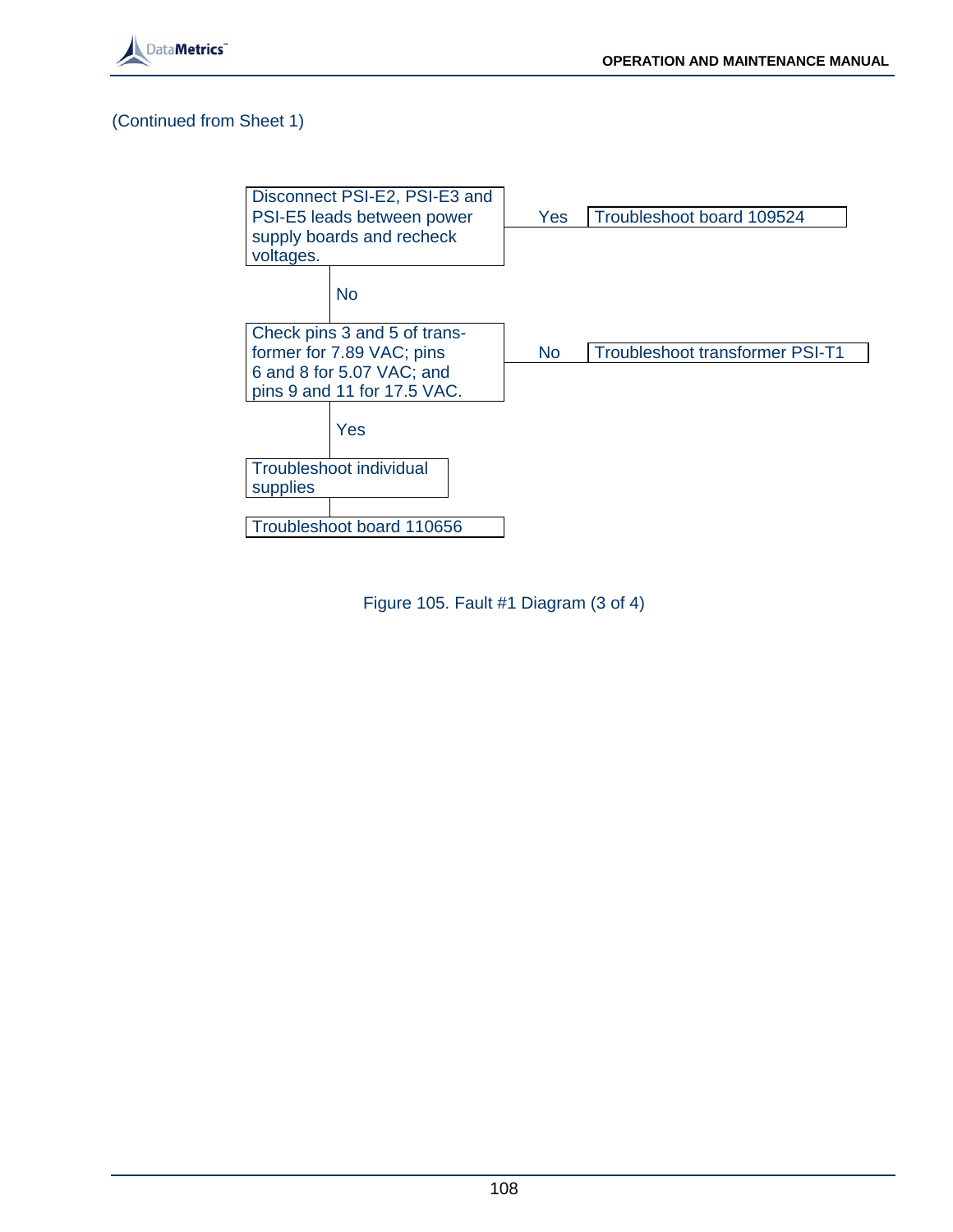



Figure 105. Fault #1 Diagram (4 of 4)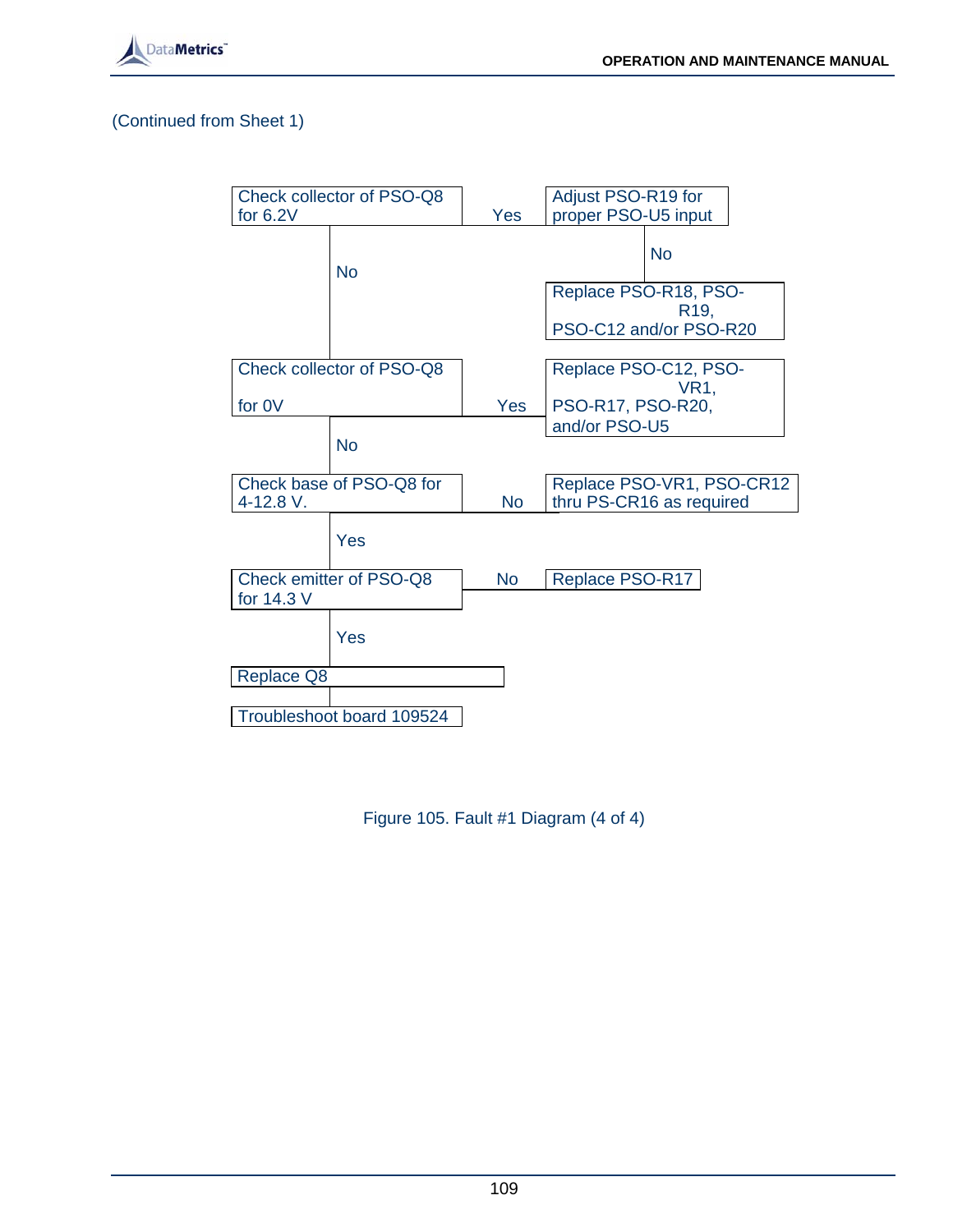

**PROBLEM:** No host computer communication with printer.



 Perform Fault #1 isolation procedure beginning with checking connector and cable to host computer for damage.

Figure 106. Fault #2 Diagram (1 of 2)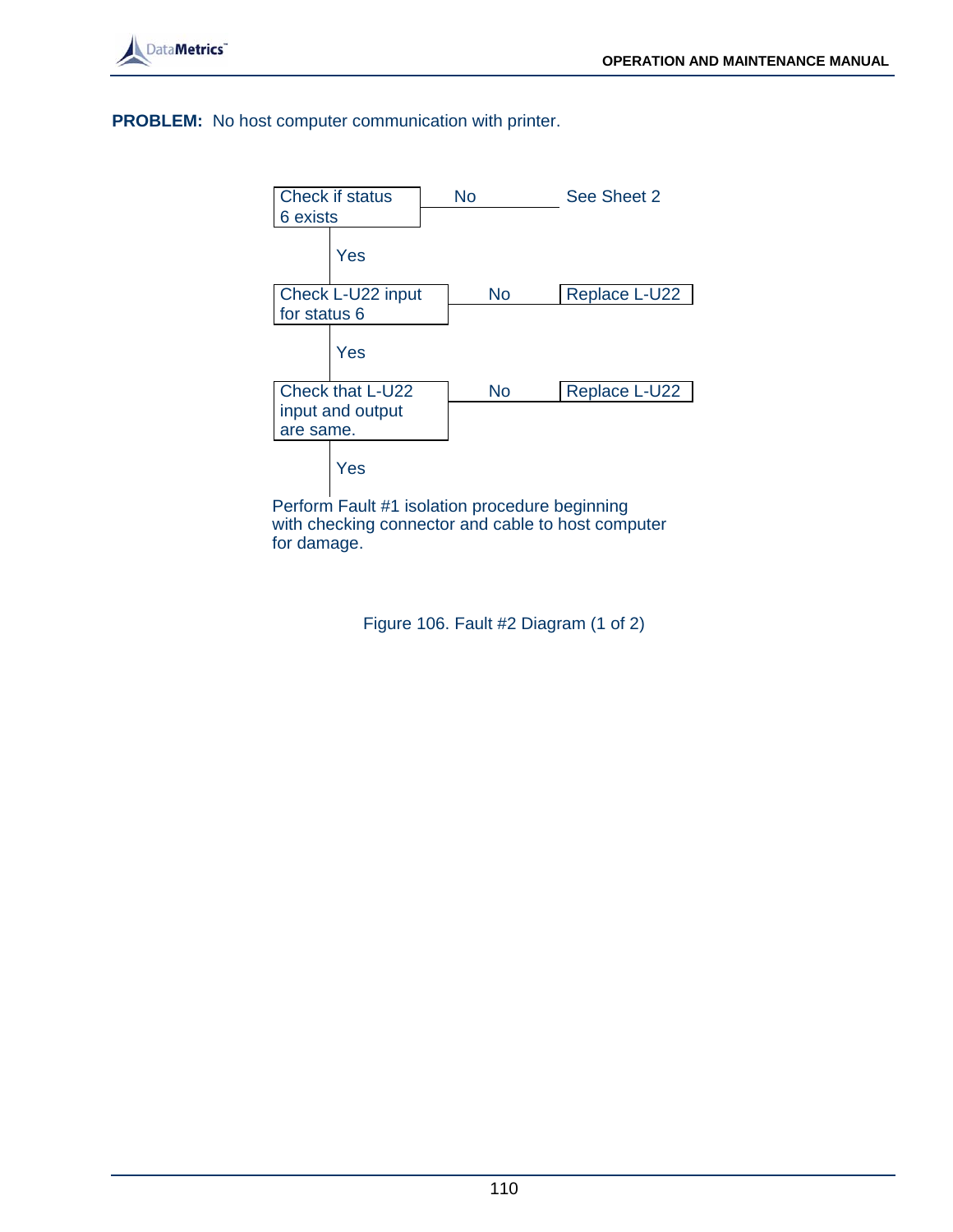

| Check pin 13 of L-U8 for       | Yes | Replace L-U8                                           |
|--------------------------------|-----|--------------------------------------------------------|
| excessive pulse length         |     |                                                        |
| (over 2 msec).                 |     |                                                        |
|                                |     |                                                        |
| <b>No</b>                      |     |                                                        |
| Check pins 9 and 11 of J8      | Yes | Replace connector                                      |
| for damage.                    |     |                                                        |
| <b>No</b>                      |     |                                                        |
| Check cable to printhead       | Yes | Replace cable                                          |
| for damage.                    |     |                                                        |
|                                |     |                                                        |
| <b>No</b>                      |     |                                                        |
| Check thermistor on print-     | Yes | Replace printhead                                      |
| head for resistance between    |     |                                                        |
| 10K and 64K.                   |     |                                                        |
| <b>No</b>                      |     |                                                        |
|                                |     |                                                        |
| Check ROM by removing L-U9     | Yes | Replace L-U9 and/or L-U10                              |
| and L-U10 from the logic board |     |                                                        |
| and then power up board        |     |                                                        |
| <b>No</b>                      |     | NOTE: If a Fault exists in<br>either L-U9 and/or L-U10 |
|                                |     | after power up, status 6                               |
| Replace L-U12 and/or           |     | will no longer exist.                                  |
| $L-U14$                        |     |                                                        |
|                                |     |                                                        |
| Troubleshoot board 110723      |     |                                                        |

Figure 106. Fault #2 Diagram (2 of 2)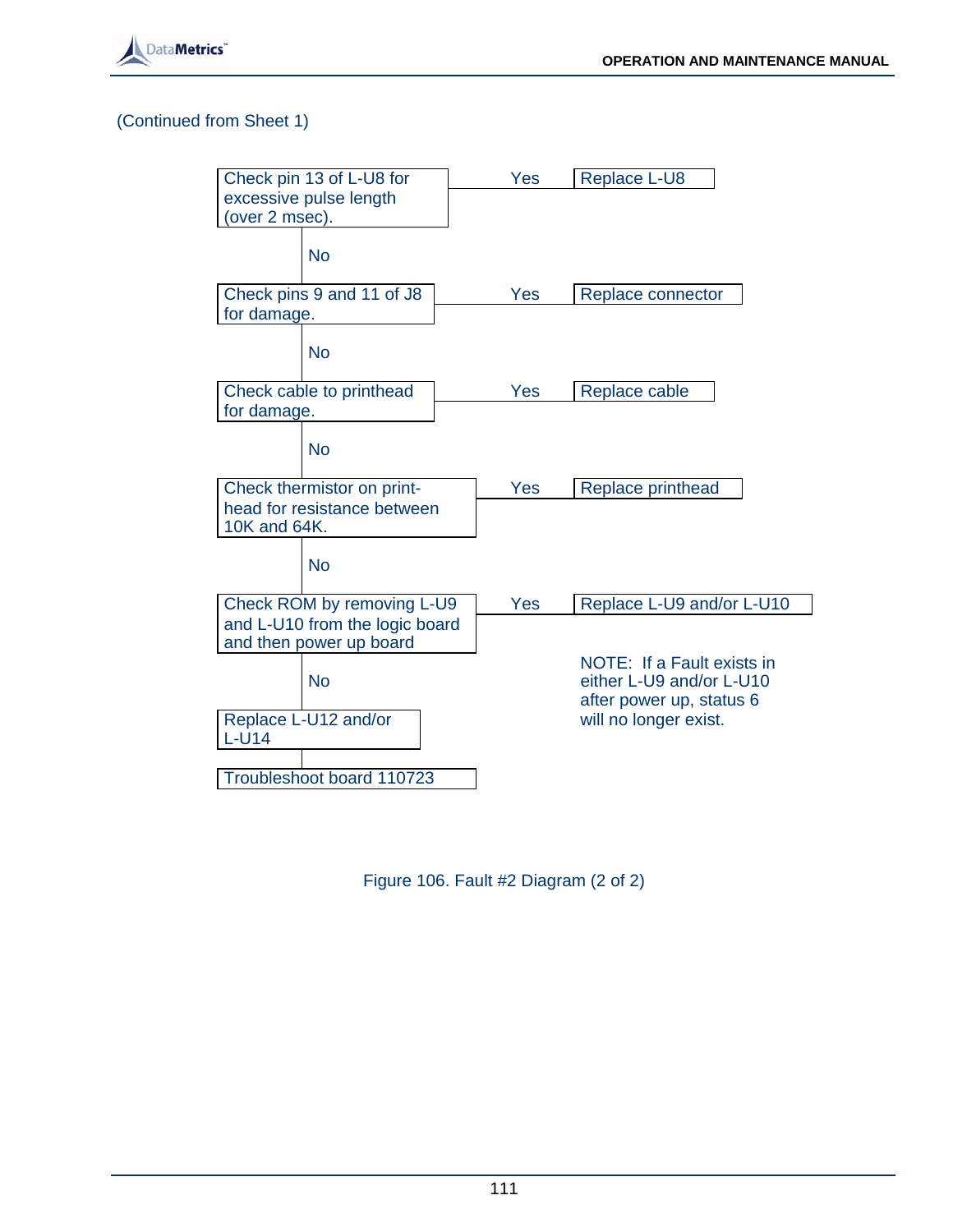

#### **PROBLEM:** Paper does not advance or chatters when advancing causing vertically compressed characters when printing.



Figure 107. Fault #3 Diagram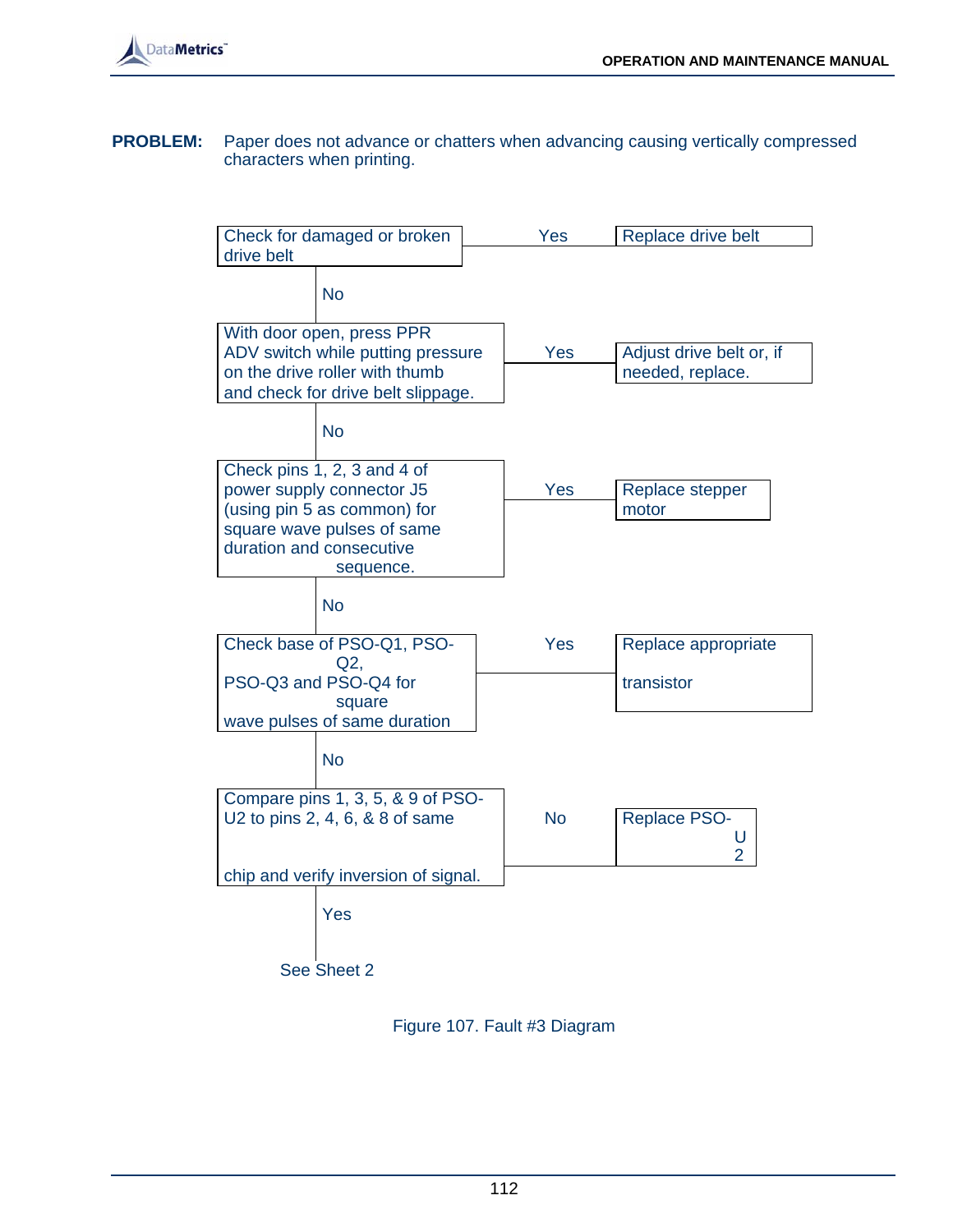



Figure 107. Fault #3 Diagram (2 of 2)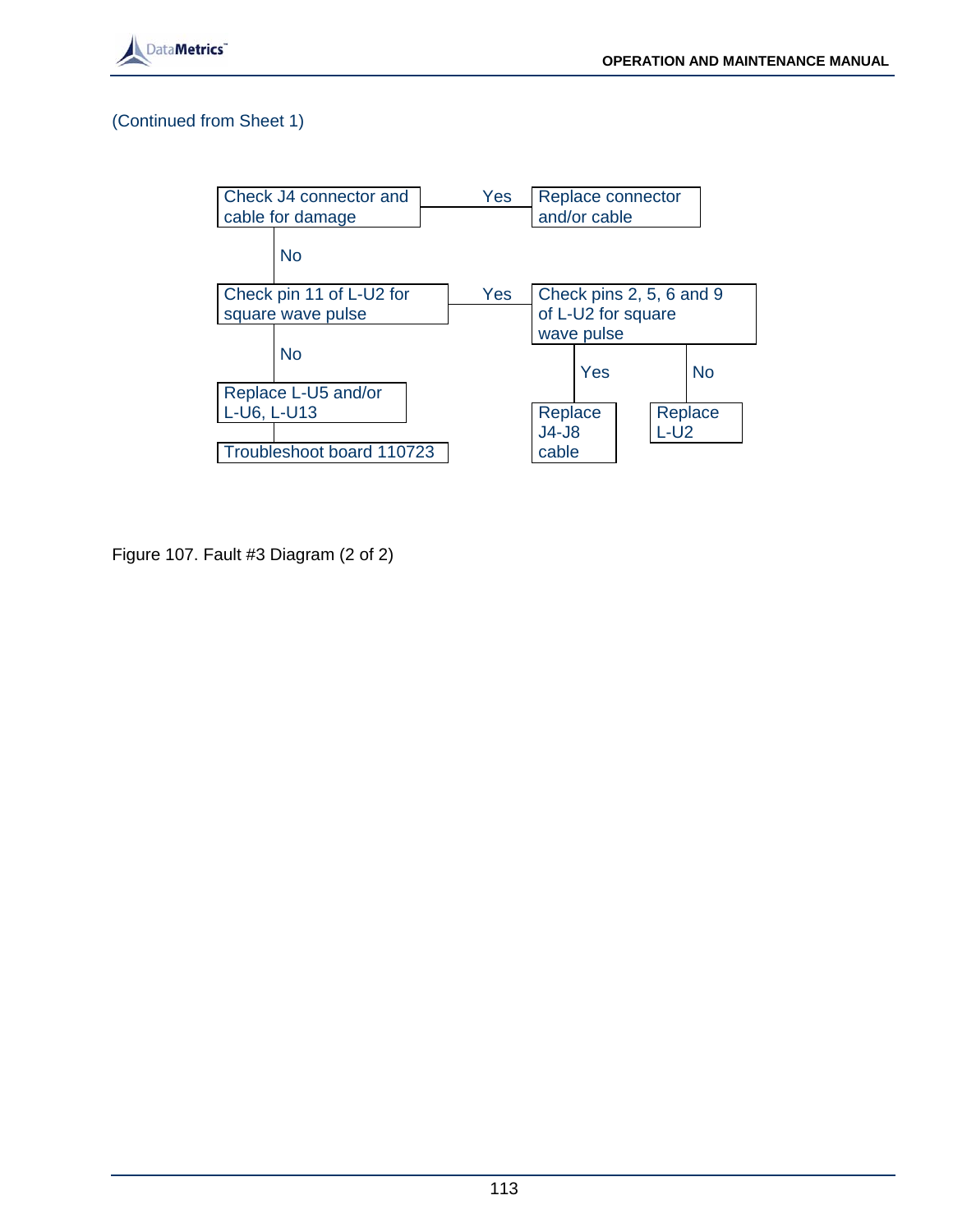

**PROBLEM:** No print from host computer.

**NOTE:** This procedure is to be performed with data being supplied to the printer from the host computer.



Figure 108. Fault #4 Diagram (1 of 2)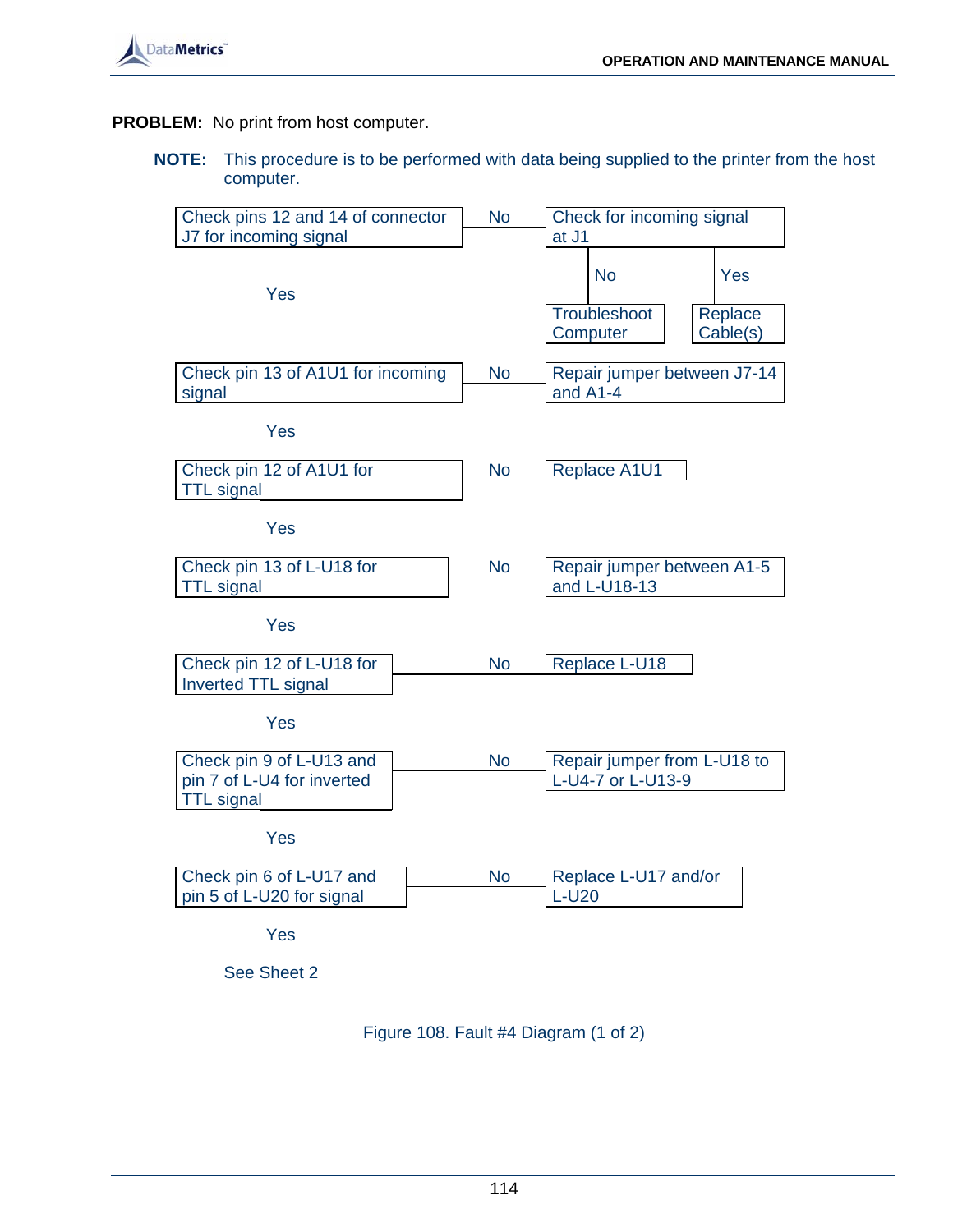



Figure 108. Fault #4 Diagram (2 of 2)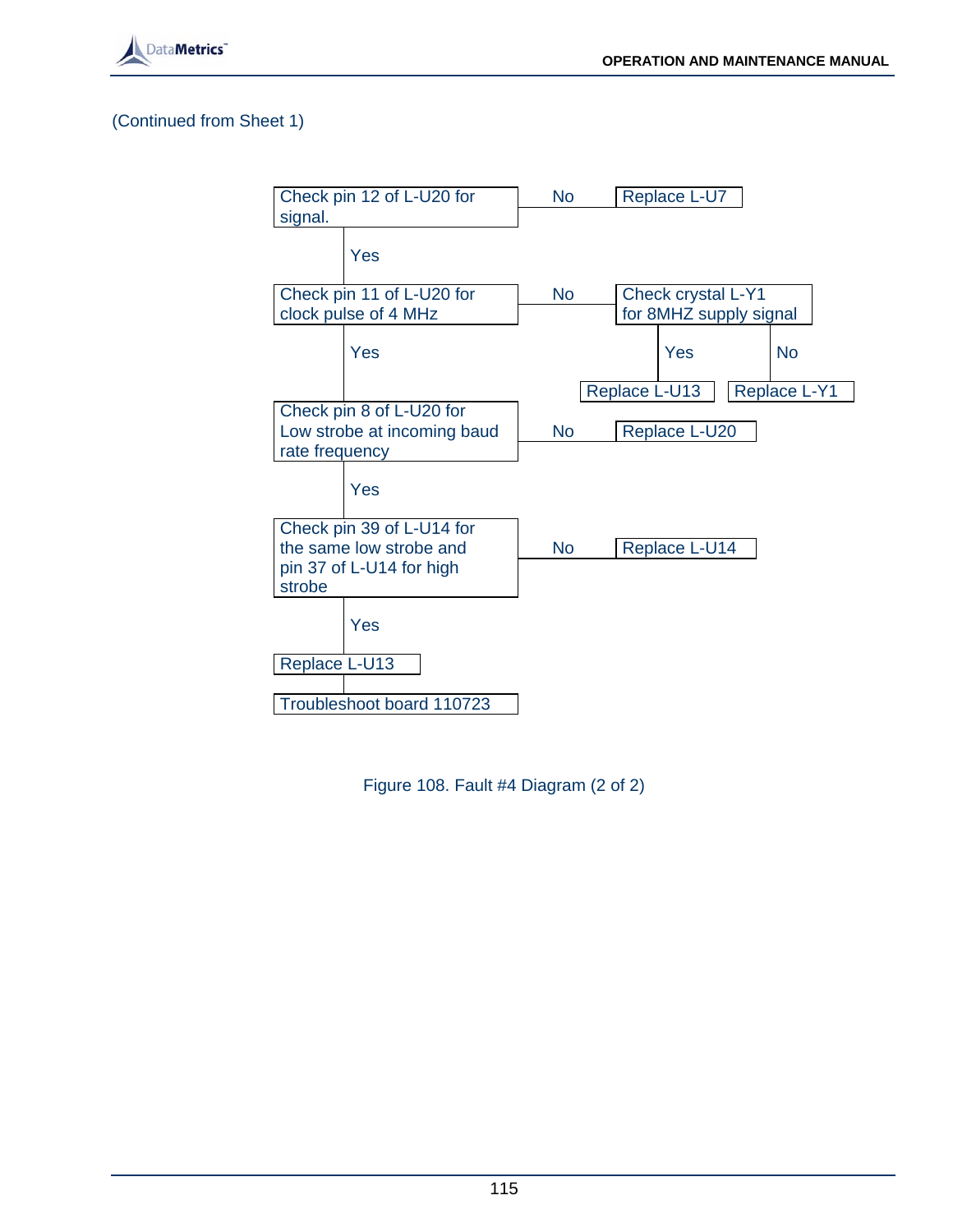

#### **PROBLEM:** No print from self-test.



Figure 109. Fault #5 Diagram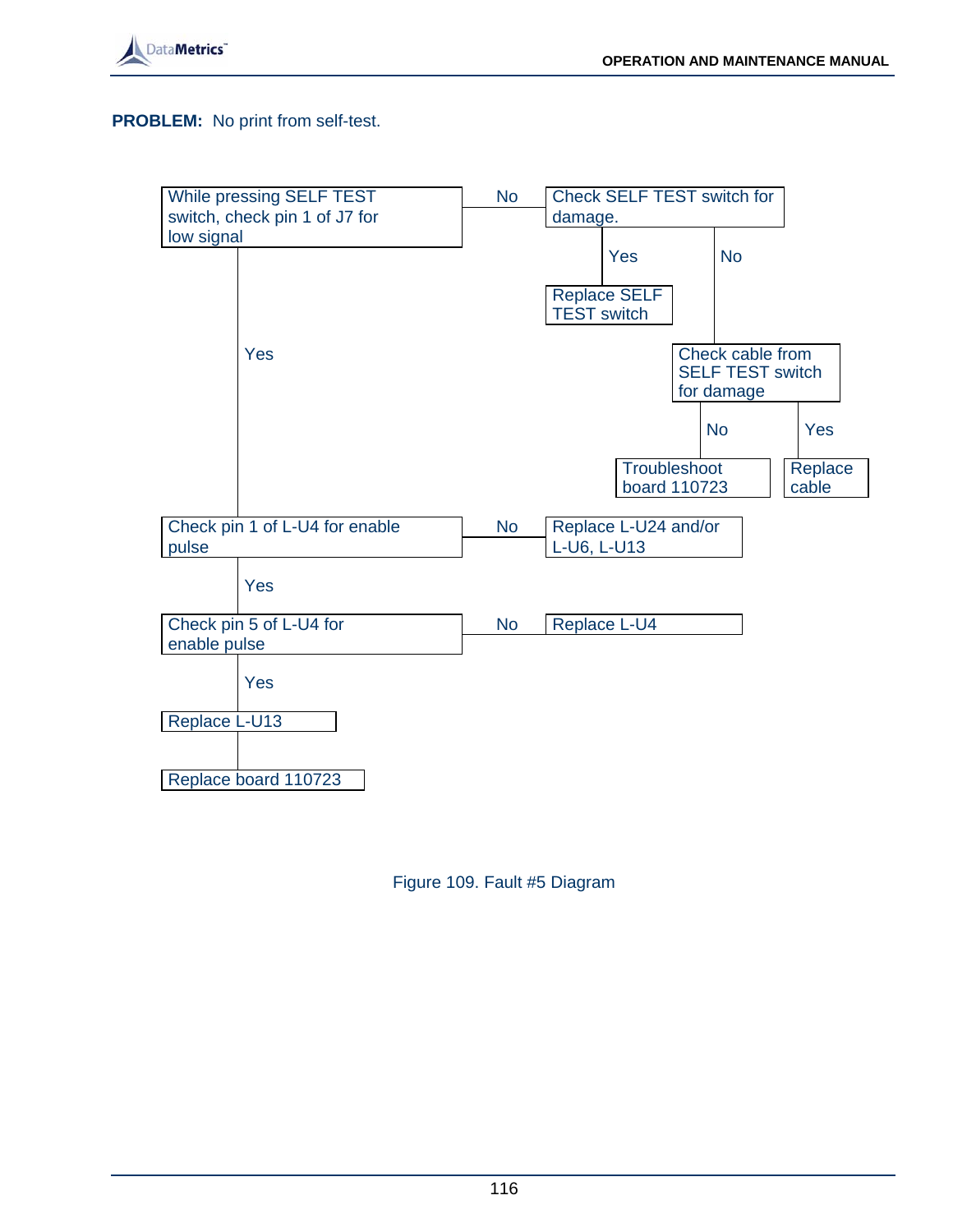

**PROBLEM:** No print from host computer or SELF TEST. Paper movement but no print.



Figure 110. Fault #6 Diagram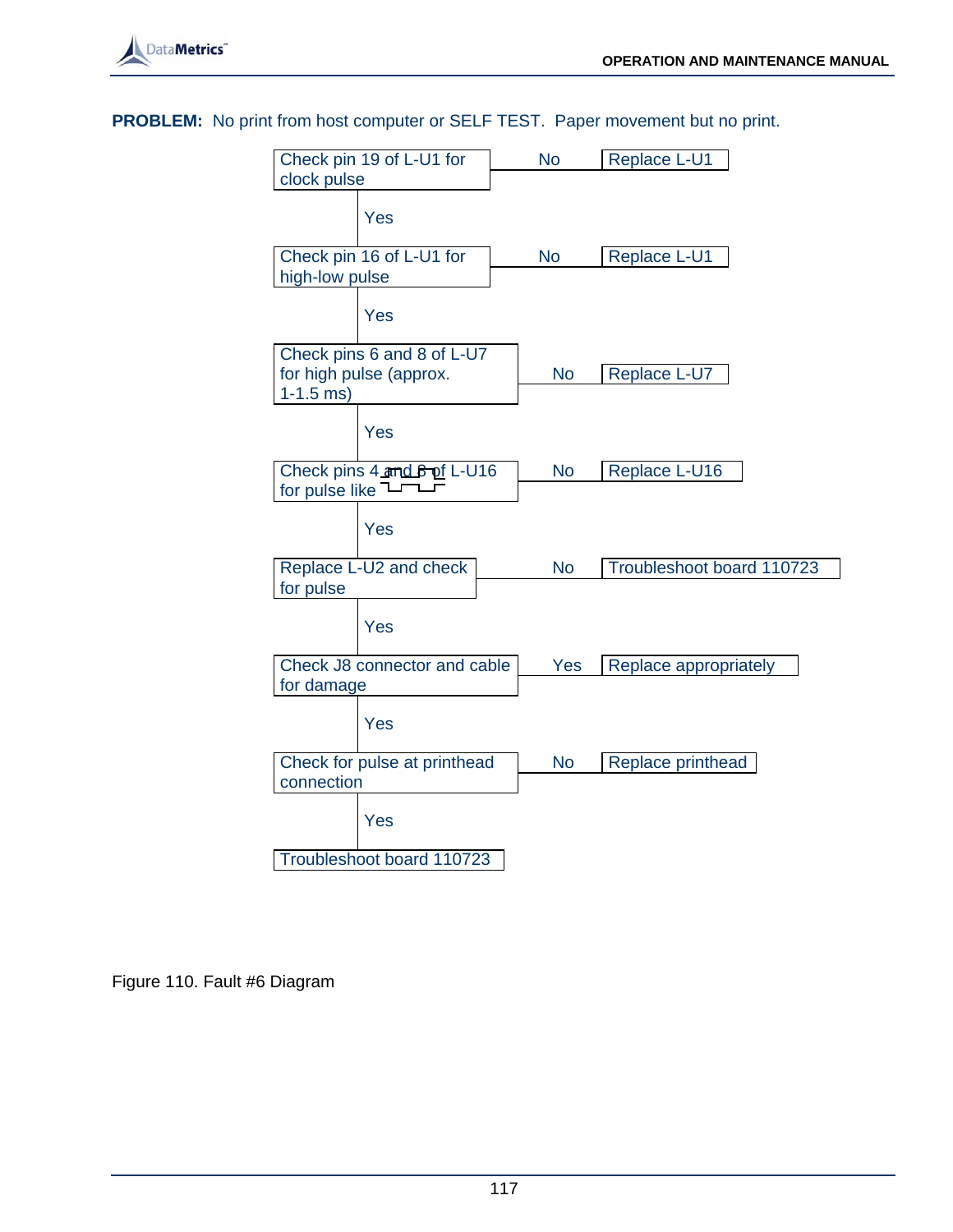

# **PROBLEM:** Every other dot missing on printout.

| Check leads E2 and E3 of print- |           |                               |  |  |
|---------------------------------|-----------|-------------------------------|--|--|
| head connection (using lead E1  | Yes       | Replace printhead             |  |  |
| as ground) for high pulse       |           |                               |  |  |
| <b>No</b>                       |           |                               |  |  |
| Check emitter of PSO-Q6 and     | Yes       | Replace PSO-U3<br>and/or      |  |  |
| PSO-Q7 for pulse.               |           | PSO-U4. Replace               |  |  |
| <b>No</b>                       |           | appropriate wiring.           |  |  |
| Check base of PSO-Q6 and        | Yes       | Replace PSO-Q6<br>and/or      |  |  |
| PSO-Q7 for pulse                |           | PSO-Q7                        |  |  |
| <b>No</b>                       |           |                               |  |  |
| Check pins 10 and 12 of         | Yes       | Replace PSO-U3<br>and/or      |  |  |
| PSO-U2 for enable pulse.        |           | PSO-U4                        |  |  |
| <b>No</b>                       |           |                               |  |  |
| Check pins 11 and 13 of         | Yes       | Replace PSO-U2                |  |  |
| PSO-U2 for pulse                |           |                               |  |  |
| <b>No</b>                       |           |                               |  |  |
| Check pins 4 and 8 of L-U16     | <b>No</b> | Check pins 3 and 9 of L-U16   |  |  |
| for pulse                       |           | for pulse                     |  |  |
| Yes                             |           | <b>No</b><br>Yes              |  |  |
|                                 |           | Replace L-U2<br>Replace L-U16 |  |  |
| Check J8 connector and cable    | Yes       | Replace appropriately         |  |  |
| for damage                      |           |                               |  |  |
|                                 |           |                               |  |  |
| Troubleshoot board 110723       |           |                               |  |  |

Figure 111. Fault #7 Diagram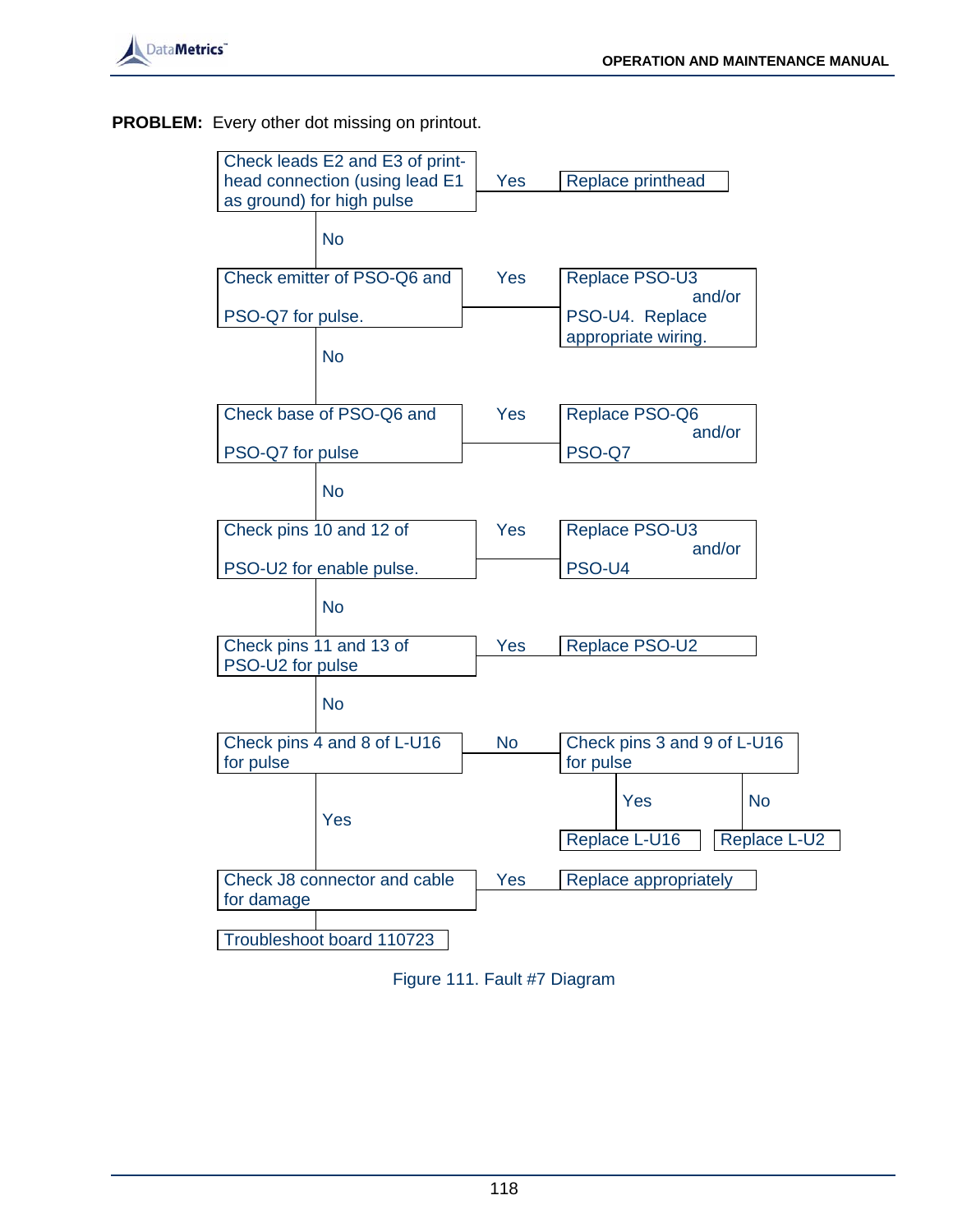**PROBLEM:** Part of printout is missing, i.e. half of page.

Replace printhead

**PROBLEM:** Very light or very dark printout.



Figure 112. Fault #8 and #9 Diagram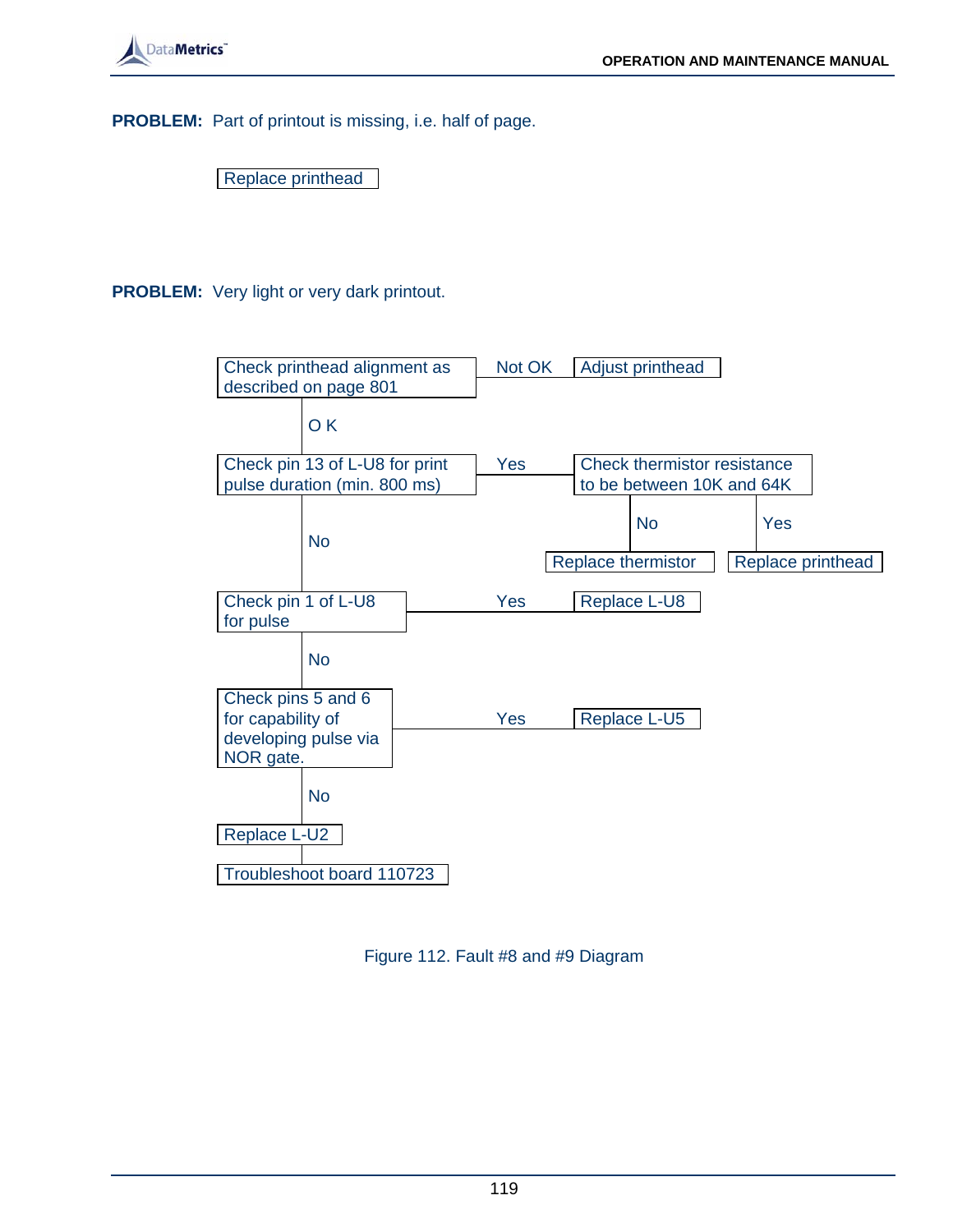

Figure 113. Interconnection Diagram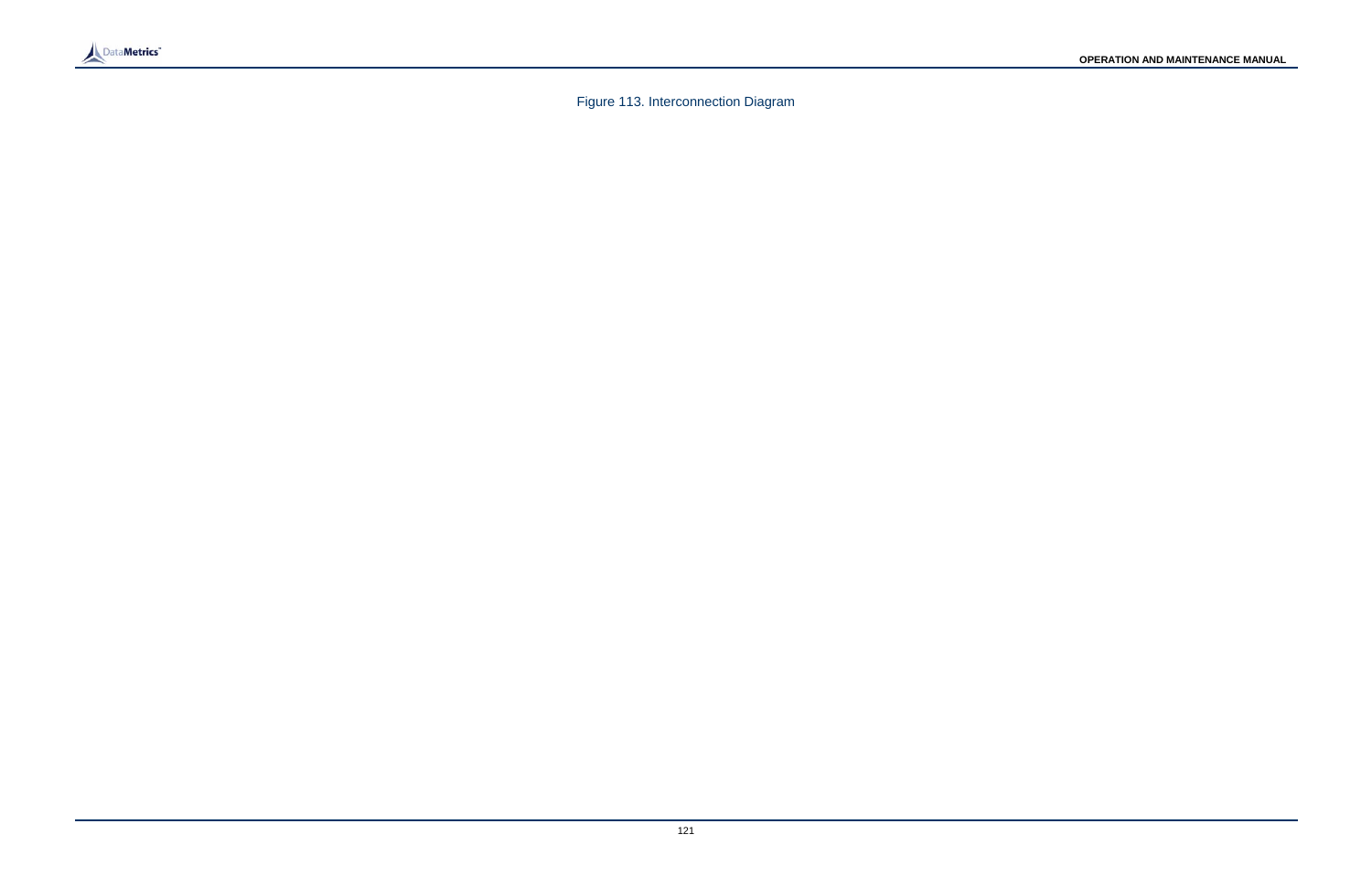

Figure 114. Logic Schematic (1 of 2)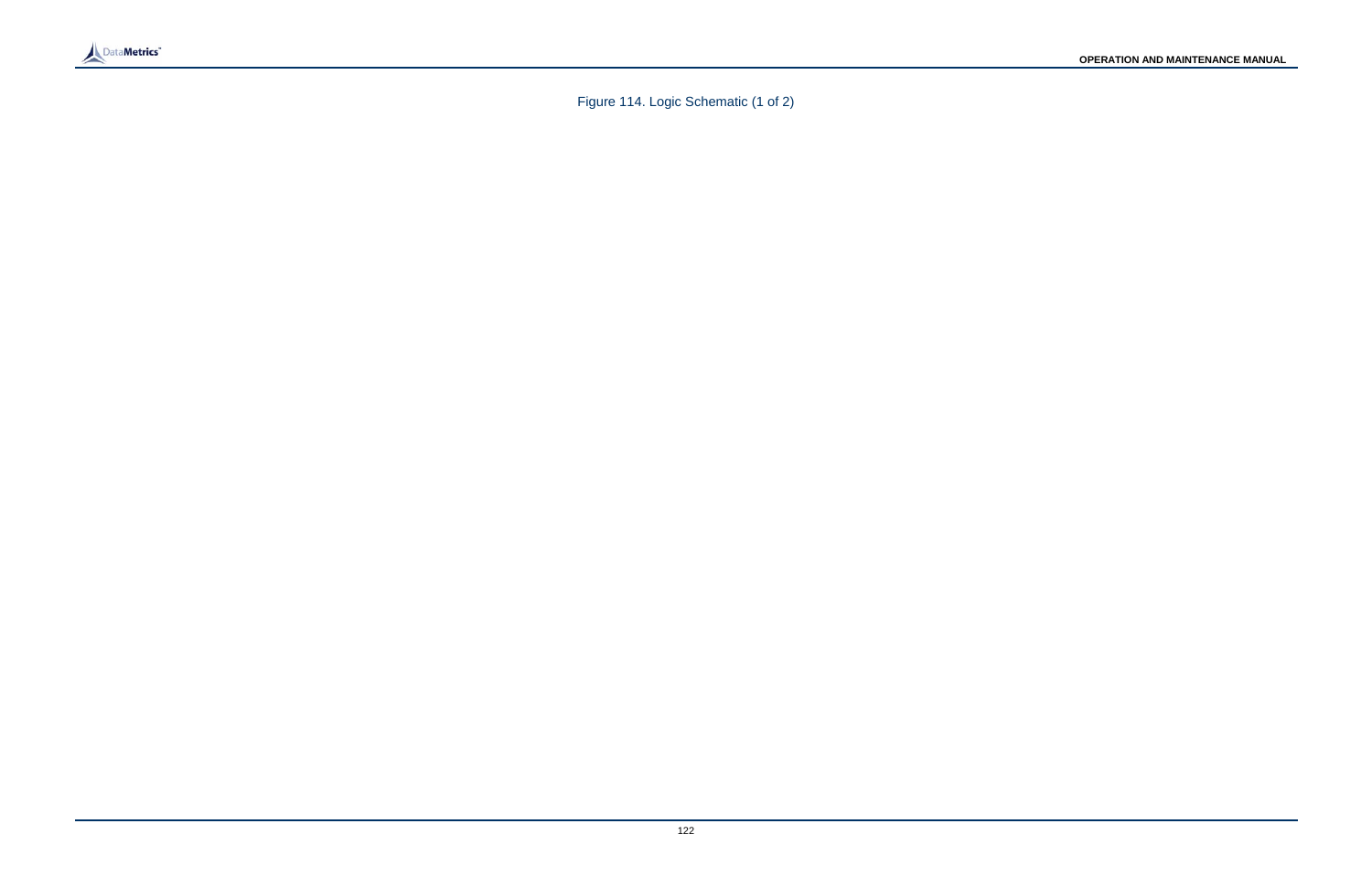

Figure 114. Logic Schematic (2 of 2)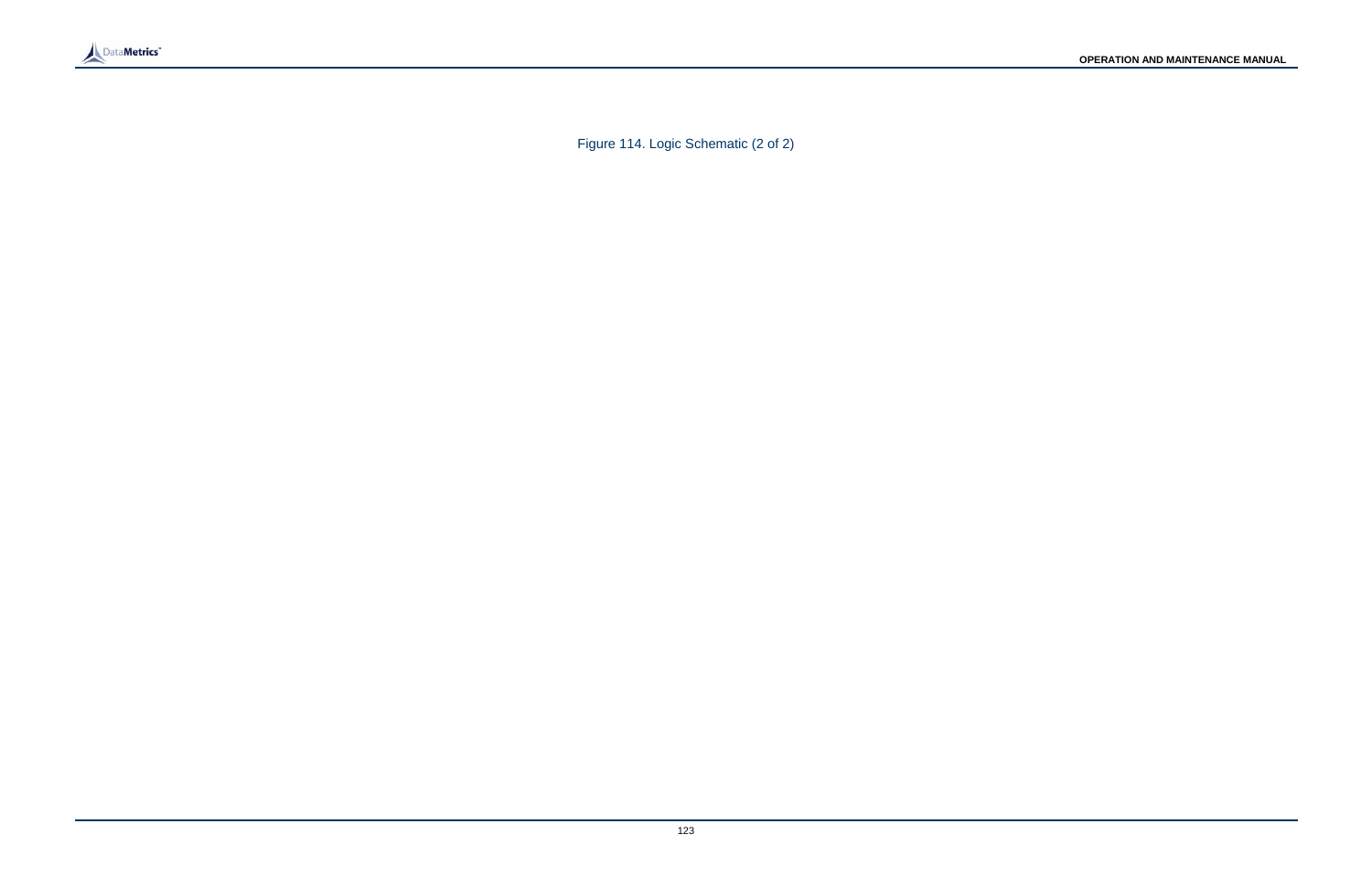

Figure 115. Power Supply Schematic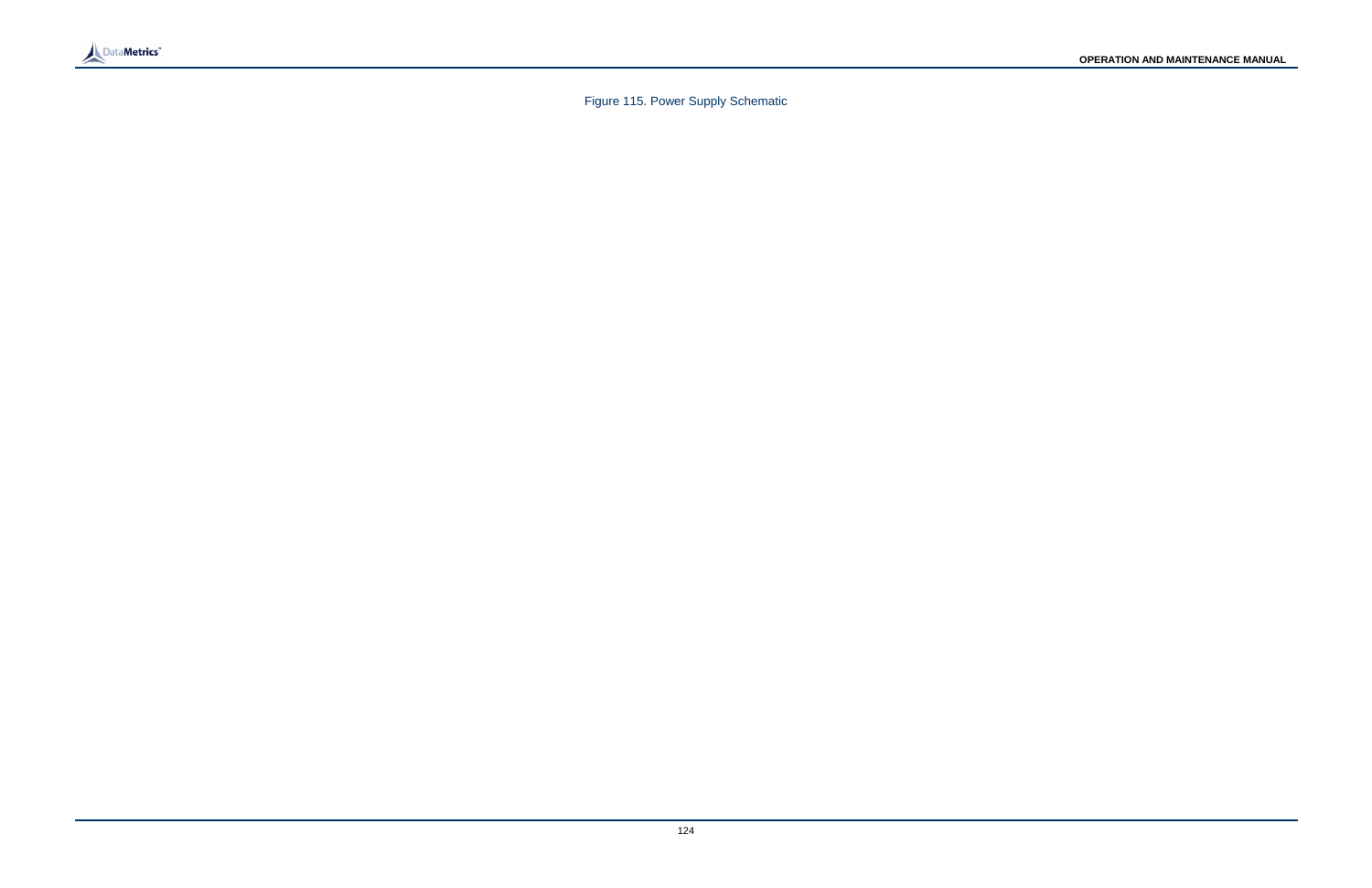

# **DISASSEMBLY**

#### 1. **General**

 This section details disassembly steps required to remove assemblies and sub-assemblies of the 4680 Thermal Printer for cleaning, inspection and check, and repair. Complete disassembly is unnecessary for normal repair operations.

#### 2. **Tools Required**

No special tools are required during disassembly of printer.

#### 3. **Assembly and Subassembly Removal**

- A. Chassis Cover Removal. (Reference IPL, Figure 1)
	- (1) Loosen captive screw on front of door assembly by turning counterclockwise until completely free.
	- (2) Remove six flat head screws (2) from the top of both sides of printer chassis.

 **NOTE:** The logic PCB is attached to the chassis cover and, by connectors P2, P7 and P8, to interior of printer.

- (3) Carefully lift chassis cover to extent necessary for reaching connectors P7 and P8 and release connector locks.
- (4) Remove connectors P7 and P8 by gently pulling straight back on pull tabs W3 and W4.
- (5) Remove connector P2 from power supply input PCB allowing chassis cover removal.
- B. Logic PCB Removal. (Reference IPL, Figure 3)
	- (1) Follow steps 1 through 5 of section 3.A.

CAUTION: LOGIC PCB CONTAINS ESD AND SHOULD BE HANDLED APPROPRIATELY.

 (2) Remove logic PCB from chassis cover by removing four flat washers (8), four lock washers (9), and four flat head screws (10).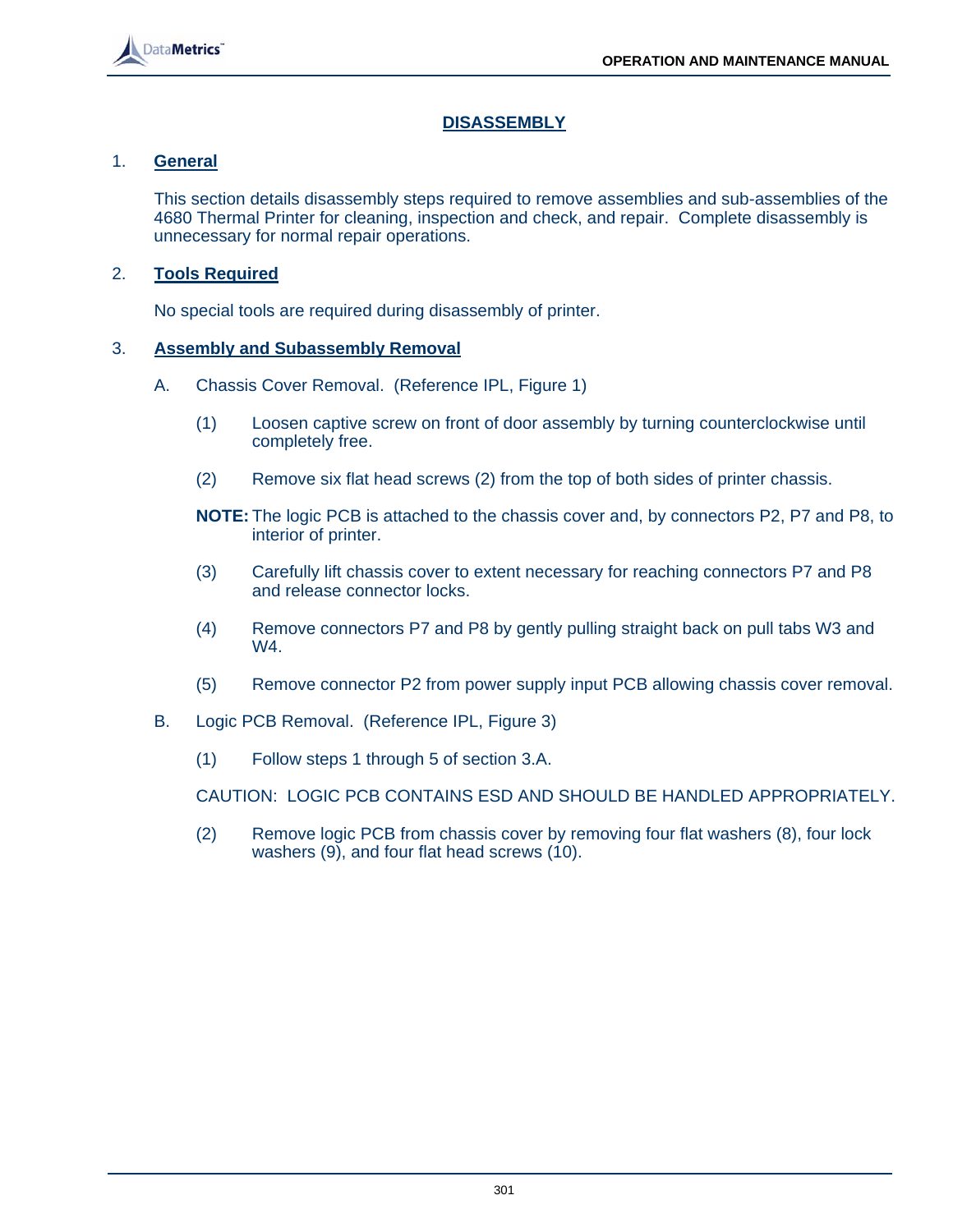

- C. Door Removal. (Reference IPL, Figure 5)
	- (1) Follow steps 1 through 5 of section 3.A.
	- (2) Open door completely.
	- (3) Release stepper motor wire harness from chassis by removing the flat head screw (2), loop clamp (5), loop clamp washer (6), flat washer (7) and hex lock nut (8). (Reference IPL, Figure 17)
	- (4) Unscrew the two points on P5 connector of the stepper motor wire harness from J5 connector on the power supply output assembly.
	- (5) Separate P5 from J5.
	- (6) Remove the two flat head screws (27) from each side of the printer chassis.
	- (7) Slide door assembly forward slightly and remove the shim stock from between the printer chassis and the door assembly.
	- (8) Extract stepper motor wire harness from between printer chassis and thermal printhead using extreme caution to avoid damage to the wire harness.
	- (9) Remove door pivot (23) from door assembly.
	- (10) Remove door assembly from printer chassis.
	- D. Rear Chassis Cover Removal. (Reference IPL, Figure 1)
		- (1) Follow steps 1 through 5 of section 3.A.
		- (2) Remove four flat head screws (2) from both sides of the rear section of the printer chassis.
		- (3) Remove the three flat head screws (9) from the bottom of the rear section of the printer chassis.

#### **CAUTION: DUE TO REAR SECTION OF PRINTER CHASSIS BEING CONNECTED TO INTERIOR OF PRINTER, USE CARE WHEN REMOVING TO AVOID BREAKING CONNECTIONS.**

(4) Remove the rear chassis cover (8).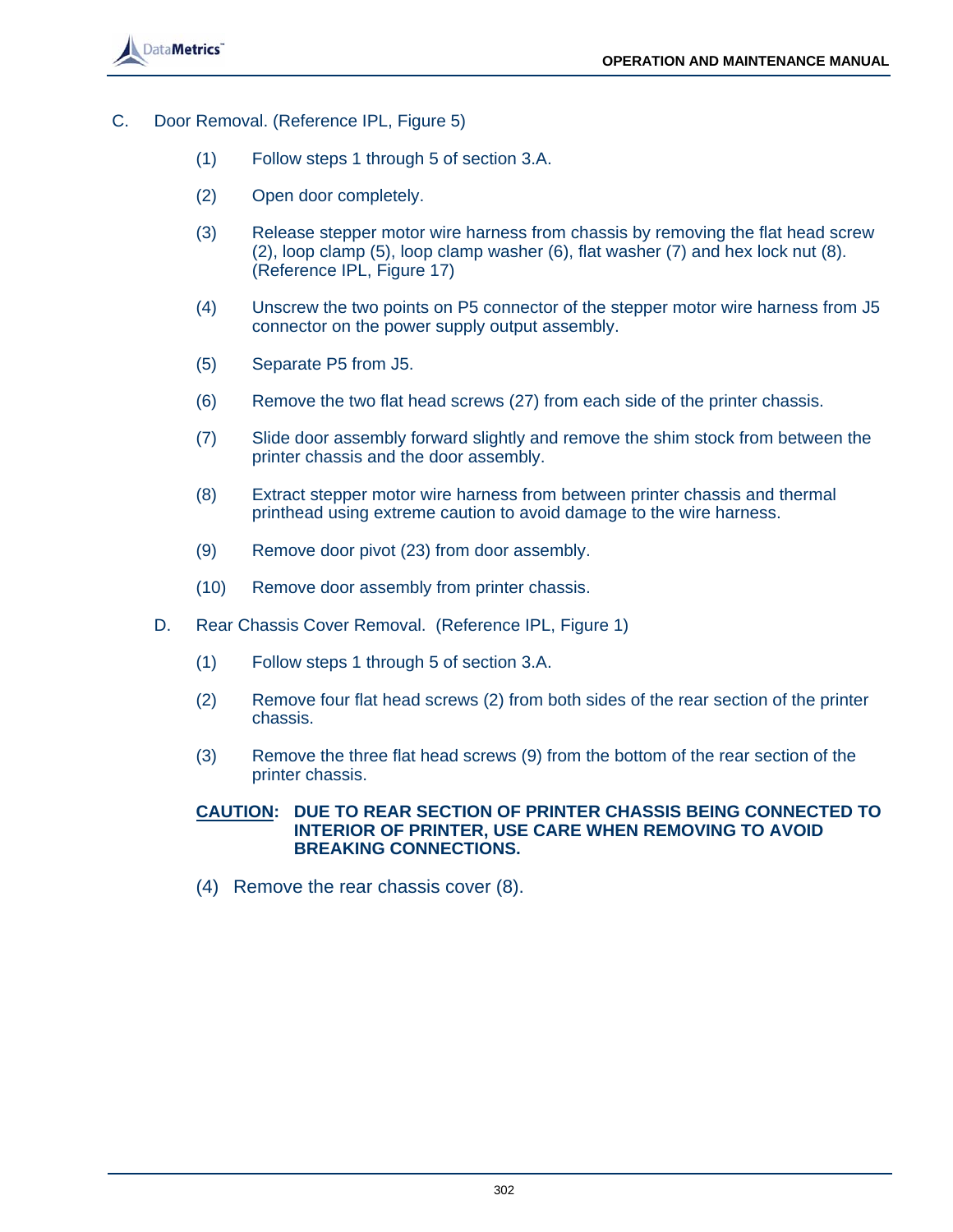

- E. Power Supply Removal. (Reference IPL, Figure 1)
	- (1) Follow steps 1 through 4 of section 3.D.
	- (2) Remove the two flat head screws (10) securing the spacer bar to both sides of the printer chassis.
	- (3) Place printer on its side and remove the six flat head screws (11) securing power supply assembly to chassis.
	- (4) Return printer to an upright position and release locks on connector P6.
	- (5) Remove connector P6 by gently pulling straight back on pull tab.
	- (6) Slide power assembly as far to the rear of the main chassis as possible.
	- (7) Remove the three hex nuts (38), three lock washers (37) and three solder lugs (39) from the E1, E2 and E3 posts and tag wires. (Reference IPL, Figure 10)
	- (8) Carefully remove power supply assembly from the printer chassis.
- F. Thermal Printhead Removal. (Reference IPL, Figure 1)
	- (1) Follow steps 1 through 5 of section 3.A.
	- (2) Lay main chassis on its side and remove two flat head screws (4) from bottom of main chassis.
	- (3) Return main chassis to upright position.
	- (4) Disconnect leads E1, E2 and E3 by removing the three hex nuts (38) and three lock washers (37) from correlative power supply posts and tag wires. (Reference IPL, Figure 10)
	- (5) Release locks on connector P6.
	- (6) Remove connector P6 from printhead by gently pulling straight back on pull tab W5 while carefully lifting printhead out of main chassis.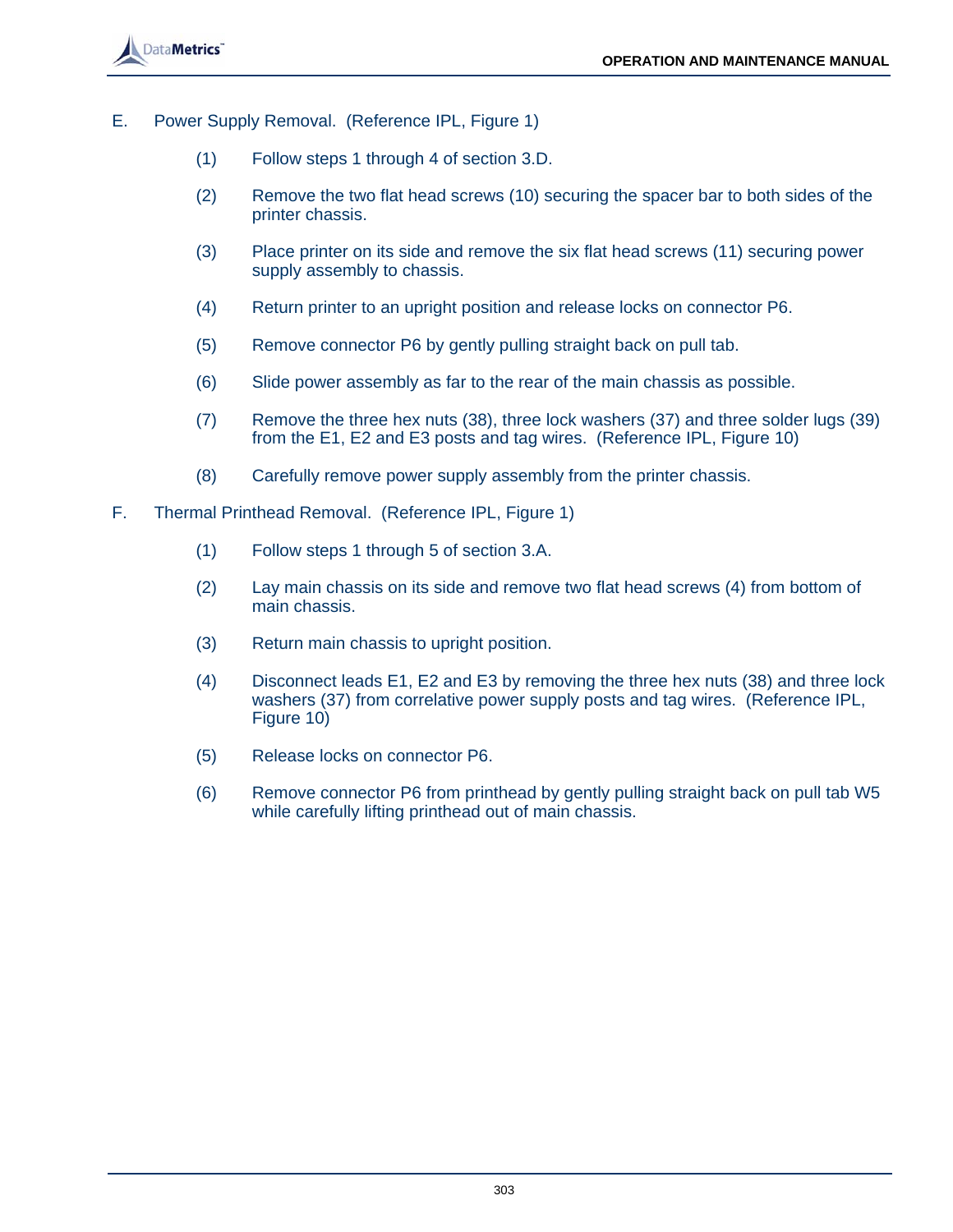

#### 4. **Disassembly of Assemblies and Subassemblies**

- A. Annunciator Panel Disassembly (Reference IPL, Figure 3)
	- (1) Follow steps 1 and 2 of section 3.B.
	- (2) Remove the four flat head screws (13). The annunciator panel is now free of the chassis cover.
- B. Logic PCB Disassembly. (Reference IPL, Figure 4)
	- (1) Follow steps 1 and 2 of section 3.B.

CAUTION: LOGIC PCB CONTAINS ESD AND SHOULD BE HANDLED APPROPRIATELY.

- (2) Components U9, U10 and U11 may be removed by gently pulling component straight up with the appropriate tool, being sure not to bend or break the leads.
- (3) All other components may be removed by desoldering the part or component from the back of the logic PCB assembly and either extract it from the front or remove it from the back.
- C. Door Disassembly. (Reference IPL, Figure 5)
	- (1) Follow steps 1 through 11 of section 3.C.
	- (2) Remove the upper paper guide (31) by removing the three flat head screws (29) from the door.
	- (3) Remove the lower paper guide (28) by removing the three flat head screws (29) from the door.
	- (4) Remove the stiffener (19) by removing the two flat head screws (24) from both sides of door assembly.
	- (5) Loosen the four flat head screws (15, 16) which secure the stepper motor bracket (18) and clamp (1) to the door so that drive belt (12) tension is relieved.
	- (6) Carefully spread door sides slightly apart and remove the drive roller (11) and drive belt (12).
	- (7) Press inward on the two flanged bearings (13) in the door and remove.
	- (8) Remove the stepper motor wire guide (22) by removing the flat head screw (30), flat washer (21) and hex lock nut (20) which secure it to the door.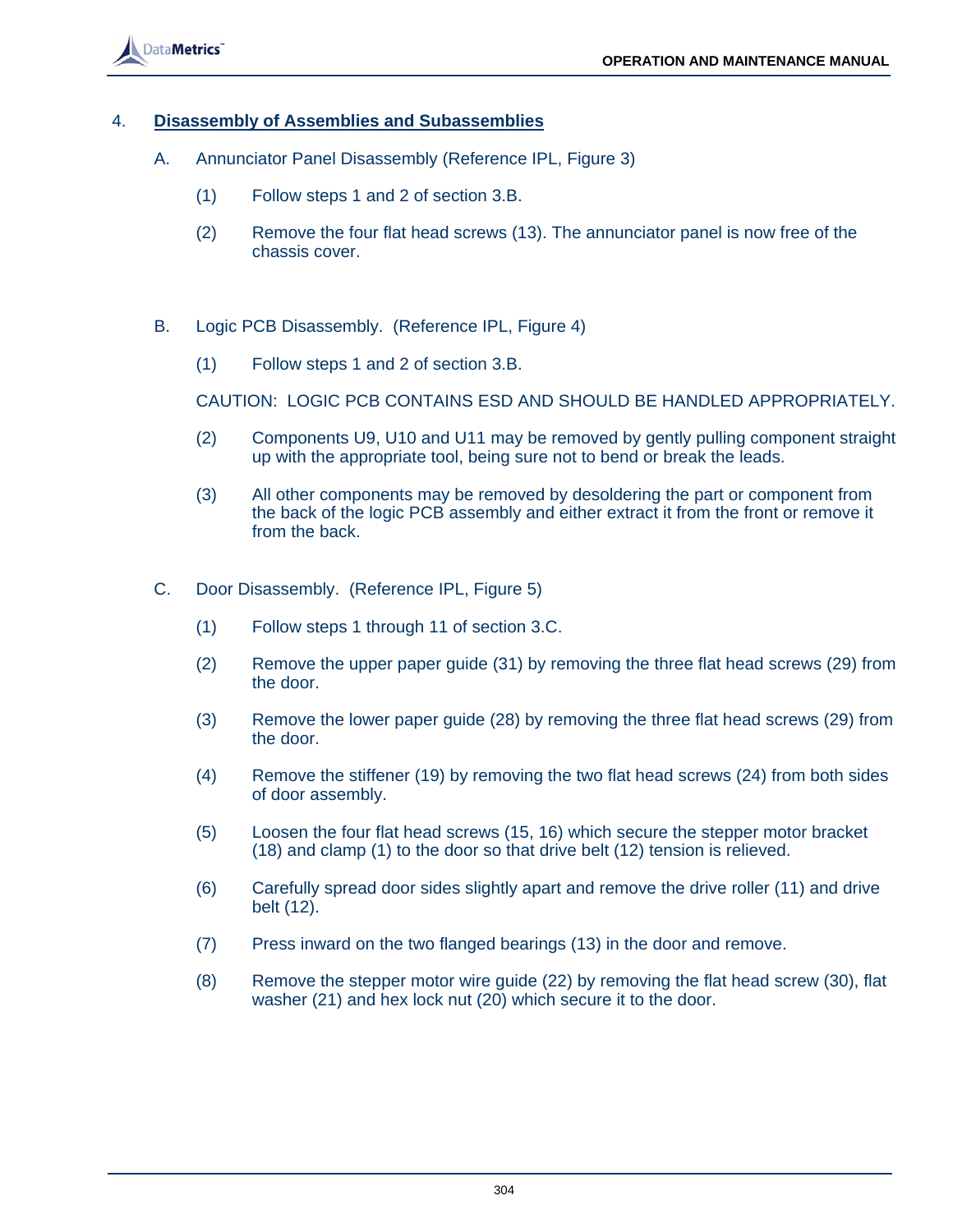

- (9) Stepper motor removal.
	- (a) Remove the stepper motor clamp (1) by removing the two flat head screws (16) which secure it to the door.
	- (b) Remove the motor (4) by removing the two pan head screws (10), two flat washers (3) and two hex lock nuts (2) which secure it to the bracket (18).
- (10) Remove the small pulley (5) by removing the two setscrews (6) which secure it to the stepper motor shaft.
- (11) Remove the motor bracket (18) by removing the two flat head screws (15), two flat washers (9) and two hex lock nuts (8) which secure it to the door.
- D. Rear Chassis Cover Disassembly. (Reference IPL, Figure 6)
	- (1) Follow steps 1 through 4 of section 3.D.
	- (2) Remove the RFI inductor/filter (1) by removing the four flat head screws (2) which secure it to the rear chassis cover.
	- (3) Remove the J1 connector (5) by removing the four flat head screws (2), four flat washers (4), four hex lock nuts (6) and solder lug (10) which secure it to the rear chassis cover.
- E. Power Supply Disassembly.
	- (1) Follow steps 1 through 8 of section 3.E.
	- (2) Separate the power supply input assembly from the power supply output assembly by removing the following: (Reference IPL, Figure 8)
		- (a) Two pan head screws (7), two round spacers (6), four flat washers (2) and two hex lock nuts (1).
		- (b) One pan head screw (8), two flat washers (2), one round spacer (6) and one hex lock nut (1).
		- (c) One pan head screw (9), two flat washers (2) and one hex lock nut (1).
		- (d) Spacer bar (4) from between the two power supply assemblies (3,5).

#### **CAUTION: EXERCISE EXTREME CARE WHEN HANDLING ANY WIRE HARNESS TO PREVENT DAMAGE TO WIRE CONNECTIONS.**

 (3) If it's necessary to separate the two power supply assemblies completely, desolder the four jumper wires (12, 13) from either assembly.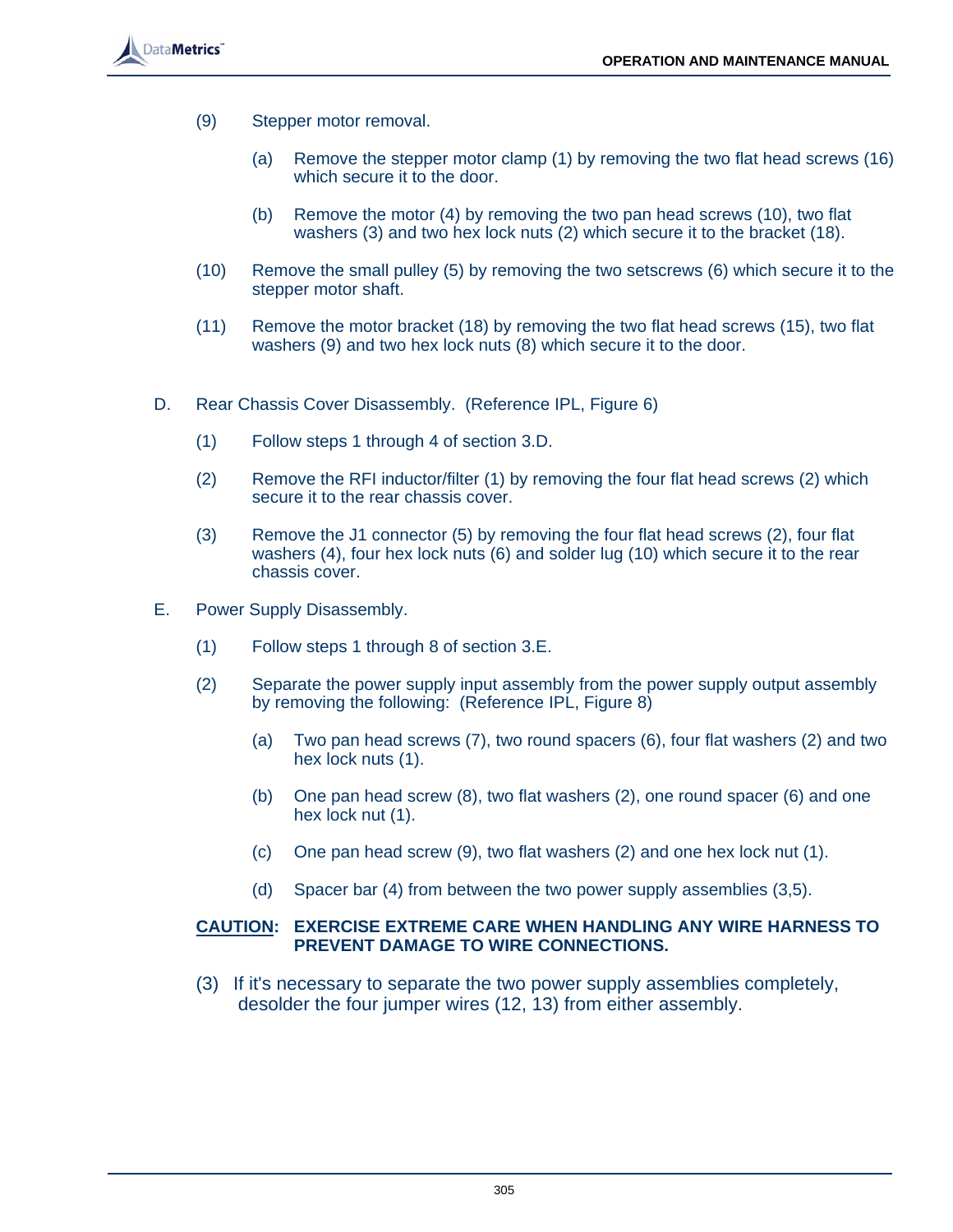

- (4) Power supply input disassembly. (Reference IPL, Figure 9)
	- (a) Separate 400 Hz power transformer T1 (29) from the heat sink by removing the two flat head screws (23), two flat washers (24) and two hex lock nuts (25).
		- **NOTE:** If T1 requires replacement, desolder all wires at the transformer connections and tag appropriately.
	- (b) Separate rectifier bridge assembly BR1 (22) from the heat sink by removing the pan head screw (26), one flat washer (11) and hex lock nut (12).
		- **NOTE:** If BR1 requires replacement, desolder all wires at the rectifier bridge assembly and tag appropriately.
	- (c) Voltage regulator removal.
		- 1 Remove two pan head screws (10), four flat washers (11) and two hex lock nuts (12).
		- 2 Desolder at two points on back of PCB.
		- 3 Remove voltage regulator U1 (19) and mica insulator (20).
		- 4 Clean with a lint-free cloth to remove thermal compound.
	- (d) Separate heat sink from PCB by removing pan head screw (26), two flat washers (11) and hex lock nut (12).
	- (e) Remove J2 connector (9) by desoldering the nine points on the back of the PCB and removing pan head screw (10), flat washer (11), hex lock nut (12) and spacer (13).
	- (f) Remove J3 connector (6) by desoldering the 16 points on the back of the PCB.
	- (g) All remaining components may be removed from the power supply input PCB assembly by desoldering points of interest on back of PCB and subsequently removing component from front.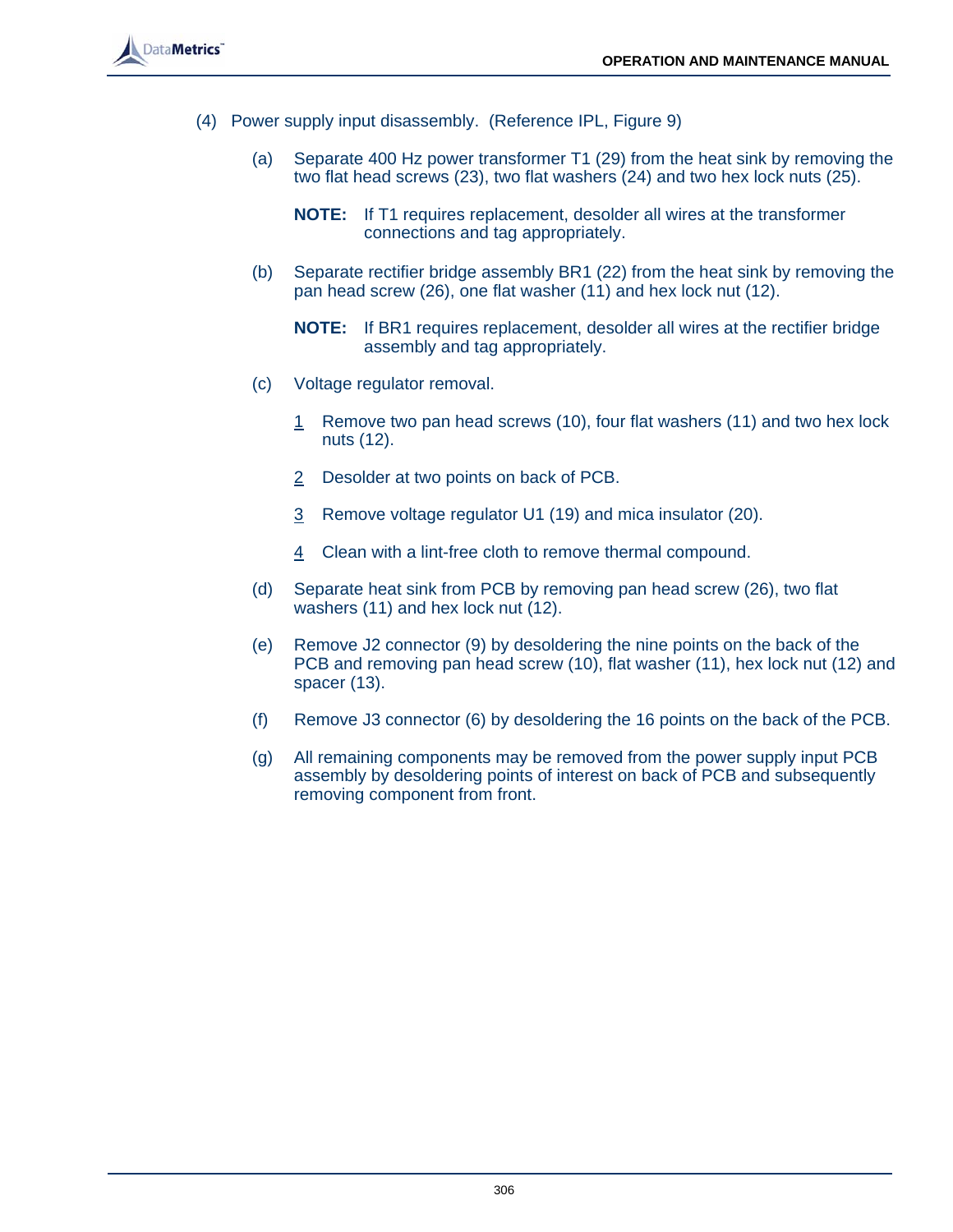

- (5) Power supply output disassembly. (Reference IPL, Figure 10)
	- (a) Transistors Q1 through Q4 (46), Q6 and Q7 (43) removal.
		- 1 Remove two pan head screws (40), four flat washers (41) and two hex lock nuts (42) associated with transistor.
		- **NOTE:** Transistors Q6 and Q7 require additional removal of crimp lugs (39) and tagging.
		- 2 Desolder at two points on back of PCB.
		- 3 Remove transistor (43 or 46) and respective mica insulator (44 or 47).
		- 4 Clean with a lint-free cloth to remove thermal compound.
	- (b) When all transistors are removed, the heat sink (10) may be separated from the PCB. (Reference IPL, Figure 8)
	- (c) Remove J5 connector (24) by desoldering the ten points on the back of the PCB and removing hardware from back of PCB with appropriate tool.
	- (d) All remaining components may be removed from PCB by desoldering points of interest on back of PCB and subsequently removing component from front.
- F. Thermal Printhead Disassembly (Reference IPL, Figure 11)
	- (1) Follow steps 1 through 6 of section 3.F.
	- (2) Separate printhead (4) from base plate (1) by removing two shoulder screws (8) curved washer (9) and Delrin washer (10).
	- (3) Separate printhead (4) from the mounting plate (2) by removing two pan head screws (12) and two flat washers (11).
	- (4) Release locks of connector J9 and remove connector P9.
	- (5) Remove printhead springs (3) from baseplate (1) by removing pan head screws (6), self-locking nut (7) and flat washer (11).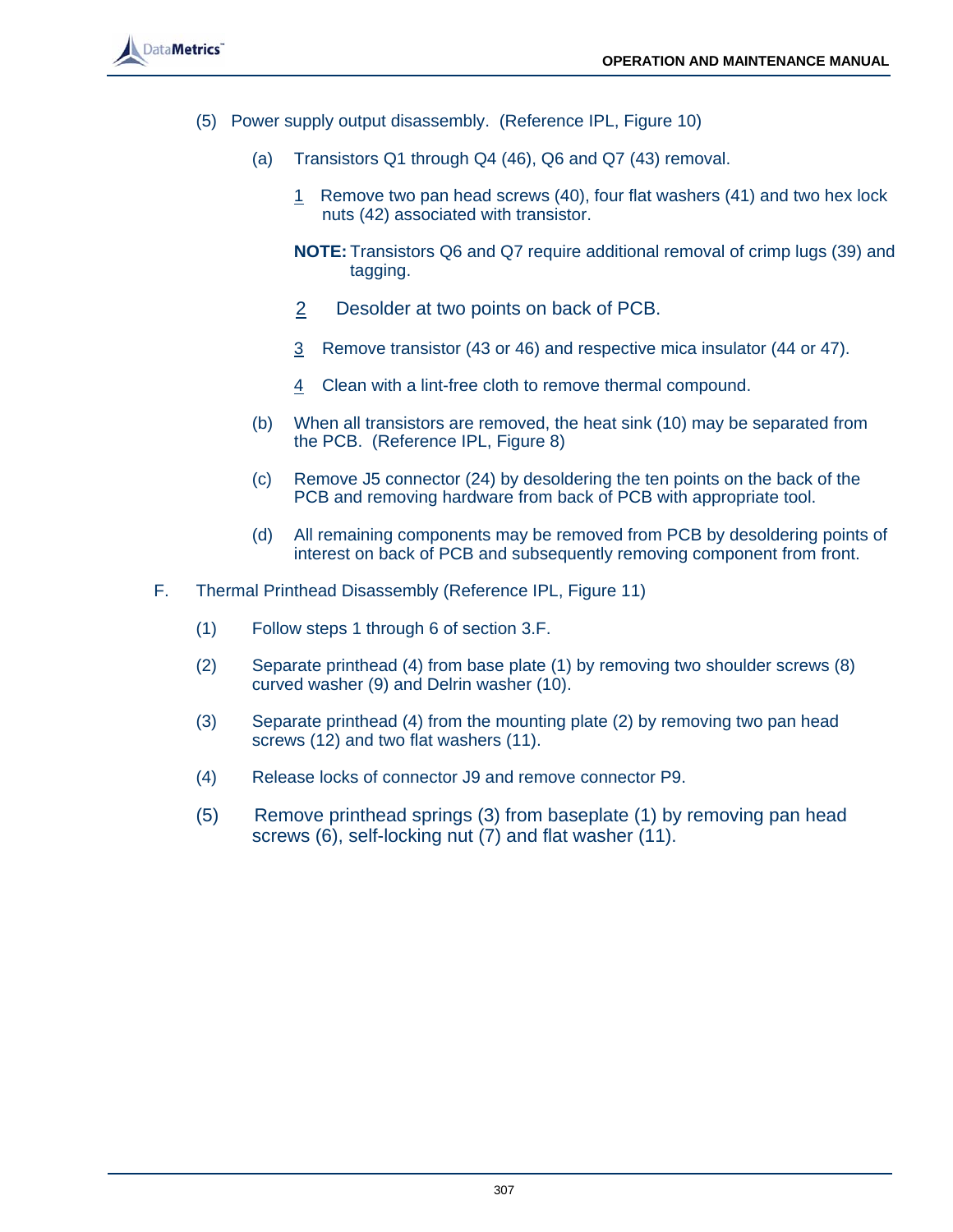

# **CLEANING**

# 1. **General**

 This section provides information to clean the 4680 Thermal Printer. When performing this procedure, disassembly may be required to allow access to desired assemblies. Consult the disassembly section on page 301 for proper disassembly procedure.

 Minimum cleaning of the thermal printer is required because of its protected environment. No lubricants are required for maintenance although existing lubricators may contaminate the moving parts inside.

# 2. **Equipment and Materials**

 The equipment and materials listed in Table 401 will assist in performing this cleaning procedure. Equivalents may be used when appropriate.

| <b>EQUIPMENT AND MATERIALS</b>     | <b>SOURCE</b>          |
|------------------------------------|------------------------|
| <b>Industrial Washing Unit</b>     | Commercially available |
| <b>Industrial Laboratory Oven</b>  | Commercially available |
| Detergent Powder (Alcojet Cleaner) | Commercially available |
| Source of De-Ionized Water         | Commercially available |
| Vacuum cleaner                     | Commercially available |
| Freon TF                           | Commercially available |
| <b>Cleaning fluid</b>              | Miltope P/N S237-6973  |
| <b>Windex Cleaner</b>              | Commercially available |
| Cotton swab                        | P/N 5993233            |
| Lint-free cloth                    | Commercially available |
| <b>Cleaning tissue</b>             | <b>Kimwipes</b>        |
| Soft brush                         | Commercially available |
| Small stiff-bristled brush         | Commercially available |

# Table 401. Cleaning Equipment and Materials

# 3. **Cleaning Procedure**

- A. Interior
	- (1) Open front door and remove paper spool.
	- (2) Vacuum paper dust and fragments from the printer chassis interior and inside of front door paper drive mechanism.

# CAUTION: DO NOT USE ISOPROPYL ALCOHOL FOR CLEANING ANY SURFACE. DO NOT SPRAY CLEANING FLUID DIRECTLY INTO PRINTER ELECTRONICS.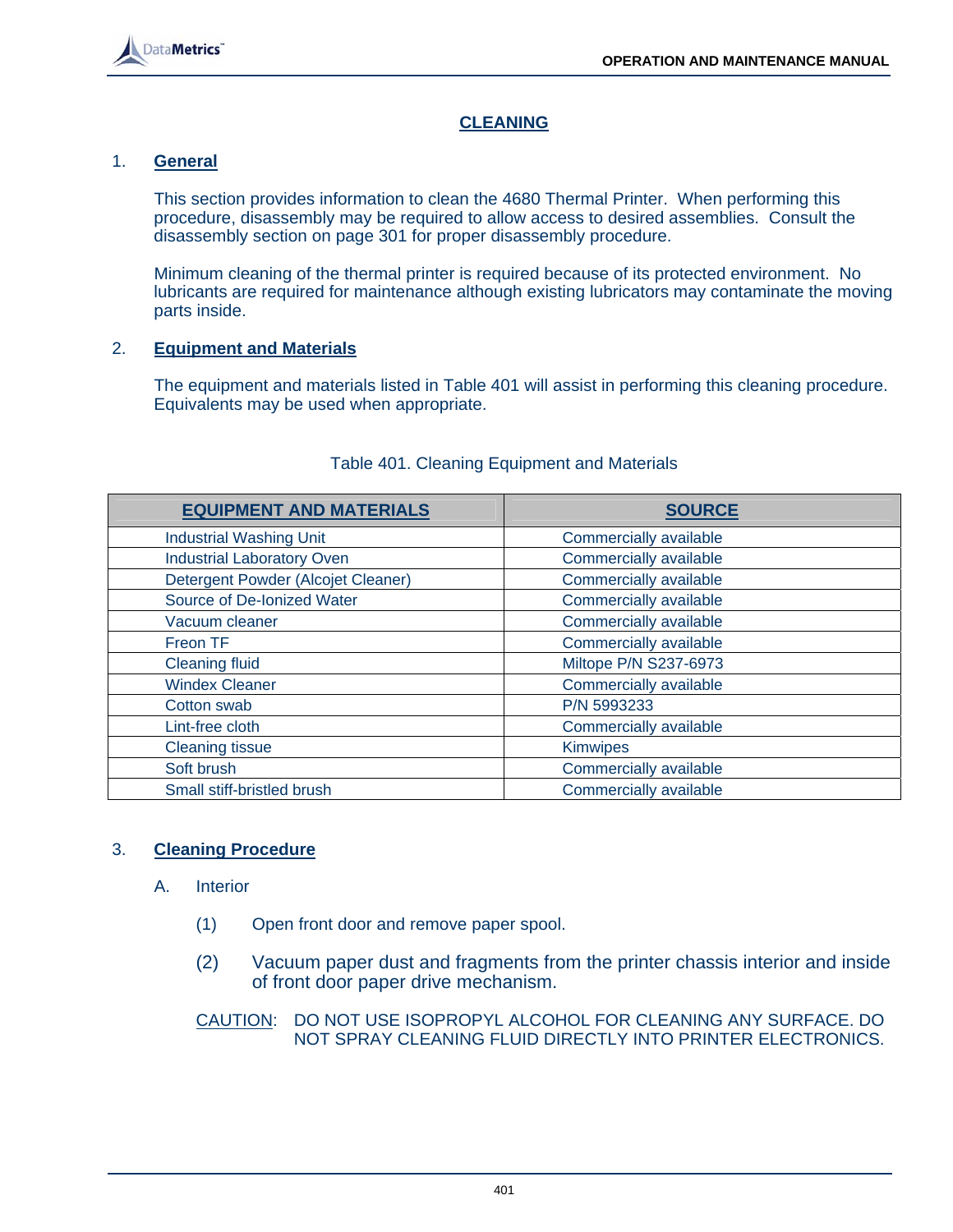B. Printhead

Clean roller with cotton swab moistened with Freon TF or Miltope cleaning fluid.

C. Drive roller

Clean roller with lint-free cloth moistened with Freon TF or Miltope cleaning fluid.

D. Exterior

 Clean exterior with lint-free cloth or cleaning tissue moistened with Freon TF or Miltope cleaning fluid.

E. Dirt or grease

 Clean affected areas with lint-free cloth, cleaning tissue, soft brush or small stiffbristled brush (as deemed necessary) moistened with Freon TF or Miltope cleaning fluid. Occasionally, vigorous brushing may be required for complete removal.

F. Circuit Card Assembly (CCA) Cleaning Procedure (Optional)

 This cleaning procedure has been implemented to remove corrosive materials from CCA's resulting from liquid contamination (spills) in the printer. Remove all CCA's from the thermal printer unit as required. All electronic components utilizing sockets can be removed prior to washing to allow for improved CCA cleaning. Place CCA's to be cleaned inside the industrial washer machine on the parts tray standing upright. Add the Alco jet detergent cleaner as required and close the front door. Set washer unit temperature to 155 degrees and start by rotating control to first position. Let the washer unit run through the entire wash and rinse cycle before removing CCA's. Remove and inspect all cleaned CCA's to verify all contaminants have been removed. If required, repeat wash of CCA's. Ensure all CCA's are thoroughly dried by placing them in the laboratory oven for approximately 45 minutes. Verify that the oven temperature does not exceed 150 degrees. Reassemble the cleaned CCA's in the printer and perform automated and/or functional test procedures.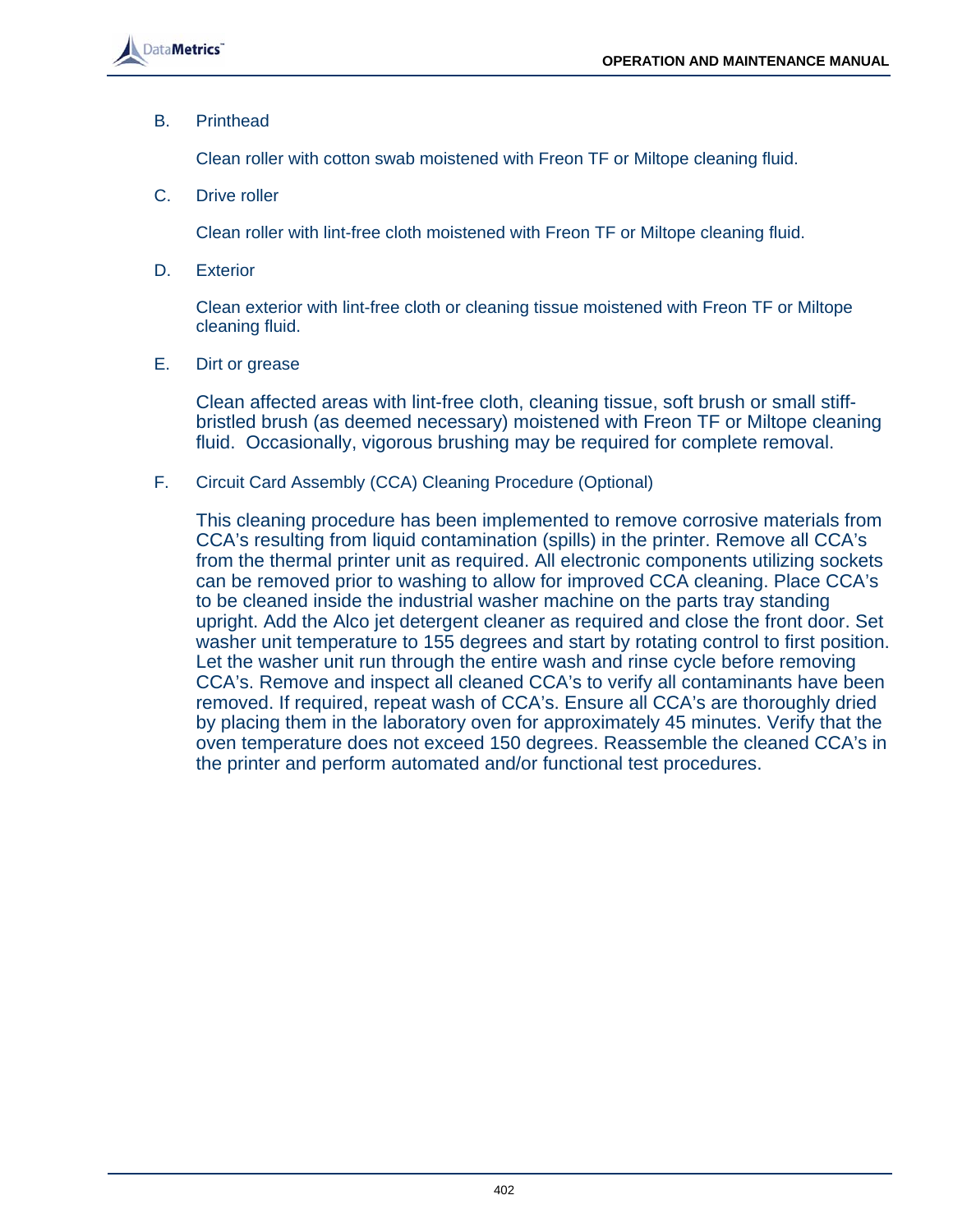

# **INSPECTION AND CHECK**

#### 1. **General**

This section describes defects to look for when servicing the DataMetrics 4680 Thermal Printer.

#### 2. **Inspection/Check**

 Consult Table 501 for mechanical/electrical defects to look out for. Dirt or corrosion should also be considered as a defect when inspecting.

| <b>ASSEMBLY/COMPONENT</b>    | <b>DEFECTS</b>                                                                                     |
|------------------------------|----------------------------------------------------------------------------------------------------|
| <b>Printer chassis</b>       | Bent or distorted metal surfaces; defective hardware or<br>joining surfaces.                       |
| <b>Connectors</b>            | Bent, broken, loose or disengaged pins; broken, loose<br>or deformed housings; damaged insulators. |
| <b>Flexible wiring</b>       | Broken connections or wire strands; damaged<br>insulation.                                         |
| <b>Printed circuit cards</b> | Charred or overheated surfaces; broken or otherwise<br>damaged parts.                              |
| Electronic components        | Overheated or otherwise damaged parts, bent, broken,<br>or loose wires or terminals.               |

#### Table 501. Possible Defects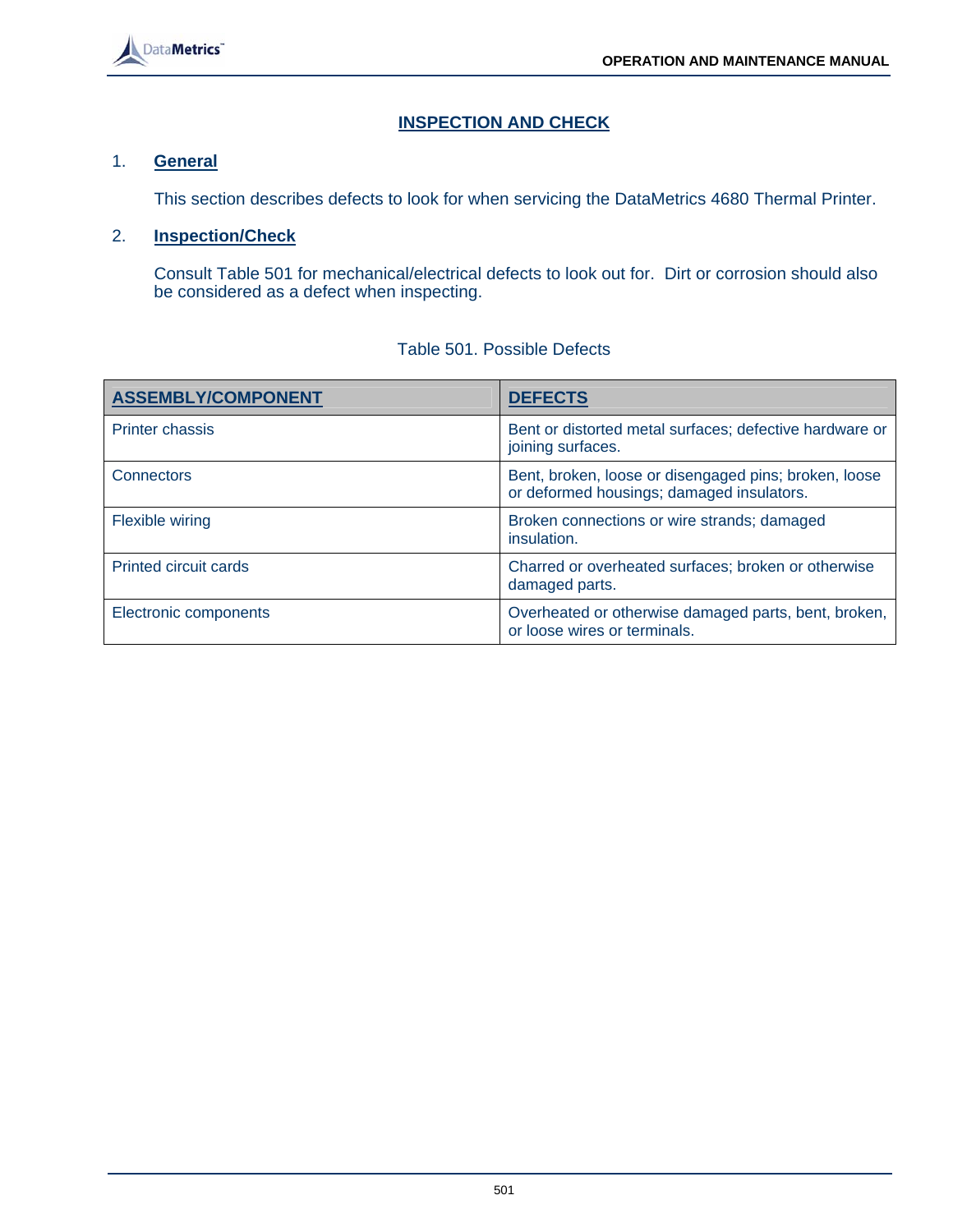

# **REPAIR**

# 1. **General**

 This section describes the repair procedure for the DataMetrics 4680 Thermal Printer that consists of component level replacement and/or repair. For assistance with component location, consult IPL, page 1001. If component replacement is involved, the disassembly and assembly procedures are found on pages 301 and 701, respectively.

# 2. **Circuit Card Assemblies**

# A. Electric Components

 Utilize standard shop practices when replacing individual electronic components of circuit card assemblies noting original position and polarity of component. Thermal compound or conformal coating utilized on various components should be replaced appropriately to maintain printer's integrity.

#### B. Solder

 Standard shop practices are to be followed when soldering a component to the printed circuit board.

The solder part number is SN63 and conforms to QQ-S-571 specification.

#### C. Conformal Coating

 Replace the conformal coating according to standard shop practices to maintain the printer's integrity whenever the coating has been removed to gain access to a component. It is not, however, to be spread over entire assembly due to existence of regions that are to remain free of it. These regions occur near heat sinks, wires, connectors, mechanical hardware and logic chips U9 through U11. Any other region originally noted to be missing the coating should be maintained in that respect.

 Be sure the coating is type UR and spread evenly to maintain a uniform coat over the assembly.

#### 3. **Individual Components**

# A. Flared Components

 Standard shop practices are to be followed when removing and/or replacing the components listed in Figure 601. Be sure that the integrity of the part to which the component is attached is maintained and that the part is not subjected to excessive force which would require replacement.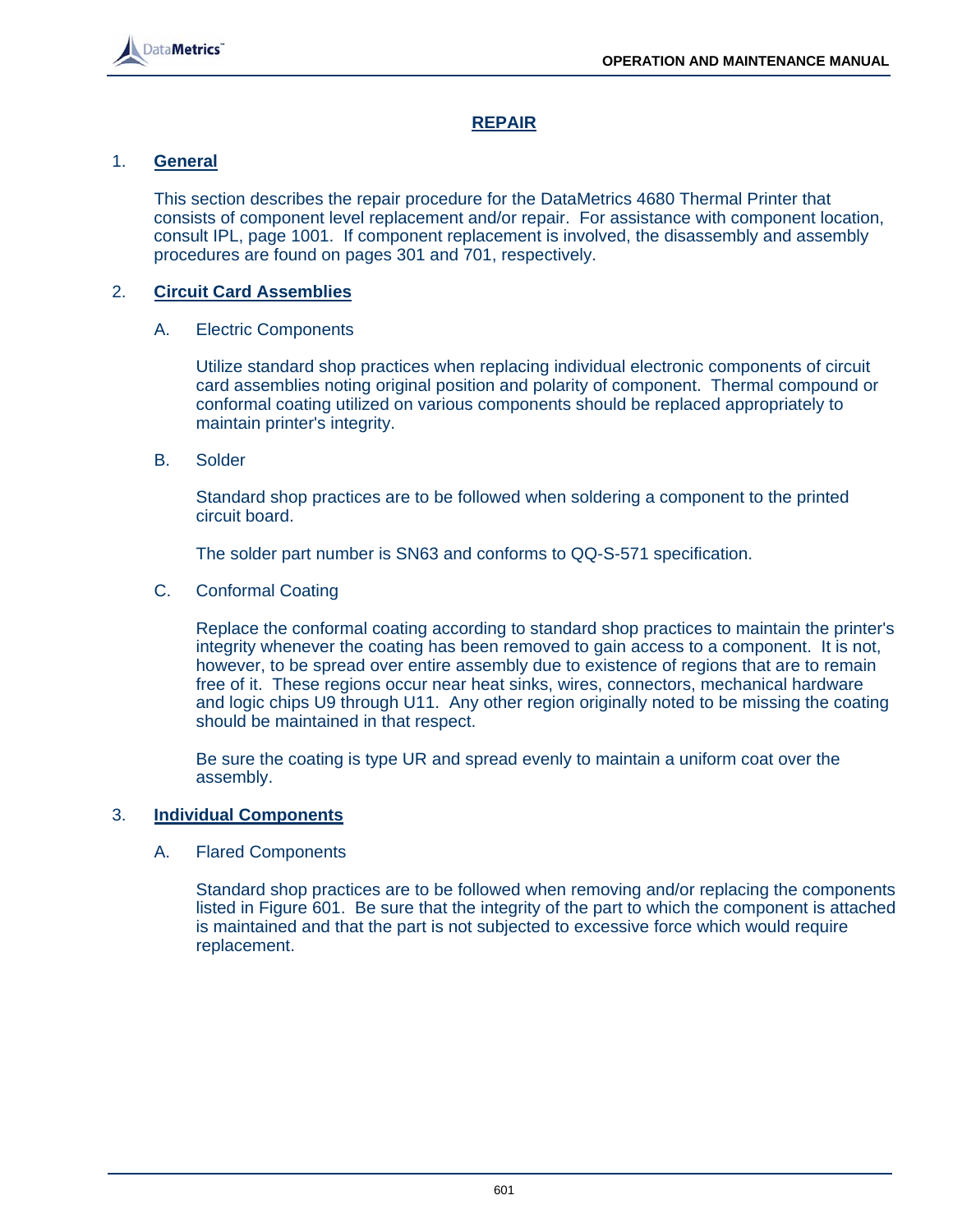

#### Table 601. Flared Components

| <b>DESCRIPTION</b>       | <b>IPL FIGURE</b><br><b>ITEM NO.</b> | <b>PART</b><br><b>NUMBER</b> | QTY. |
|--------------------------|--------------------------------------|------------------------------|------|
| <b>DZUS Fasteners</b>    | $2 - 4$                              |                              |      |
| <b>Chassis Cover Nut</b> | $3 - 5$                              |                              |      |
| <b>Captive Screw</b>     | $5 - 32$                             |                              |      |

#### B. Flush Fasteners

 Standard shop practices are to be followed when removing and/or replacing the flush fasteners listed in Figure 602. Care should be exercised to prevent damage to the surrounding structure.

#### Table 602. Flush Fasteners

| <b>LOCATION</b> | <b>IPL FIGURE</b><br><b>ITEM NO.</b> | <b>PART</b><br><b>NUMBER</b> | <b>QTY</b> | <b>SCREW</b><br><b>SIZE</b> |
|-----------------|--------------------------------------|------------------------------|------------|-----------------------------|
| Door            | $5 - 37$                             |                              | 6          | 4-40                        |

#### C. Wedge Nuts

 Standard shop practices are to be followed when removing and/or replacing the wedge nuts listed in Figure 603. Care should be exercised to prevent damage to the surrounding structure.

#### Table 603. Wedge Nuts

#### **ASSOCIATED HARDWARE**

| <b>DESCRIPTION</b>                          | <b>IPL FIGURE</b><br><b>ITEM NO.</b> | <b>SCREW</b><br><b>SIZE</b> | QTY.          |
|---------------------------------------------|--------------------------------------|-----------------------------|---------------|
| <b>Chassis Cover Mounting Brackets</b>      |                                      | $4 - 40$                    | 6             |
| <b>Rear Chassis Cover Mounting Brackets</b> |                                      | $4 - 40$                    |               |
| Power Supply Input Heat sink                |                                      | $6 - 32$                    | 4             |
|                                             |                                      | $4 - 40$                    | 3             |
| Power Supply Output Heat sink               |                                      | $6 - 32$                    | $\mathcal{P}$ |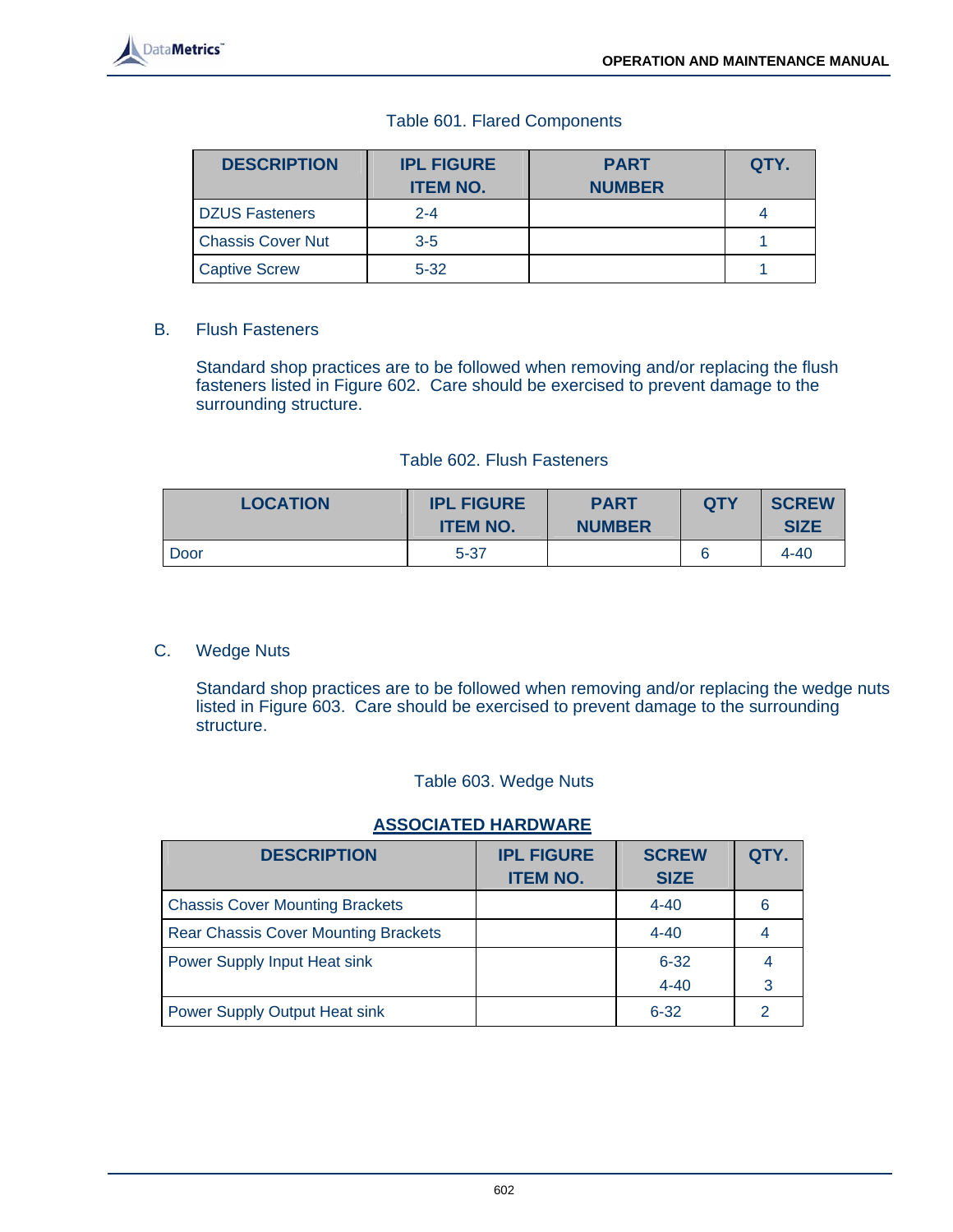

#### D. Rivets

 Standard shop practices are to be followed when removing and/or replacing the rivets listed in Figure 604. Care should be exercised to prevent damage to the surrounding structure(s).

# Table 604. Rivets

| <b>ASSOCIATED HARDWARE</b><br><b>DESCRIPTION</b>      | <b>IPL FIGURE</b><br><b>ITEM NO</b> | <b>PART NUMBER</b> | <b>DIAMETER</b><br><b>SIZE</b> |    |
|-------------------------------------------------------|-------------------------------------|--------------------|--------------------------------|----|
| <b>DZUS Fastener Mounting Brackets</b>                | $2 - 3$                             |                    | .093                           | 10 |
| <b>Chassis Cover Mounting Brackets</b>                | $3 - 2$                             |                    |                                | 6  |
| Paper Spool Shaft Retaining Spring                    | $5 - 26$                            |                    | .094                           | 2  |
| <b>Rear Chassis Cover Mounting</b><br><b>Brackets</b> | $6 - 7$                             |                    |                                | 4  |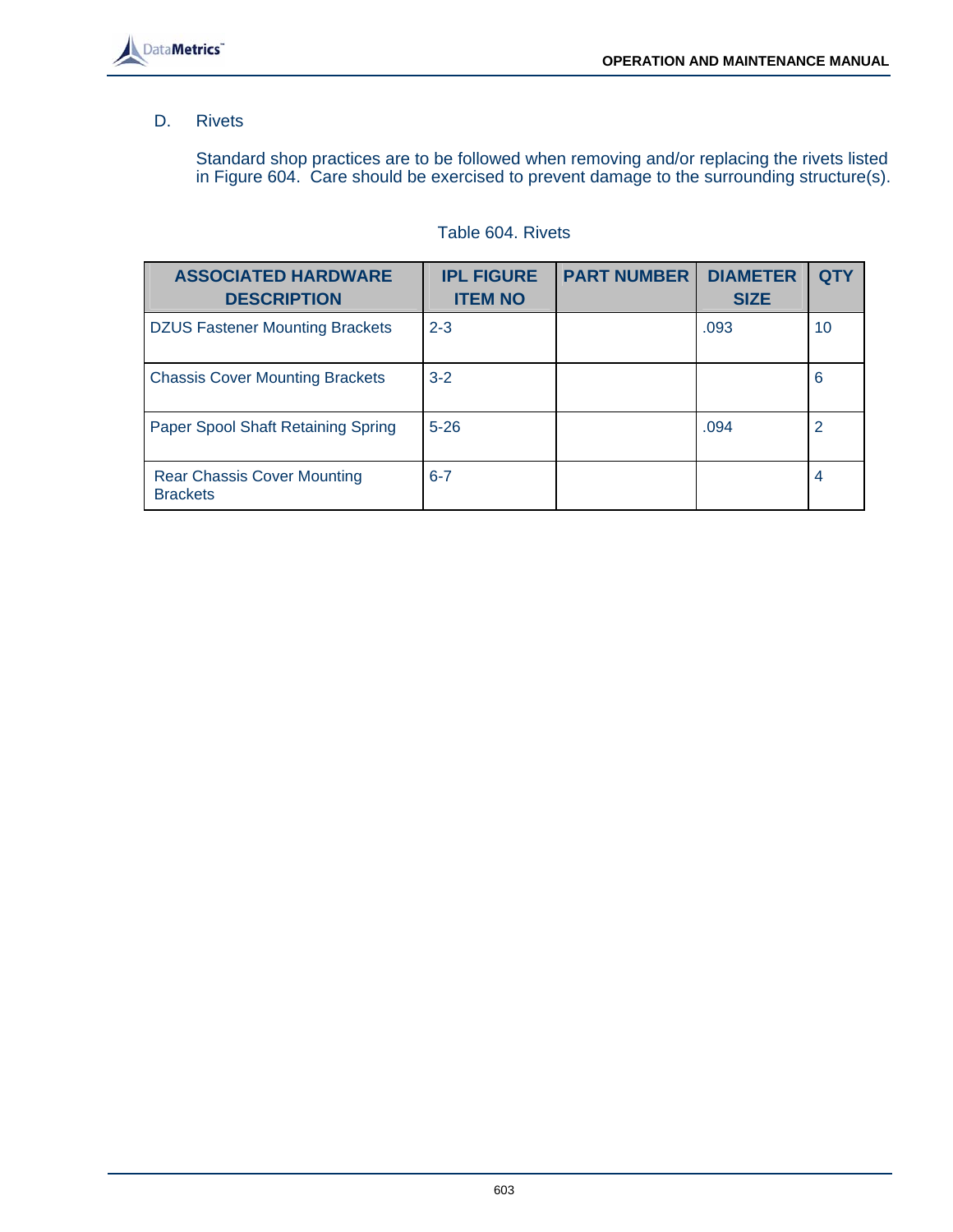

#### 4. **Wiring**

A. Ribbon Cables/Connectors

 Consult appropriate IPL figure for replacement part number of ribbon cable and/or connector. Cut wire to appropriate length and assemble per standard shop practices.

B. Individual Wires and Supplements

 Most of the assemblies listed in Figure 605 have common requirements of solder (P/N SN63) and lacing tape (Type I, Fin B, Size 3) but differ in the other areas listed.

C. Motor Lead Repair

 Cut diamond harness within 2 inches of the motor. DO NOT REPLACE SINGLE WIRES. REPLACE ALL WIRES. Prepare new harness to be spliced into the motor harness by fabricating harness as shown on page 1039 and 1040 using connector WTA10PCUT and 22AWG wire. Route harness as required, securing beneath clamp, and splice loose ends onto the motor leads using sleeves 2503668-1 (CPN 5554490). Dress repaired harness as required. Use proper wire color code (Shop stock number 20-22 AWG, Teflon covered)) and insure that entire harness length is within 5% of the original.

| NOTE: These components commonly precede motor lead replacement: runs away, pops |
|---------------------------------------------------------------------------------|
| C/5, sporadic printing, motor grinds but no paper.                              |

| <b>HARNESS</b><br><b>ASSEMBLY</b>                                                | <b>WIRE</b><br><b>GAUGE</b> | <b>SHRINK SLEEVING</b><br><b>PART NUMBER</b> | <b>ASSOCIATED</b><br><b>CONNECTOR</b> |
|----------------------------------------------------------------------------------|-----------------------------|----------------------------------------------|---------------------------------------|
| <b>Annunciator Panel</b>                                                         | 22                          |                                              | P <sub>2</sub>                        |
| <b>Motor Control</b>                                                             | 22                          |                                              | P <sub>5</sub>                        |
| <b>Rear Connector</b><br>- to RFI Inductor/Filter<br>- to Power Supply Input PCB | 20<br>22                    |                                              | J1                                    |
| Power Supply Input PCB<br><b>Bridge Rectifier BR1</b><br>- Transformer T1        | 20<br>20                    |                                              |                                       |
| <b>Thermal Print head</b>                                                        |                             |                                              | J9                                    |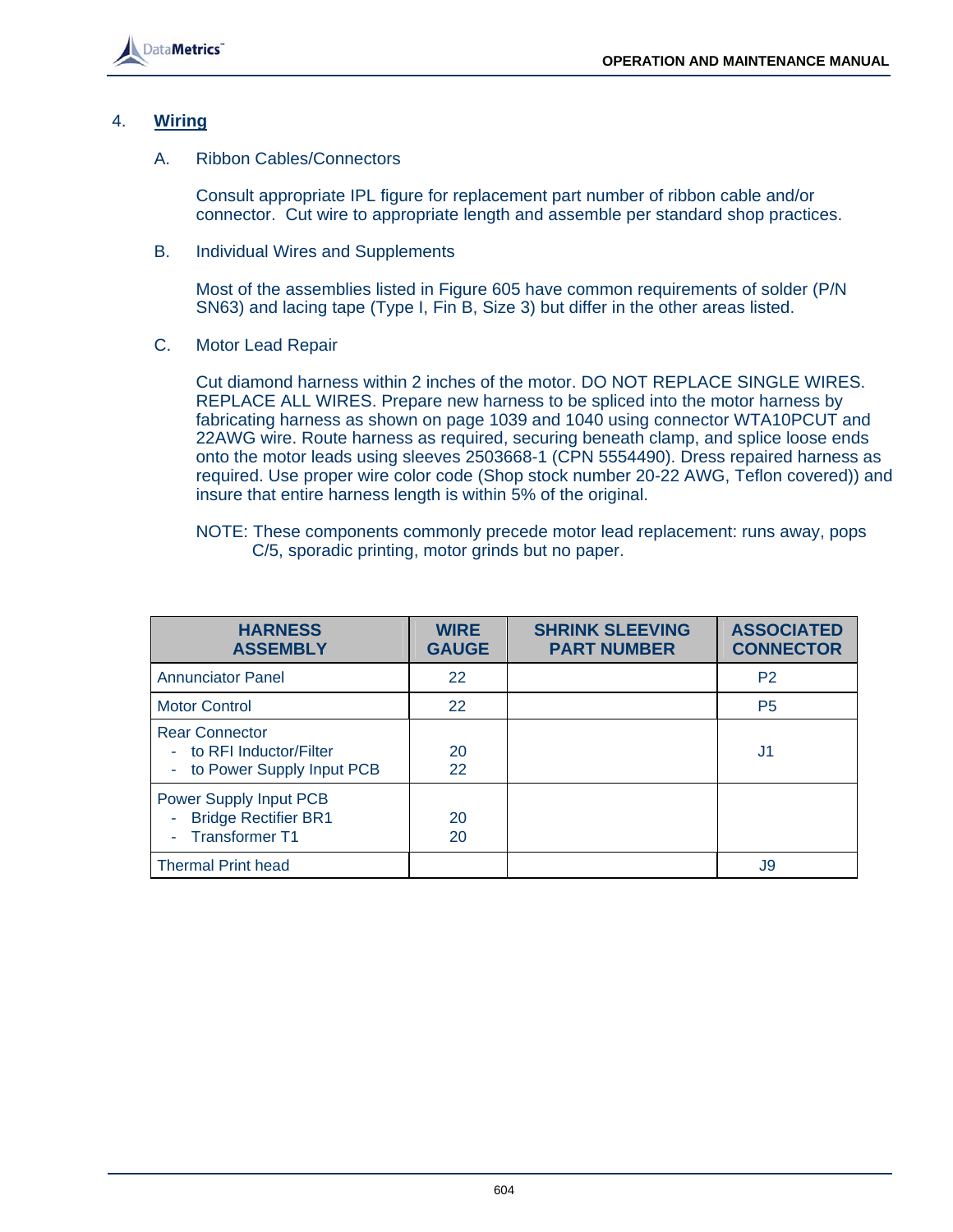

# **ASSEMBLY**

# 1. **General**

 This section details the necessary steps for assembling the various assemblies that comprise the DataMetrics 4680 Thermal Printer. Before performing this procedure, insure that assemblies and components pass inspection and check procedure, page 501, and that cleaning procedure, page 401, has been performed.

# 2. **Assembly of Assemblies and Subassemblies**

**NOTE:** Replace all burred or damaged screws.

- A. Annunciator Panel Assembly
	- (1) Install four flat head screws (13) fastening the Annuciator Panel to the cover.
	- (2) Route cable and connector P2 along the center of one cover, clear of Loic Assembly mount holes.
	- (3) Attach logic PWB to chassis cover with four flat washers (8), four lock washers (9) and four flat head screws (10). (Reference IPL, Figure 3)
	- (4) Attach connector P2 to power supply input PCB.
	- (5) Attach connectors P7 and P8 to logic PCB by pushing gently, but firmly, into place.
	- (6) Secure connectors P7 and P8 by pushing connector locks into place.
	- (7) Carefully place chassis cover into position between both sides of the main chassis.
	- (8) Secure with six flat head screws (2) at top of both sides of main chassis. (Reference IPL, Figure 1)
	- (9) Close door of printer and secure with captive screw by turning screw clockwise while pushing in.
- B. Logic PCB Assembly

#### **CAUTION: LOGIC PCB CONTAINS ESD AND SHOULD BE HANDLED APPROPRIATELY.**

- (1) Replace components U9, U10 or U11 by gently pushing component straight into socket being sure not to bend or break leads and that pin 1 aligns with original pin 1 position.
- (2) All other components may be replaced by soldering replacement on back of PCB after being placed into position on front of PCB with appropriate sleeving if required.
- (3) If component replaced had conformal coating on solder side, renew conformal coating.
- (4) Follow steps 3 through 9 of section 2.A.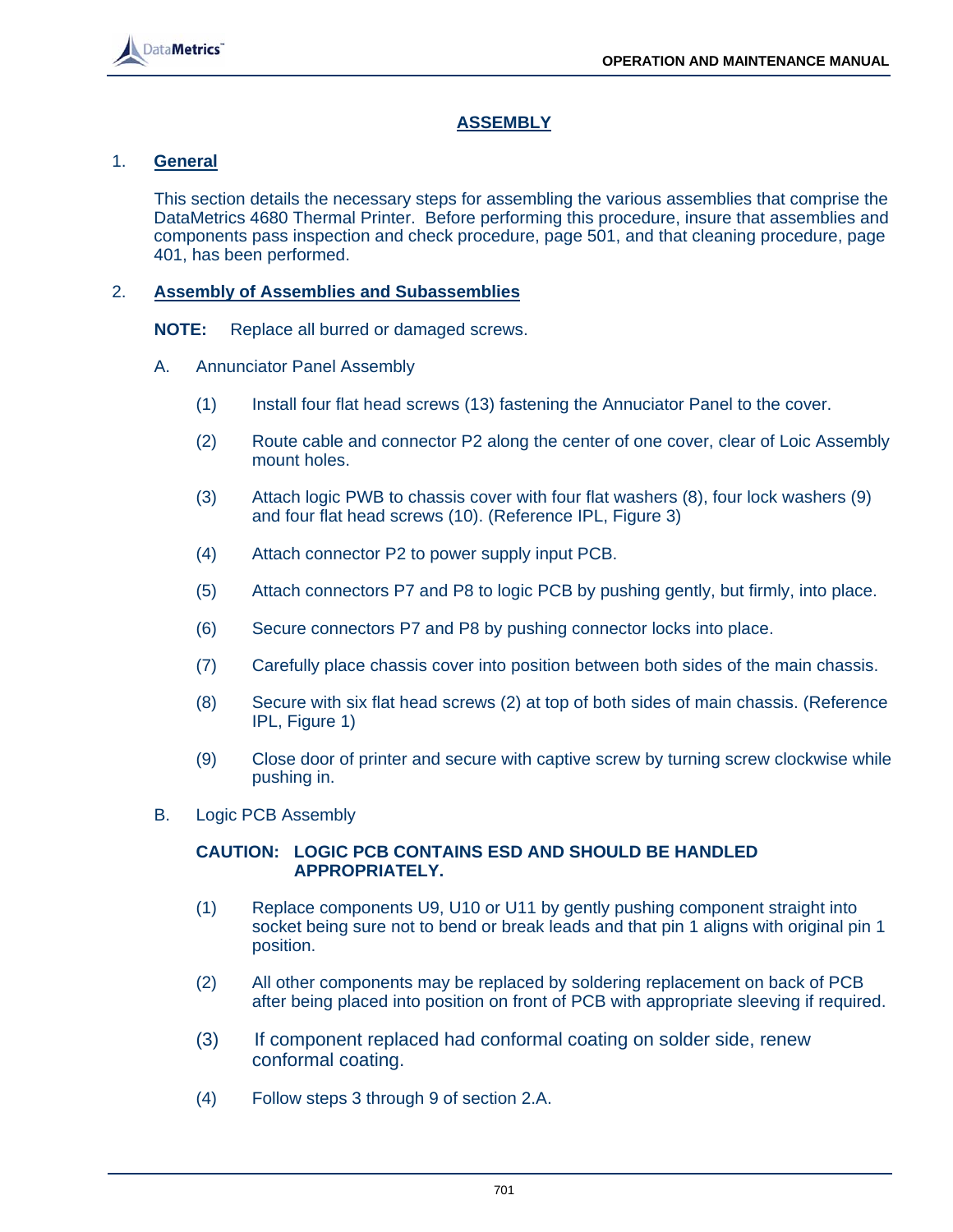

- C. Door Assembly (Reference IPL, Figure 5)
	- (1) Attach motor bracket (18) to door (14) with two flat head screws (15), two flat washers (9) and two hex lock nuts (8), but do not tighten.
	- (2) Attach small pulley (5) to stepper motor shaft with two setscrews (6), but do not tighten.
	- (3) Attach stepper motor (4) to bracket (18) using two pan head screws (10), two flat washers (3) and two hex lock nuts (2).
	- (4) Attach clamp (1) to stepper motor (4) using two flat head screws (16), but do not tighten.
	- (5) Attach stepper motor wire guide (22) to door with flat head screw (30), flat washer (21) and hex lock nut (20) securing harness to door.
	- (6) Place flanged bearing (13) on the inside of door in position and push firmly outward until seated.
	- (7) Repeat step 6 for other side.
	- (8) Place drive belt (12) on small pulley (5) and drive roller (11).
	- (9) Carefully spread door sides slightly apart and place drive roller (11) into position.
	- (10) Ease sides back into position.
	- (11) Place stiffener (19) into position and secure with two flathead screws (24) on each side of door.
	- (12) Align small pulley (5) with drive roller (11) pulley and tighten the two setscrews (6).
	- (13) Move stepper motor assembly until proper tension is restored to drive belt (12).
	- (14) Tighten four flat head screws (15, 16).
	- (15) Attach lower paper guide (28) with three flat head screws (29).
	- (16) Attach upper paper guide (31) with three flat head screws (29).
	- (17) Door assembly placement.
		- (a) Place the shim stock into position between printer chassis and door assembly.
		- (b) Align door assembly with side holes and place door pivot (23) into position.
		- (c) Secure assembly with two flat head screws (27).
	- (18) Place stepper motor wire harness between printer chassis and print head using extreme caution to avoid damage to the wire harness.
	- (19) Attach P5 to J5 and secure by screwing in the P5 points.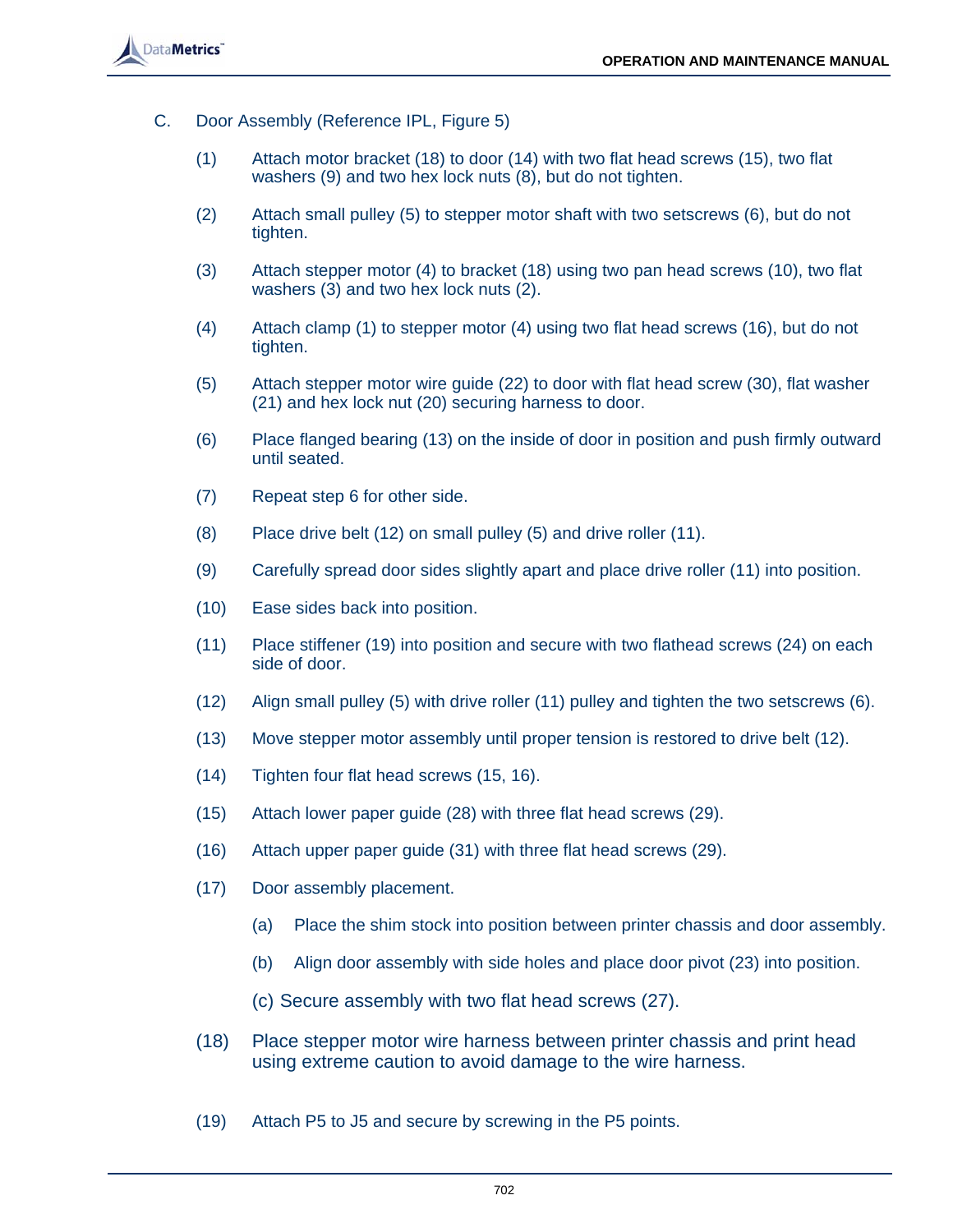

- (20) Attach the stepper motor harness to chassis by securing loop clamp (5) to chassis with flat head screw (2), loop clamp washer (6), flat washer (7) and hex lock nut (8). (Reference IPL, Figure 16)
- (21) Follow steps 4 through 9 of section 2.A.
- D. Rear Chassis Cover Assembly (Reference IPL, Figure 6)
	- (1) Attach RFI inductor/filter to chassis cover with four flat head screws (2).
	- (2) Attach J1 connector with four flat head screws (2), four flat washers (4), four hex lock nuts (6) and solder lug (10).
	- (3) Being careful not to pinch wires, place rear chassis cover into position and secure with three flat head screws (9) at bottom of rear chassis cover. (Reference IPL, Figure 1)
	- (4) Attach four flat head screws (2) to both sides of main chassis cover, but do not tighten.
	- (5) Follow steps 4 through 9 of section 2.A.
	- (6) Tighten all screws.
- E. Power Supply Assembly (Reference IPL, Figure 8)
	- (1) Power supply output assembly procedure.
		- (a) To replace ICs, resistors, capacitors, diodes, and transistor Q8, place into position on PCB front and secure with solder on PCB back.
		- (b) To replace connector J5, place it into position on PCB front and attach hardware to connector on PCB back with appropriate tool. Secure with solder at ten points on PCB back.
		- (c) Q1 through Q4 (46), Q6 and Q7 (43) replacement. (Reference IPL, Figure 10)
			- 1 Apply thermal compound (45) to back of mica insulator (44 or 47).
			- 2 Place mica insulator (44 or 47), compound side down, into position.
			- 3 Place transistor (43 or 46) into position.
			- 4 Attach transistor to heat sink with two pan head screws (40), two flat washers (41) and two hex lock nuts (42).
			- 5 Secure transistor with solder at two points on back of PCB.
		- (d) To reconnect the power supply output to the power supply input, solder the four jumper wires (12, 13) back into position.
		- (e) Position the spacer bar between the power supply input and output PCB's and secure with two pan head screws (7, 9), a round spacer (6), four flat washers (2) and two hex lock nuts (1).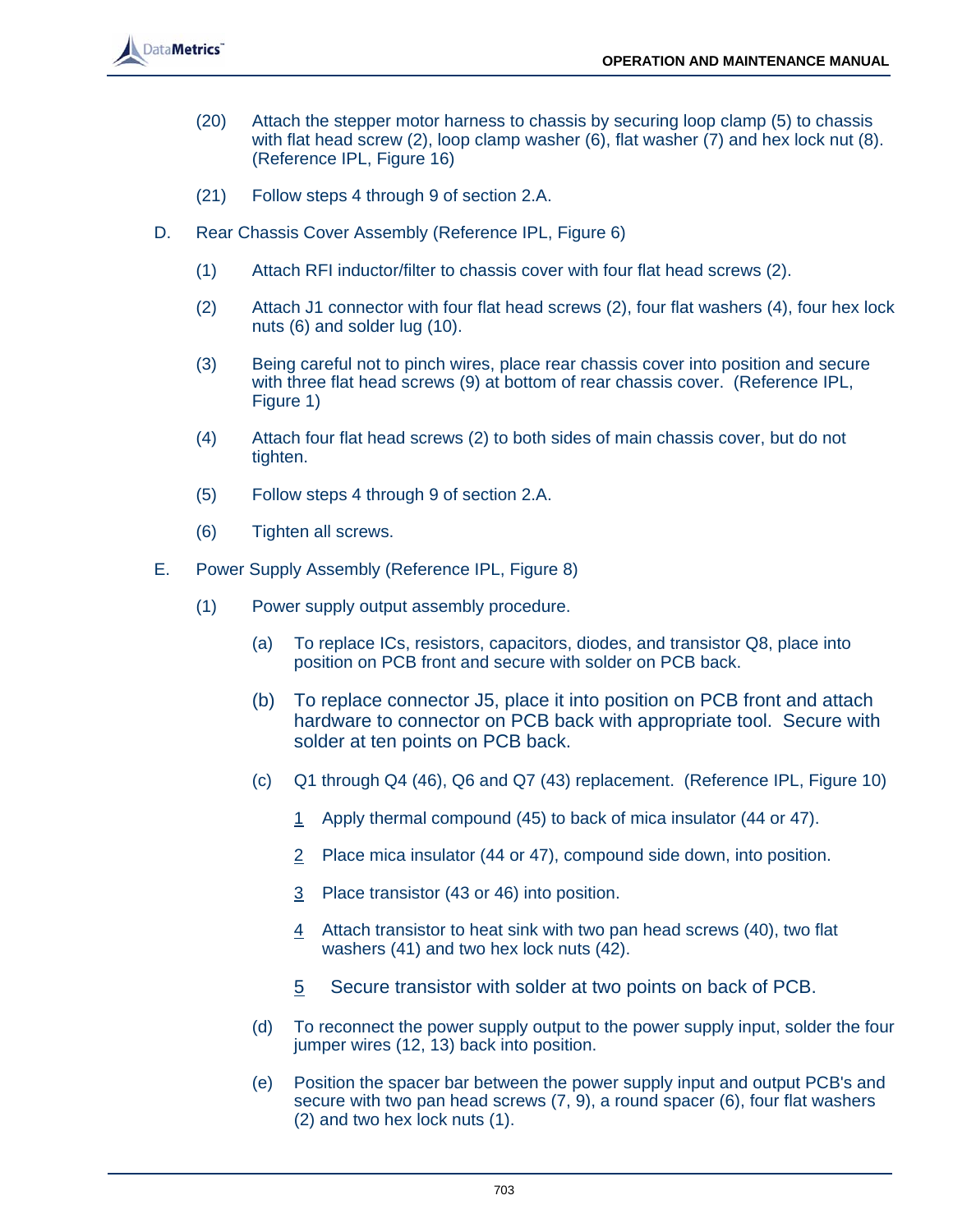- (f) Complete the securing of the power supply output to input by attaching two pan head screws (7, 8), four flat washers (2), two round spacers (6) and two hex lock nuts  $(1)$ .
- (g) Slide power supply assembly carefully into position within the main chassis and attach E1, E2 and E3 leads with three lock washers (37) and three plain hex nuts (38). (Reference IPL, Figure 10)
- (h) Gently but firmly, push connector P6 straight into J6 and secure the connection with the connector locks.
- (i) Place printer on its side and secure the power supply to the chassis with six flat head screws (11) (Reference IPL, Figure 1)
- (j) Return printer to an upright position and attach the power supply spacer bar to the chassis with two flat head screws (10), but do not tighten. (Reference IPL, Figure 1)
- (k) Follow steps 3 through 6 of section 2.D.
- (2) Power supply input assembly procedure. (Reference IPL, Figure 9)
	- (a) To replace transistors, resistors, capacitors, diodes, fuse holders and relays, place into position on the front of the PCB and secure with solder on the back of the PCB.
	- (b) To replace fuse, gently, but firmly, press fuse into fuse holder.
	- (c) To replace connector J3, place it into position on the front of the PCB and secure it with solder at the 16 points on the back of the PCB.
	- (d) Attach connector J2 on the front of the PCB with pan head screw (10), flat washer (11), hex lock nut (12) and round spacer (13). Secure it with solder at the nine points on the back of the PCB.
	- (e) Attach heat sink to PCB by placing into position and attaching one pan head screw (26), one flat washer (11), and one hex lock nut (12).
	- (f) Voltage regulator U1 replacement.
		- 1 Apply thermal compound (32) to back of mica insulator (21).
		- 2 Place mica insulator, compound side down, into position.
		- 3 Place U1 into position.
		- 4 Attach U1 to heat sink with two pan head screws (10), four flat washers (11), and two hex lock nuts (12).
		- 5 Secure U1 with solder at two points on back of PCB.
	- (g) To replace rectifier bridge assembly BR1 (22), attach wires to assembly and solder into place. Attach to heat sink using one pan head screw (26), one flat washer (11) and one hex lock nut (12).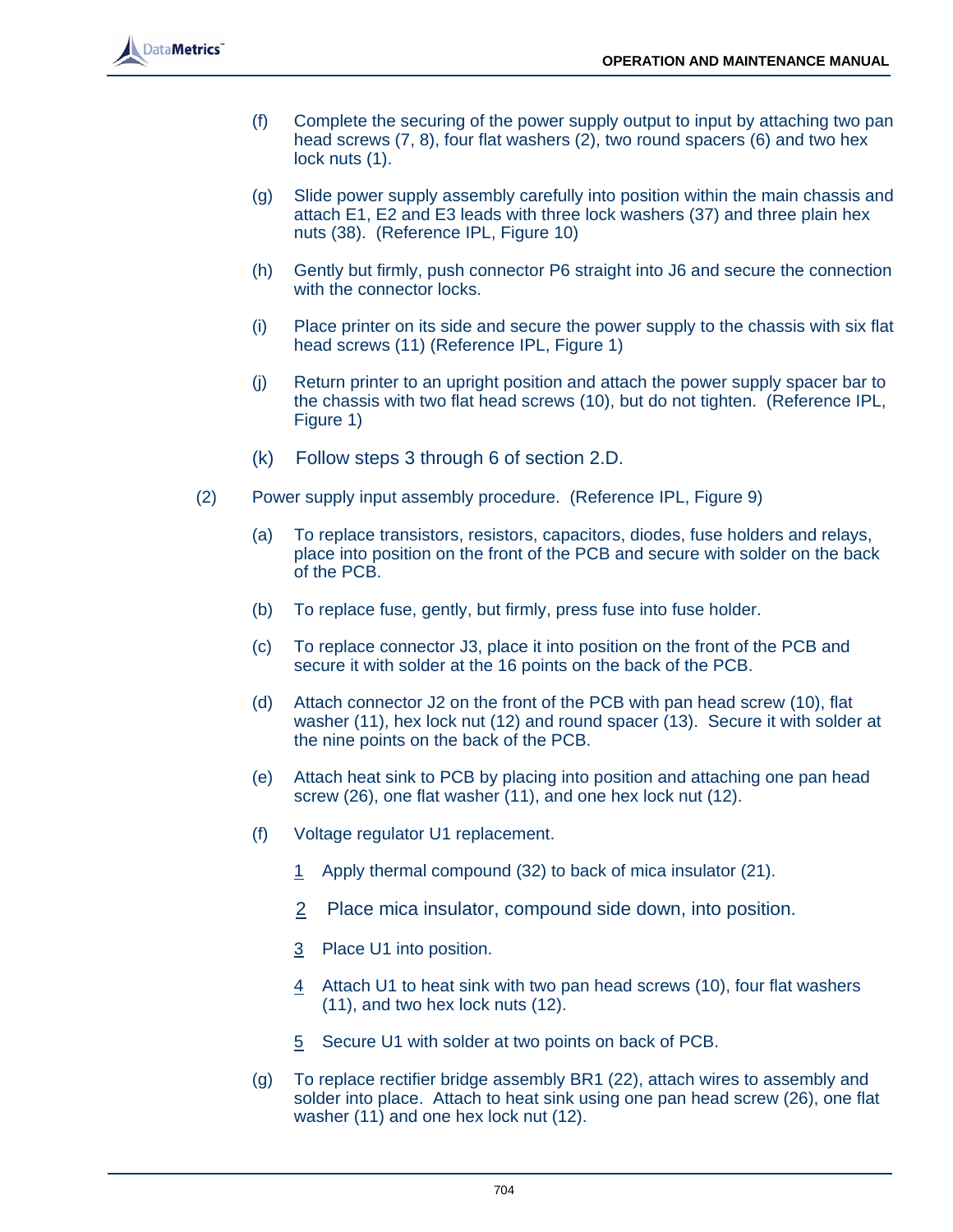- (h) To replace power transformer T1 (29), attach wires to transformer connections and solder into place. Attach to heat sink with two flat head screws (23), two flat washers (24), and two hex lock nuts (25).
- (i) Follow steps d through k of section 2.E. (1).
- F. Thermal Print head Assembly. (Reference IPL, Figure 11)
	- (1) Attach two print head springs (3) to base plate (1) with flat washers (10) and selflocking nut (7). Install pan head screw (6) to secure the springs.
	- (2) Attach the connector P9 to jack J9. Secure with locking tabs (if applicable).
	- (3) Attach print head (4) to mounting plate (2) by installing pan head screw (12) and flat washer (11), align fuss tabs on the mounting plate with holes in the bottom of the print head.
	- (4) Attach print head (floating assembly) and mounting plate to base plate (1) by installing Delrin washer (10), curved washer (9) and two shoulder screws (8).
	- (5) Carefully lower print head into main chassis and gently but firmly, push connector P6 straight into connector J6.
	- (6) Secure connection with connector locks.
	- (7) Connect leads E1, E2 and E3 to correlative power supply posts with three lock washers (37) and three hex nuts (38). (Reference IPL, Figure 10)
	- (8) Lay main chassis on its side and connect print head to main chassis with two flat head screws (4). (Reference IPL, Figure 1)
	- (9) Return main chassis to upright position.
	- (10) Follow steps 3 through 9 of Section 2.A.